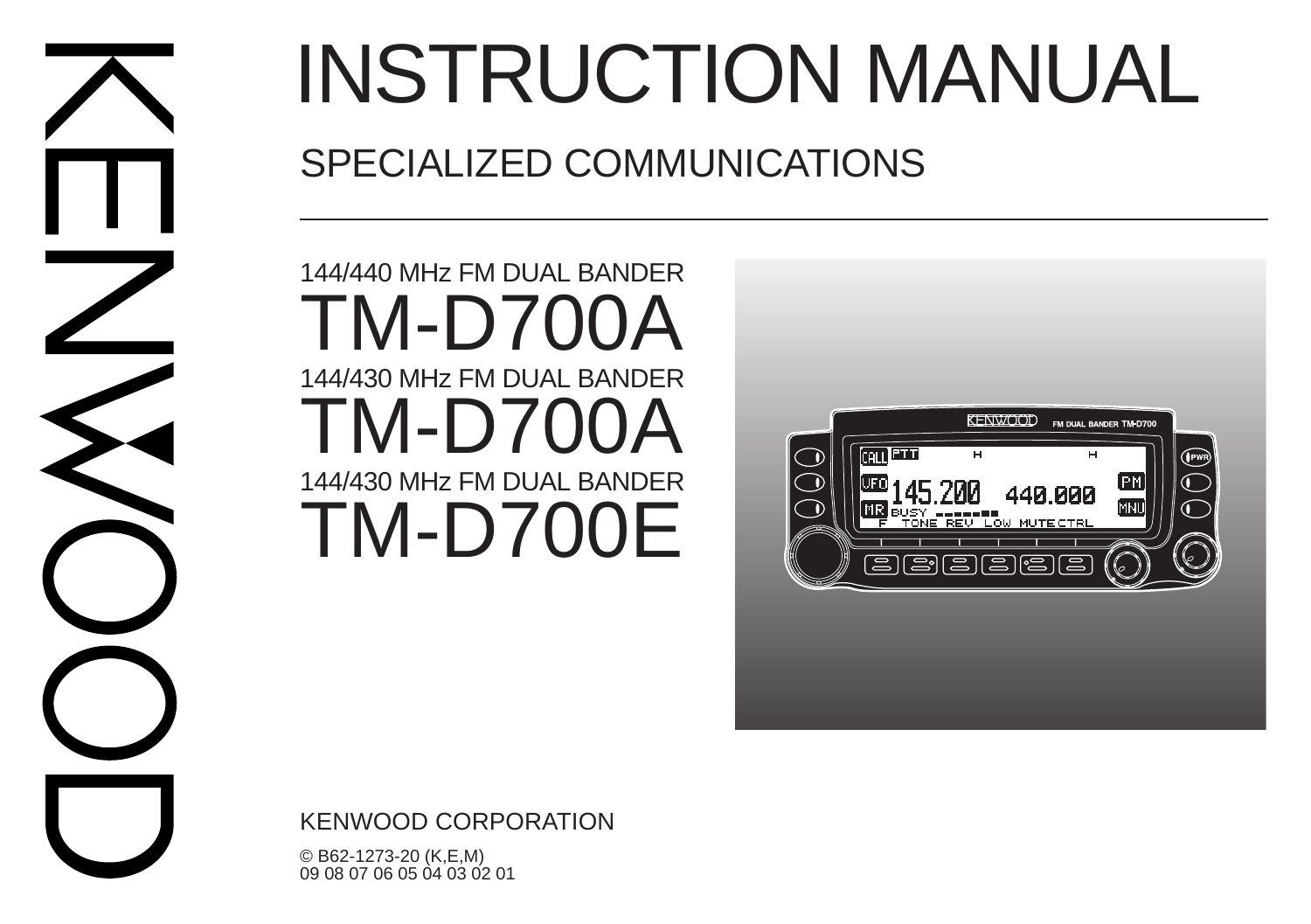## **CONTENTS**

| <b>CHAPTER</b><br>4<br><b>PACKET OPERATION</b>                                        |  |
|---------------------------------------------------------------------------------------|--|
| CONNECTING WITH A PERSONAL COMPUTER , 2                                               |  |
|                                                                                       |  |
|                                                                                       |  |
|                                                                                       |  |
| DCD SENSE                                                                             |  |
| DX PACKETCLUSTERS MONITOR<br><b>CHAPTER</b><br>$\mathbf{2}$                           |  |
| $\left(3\right)$<br><b>CHAPTER</b><br><b>PACSATS</b>                                  |  |
| <b>AUTOMATIC PACKET/ POSITION REPORTING</b><br><b>CHAPTER</b><br>4<br><b>SYSTEM</b> ® |  |
|                                                                                       |  |
| CONNECTING WITH A GPS RECEIVER  10                                                    |  |
|                                                                                       |  |
| ADJUSTING THE INTERNAL CLOCK  12                                                      |  |
|                                                                                       |  |
|                                                                                       |  |
|                                                                                       |  |
|                                                                                       |  |
| SELECTING PACKET TRANSFER RATE  13                                                    |  |
|                                                                                       |  |
| ACCESSING RECEIVED APRS DATA  15                                                      |  |
|                                                                                       |  |
|                                                                                       |  |
|                                                                                       |  |
|                                                                                       |  |
|                                                                                       |  |
| PROGRAMMING A GROUP CODE  22                                                          |  |
| PROGRAMMING A PACKET PATH  23                                                         |  |

| SELECTING PACKET TRANSMIT METHOD  25                               | 0 |
|--------------------------------------------------------------------|---|
| SELECTING PACKET TRANSMIT INTERVAL  25                             |   |
| SELECTING STATUS TEXT TRANSMIT RATE  25                            |   |
| RESTRICTING RECEPTION OF APRS DATA  26                             | 2 |
| PROGRAMMING POSITION AMBIGUITY  26                                 |   |
|                                                                    | 3 |
|                                                                    |   |
| <b>CHAPTER</b> 5 APRS <b><i>B</i></b> MESSAGE                      | 4 |
|                                                                    |   |
|                                                                    | 6 |
|                                                                    |   |
| ACCESSING RECEIVED APRS MESSAGES  31                               | 6 |
|                                                                    |   |
|                                                                    |   |
| PROGRAMMING A GROUP CODE  34                                       | 7 |
| 6 SLOW-SCAN TELEVISION (SSTV) WITH<br>CHAPTER<br>VC-H <sub>1</sub> |   |
|                                                                    |   |
|                                                                    |   |
| ENTERING CALL SIGN/ MESSAGE/ RSV  36                               |   |
| SELECTING COLOR FOR CALL SIGN/<br>MESSAGE/RSV                      |   |
|                                                                    |   |
|                                                                    |   |
|                                                                    |   |
| <b>7 TROUBLESHOOTING</b><br>CHAPTER                                |   |
| <b>APPENDIX</b>                                                    |   |
|                                                                    |   |
| <b>INDEX</b>                                                       |   |

i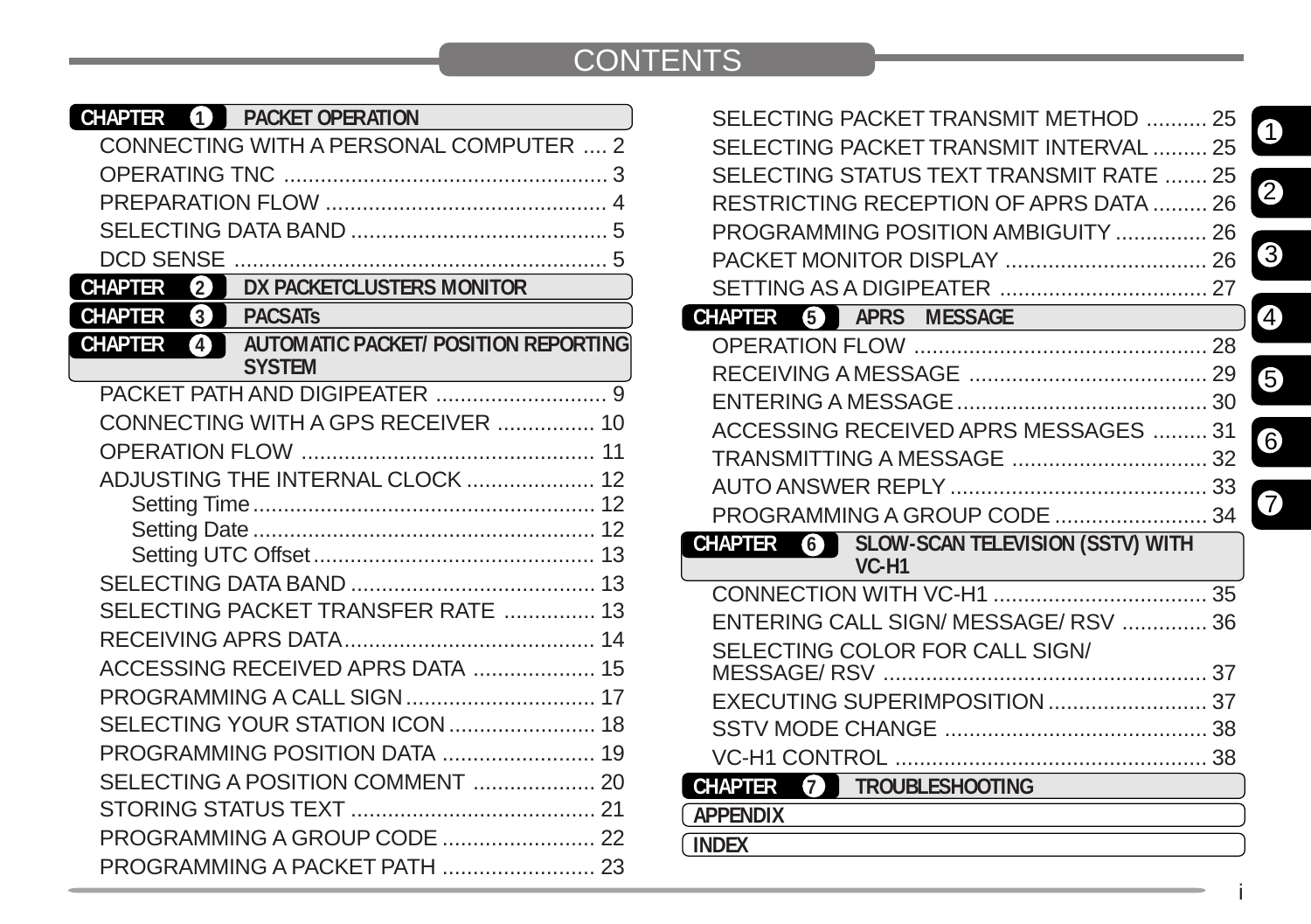## **MIC KEYPAD DIRECT ENTRY (MC-53DM ONLY)**

The keypad on the MC-53DM allows you to enter a call sign, message, or other character strings. The types of characters which you can enter differ depending on the purpose of an entry. Each press of a Mic key switches entry of characters as shown in the tables. You can always use Mic **[A]** as **[**a**]**, **[B]** as **[**b**]**, **[C]** as **[DEL]**, and **[D]** as **[OK]**.



For a call sign {pages 17/ 30}, group code {pages 22/ 34}, packet path {pages 23/ 27}, and SSTV string {page 36}:

|                | Q | 7 | 1 |   |          | P               | R  | S         |    |
|----------------|---|---|---|---|----------|-----------------|----|-----------|----|
| $\overline{2}$ | Α | B | С | 2 | 8        |                 | U  | V         | 8  |
| $\overline{3}$ | D | E | F | 3 | 9        | W               | X  |           | 9  |
|                | G |   |   |   | $\bf{0}$ | 0               |    |           |    |
| $\sqrt{5}$     | J | Κ |   | 5 | #        |                 | 1  | $\star^2$ | /3 |
| 6              | M |   |   | 6 |          | $\vert 3 \vert$ | ?3 |           |    |

1 Packet path and message/ bulletin group codes only

2 Message group code only

<sup>3</sup> SSTV string only

For a memory name {page 19}, status text {page 21}, and message {pages 30/ 33}:

| 1            | q            | Z              | 1 | Q | Ζ |   |             | 6        |   | m    | n     | o | 6 | M | N      | Ω      |
|--------------|--------------|----------------|---|---|---|---|-------------|----------|---|------|-------|---|---|---|--------|--------|
| $\mathbf{2}$ | a            | b              | C | 2 | Α | Β | $\mathsf C$ | 7        |   | р    | r     | S | 7 | Р | R      | S      |
| 3            | d            | е              |   | 3 | D | E | F           | 8        |   | t    | u     | ٧ | 8 |   |        | V      |
| 4            | g            | h              |   | 4 | G | н |             | 9        |   | W    | x     | ٧ | 9 | W | Х      | Υ      |
| 5            |              | k              |   | 5 |   | κ |             | $\bf{0}$ |   |      | Space | 0 |   |   |        |        |
| #            | ?            |                |   | ٠ | , |   |             | &        | # | $\%$ |       |   | < | > | ٠<br>, | ٠<br>٠ |
|              | $\mathbf{H}$ | $^{\circledR}$ |   |   |   |   |             |          |   |      |       |   |   |   |        |        |

ii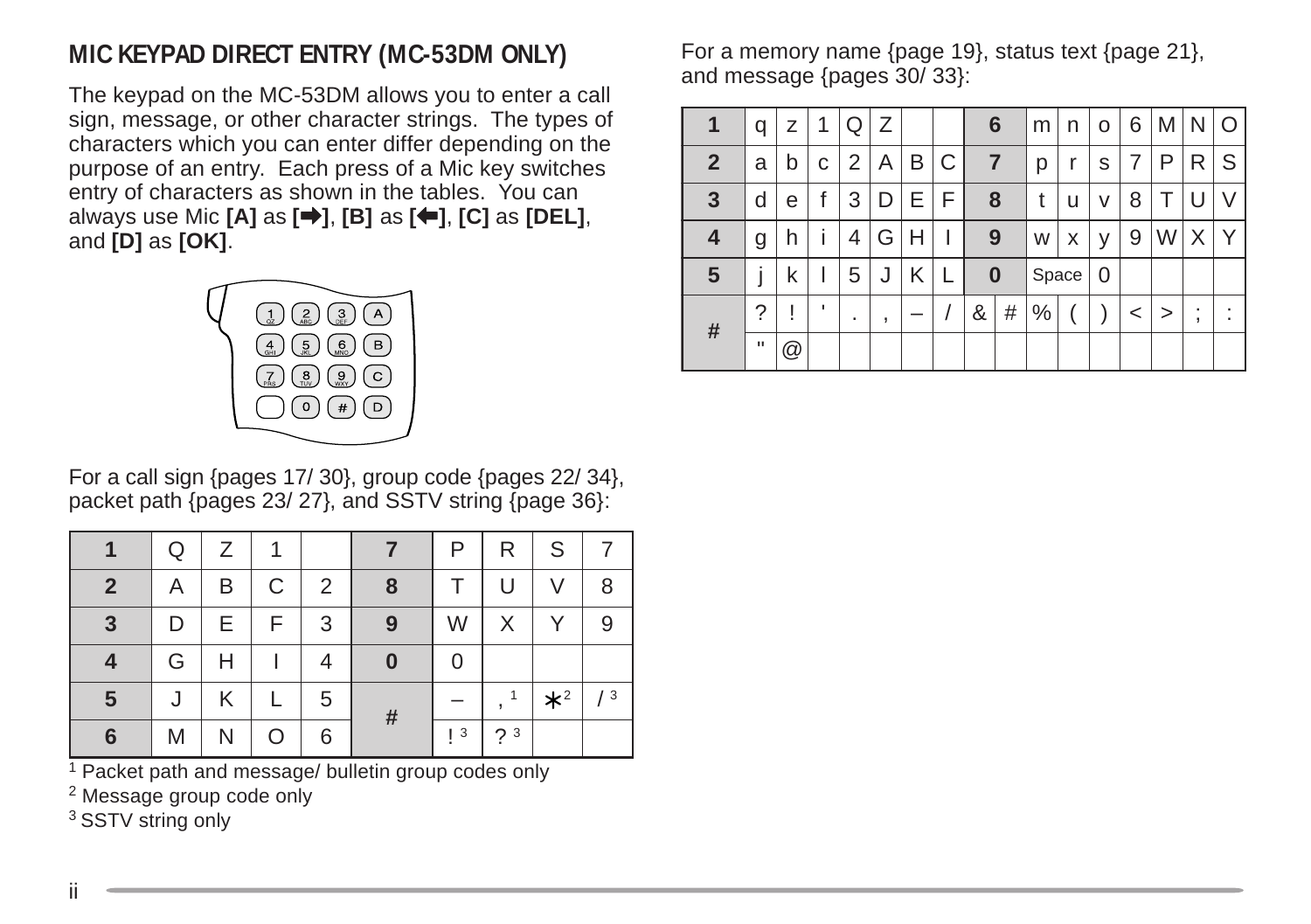## **PACKET OPERATION**

Packet is a unit of data transmitted as a whole from one computer to another on a network. Packets can be transmitted on radio waves as well as on communications lines. Besides a transceiver and a computer, all you need is a terminal node controller (TNC). A TNC converts packets to audio tones and vice versa as one of its tasks. This transceiver has a built-in TNC.

A variety of packet applications developed by hams include packet bulletin board systems (PBBSs). PBBSs are created and maintained by volunteers called System Operators (SysOp). You may access one of your local PBBSs to send e-mail, download a file, or obtain various useful information. Thousands of PBBSs, which have formed a worldwide network, relay e-mail to its intended destination around the world.

PBBS



When you access a local PBBS for the first time, you often need to register as a new user. After you are successfully registered, it will then be available as your home PBBS. E-mail addressed to you will be hold under a directory, called a mailbox, on your home PBBS.

To send e-mail, you must designate the address of a recipient, using his (or her) call sign and the call sign of his (or her) home PBBS; ex. KD6NUH@KJ6HC. In this example, e-mail is addressed to KD6NUH whose home PBBS is KJ6HC. If your home PBBS cannot find KJ6HC in its address file to forward your mail, you must designate the address in more detail. You may enter "KD6NUH@KJ6HC.#ABC.CA", or "KD6NUH@KJ6HC.#ABC.CA.USA", or up to "KD6NUH@KJ6HC.#ABC.CA.USA.NA", as necessary. The complete address of a recipient living in the U.S., for example, should include an appropriate region code (preceded by a #), state, country, and continent abbreviations as above.

For further information, consult reference books which should be available at any store that handles Amateur Radio equipment. If you are living in the U.S., refer to the ARRL Repeater Directory for packet frequencies. Web pages relating to Packet will also be helpful. On one of the Internet search engines, you may use "Packet Radio" as a key word to find those Web pages.

**Note:** If there is an amateur radio club in your area, consider becoming a member. You can learn more in an hour from experienced hobbyists, than in a month of independent research. Ask on the local repeaters, or contact your national amateur radio organization (in the U.S., the ARRL) for information on local amateur radio clubs. You'll be glad you did.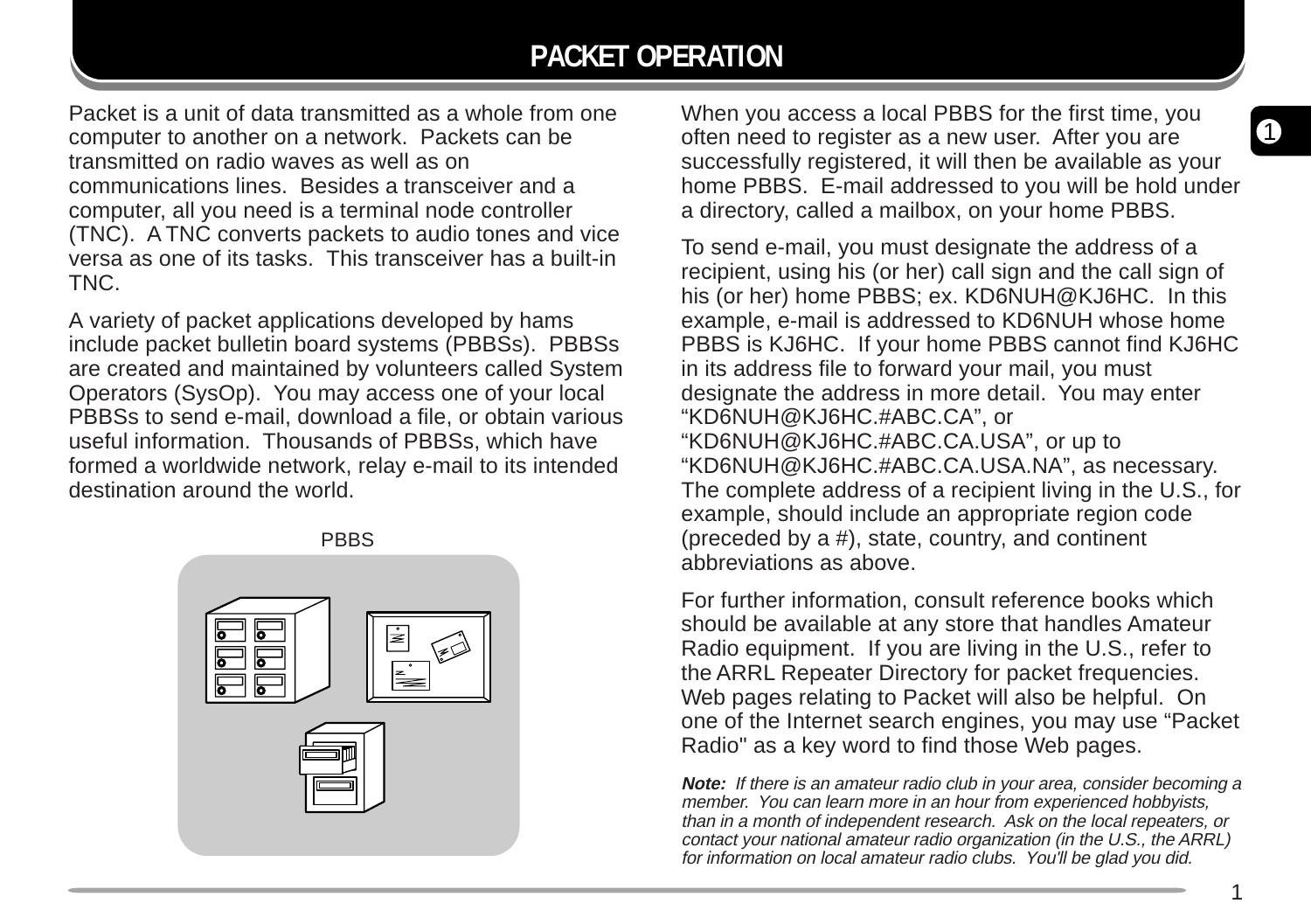## **CONNECTING WITH A PERSONAL COMPUTER**

Use a commercially available RS-232-C straight cable to connect the transceiver to a personal computer. This transceiver has a DB-9 male connector on the front of the main unit.

**Note:** Turn OFF the transceiver power before making the connections.

| Pin No. | Pin Name<br>(Ref: Computer) | <b>Function</b><br>(Ref: TM-D700) |
|---------|-----------------------------|-----------------------------------|
|         | <b>DCD</b>                  |                                   |
| 2       | <b>RXD</b>                  | TX data                           |
| 3       | <b>TXD</b>                  | RX data                           |
| 4       | <b>DTR</b>                  | Data Terminal Ready               |
| 5       | <b>GND</b>                  | Signal ground                     |
| 6       | <b>DSR</b>                  | Data Set Ready                    |
| 7       | <b>RTS</b>                  | RX enable                         |
| 8       | <b>CTS</b>                  | TX enable                         |
| 9       | RI                          |                                   |



To connect an external TNC to the transceiver, use an optional PG-5A cable. The DATA connector on the front of the main unit mates with a 6-pin mini DIN plug on this cable.



| Pin No. | <b>Pin Name</b> | <b>Function</b>                                                                                           |
|---------|-----------------|-----------------------------------------------------------------------------------------------------------|
| 1       | <b>PKD</b>      | Packet data input                                                                                         |
|         |                 | TX data from TNC to transceiver                                                                           |
| 2       | DE              | Ground for PKD                                                                                            |
|         |                 | Packet standby                                                                                            |
| 3       | <b>PKS</b>      | TNC can use this pin to inhibit the<br>transceiver microphone input while<br>transmitting packet signals. |
| 4       | PR <sub>9</sub> | Output of detected 9600 bps data<br>$(500 \text{ mV}_{P-P}, 10 \text{ k}\Omega)$                          |
|         |                 | Also functions as a common pin for<br>1200 bps and 9600 bps data output.                                  |
| 5       | PR <sub>1</sub> | Output of detected 1200 bps data<br>$(500 \text{ mV}_{P-P}, 10 \text{ k}\Omega)$                          |
|         |                 | Squelch control output                                                                                    |
|         | SOC             | Inhibits TNC data transmitting while<br>transceiver squelch is open.                                      |
| 6       |                 | Prevents interference to voice<br>communications on the same<br>frequency. Also prevents retries.         |
|         |                 | <b>Output Level</b><br>Open squelch: +5 V (High)<br>Closed squelch: 0 V (Low)                             |

#### **Note:**

- ◆ If the external TNC has a common pin for 1200 bps and 9600 bps data input, connect this pin to the DATA connector PR9 pin. Shorting the PR9 and PR1 pins will cause the TNC to malfunction.
- ◆ If DC voltage is input to the PR1 pin, the external TNC may not function. If this problem happens, add a 10  $\mu$ F capacitor between the PR1 pin and the TNC. Be careful with the polarity of the capacitor. GND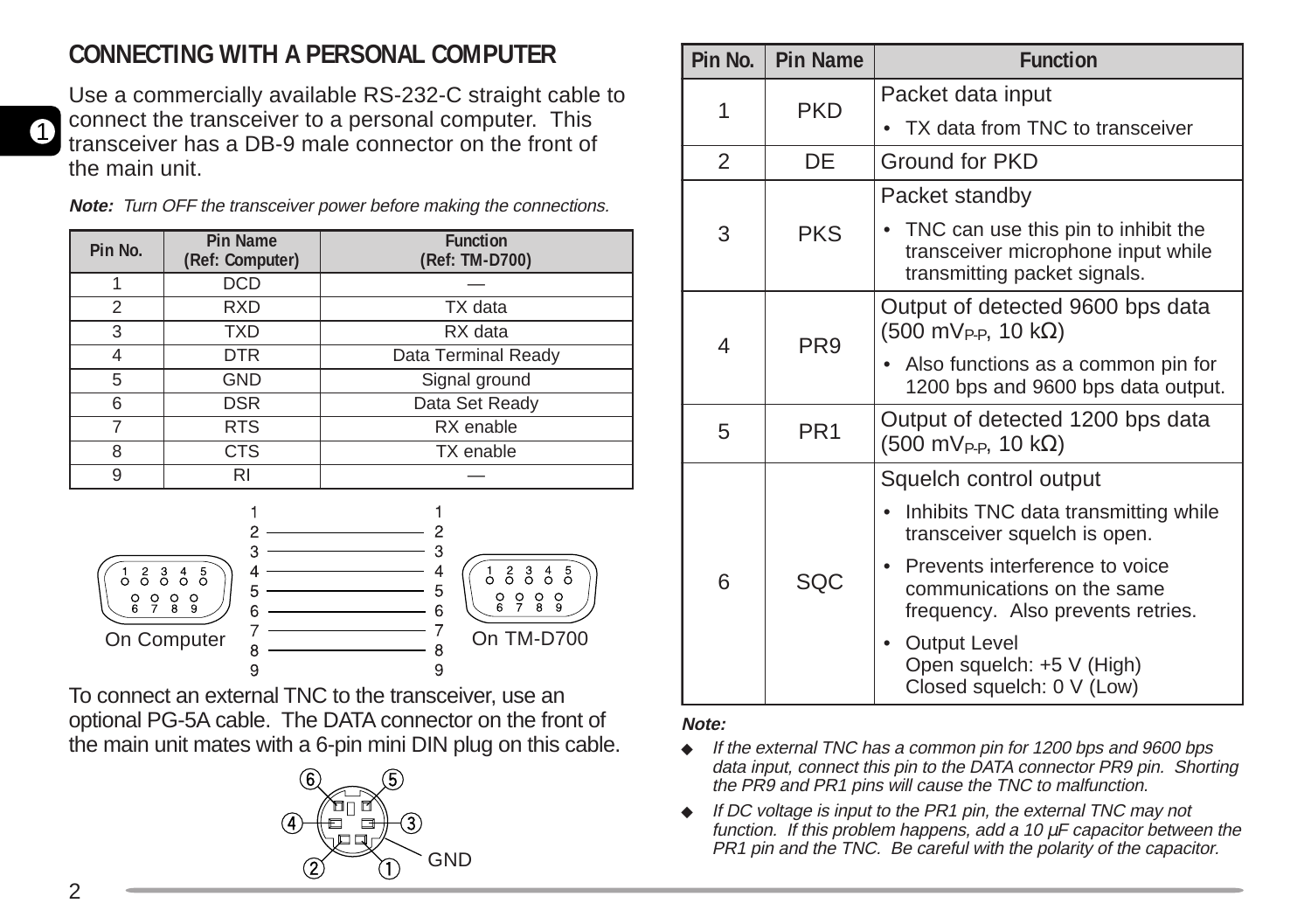## **OPERATING TNC**

This transceiver has a built-in TNC which conforms to the AX.25 protocol. This protocol is used for communications between TNCs. The TNC accepts data from your personal computer and assembles it into packets. It then converts packets to audio tones which the transceiver can transmit. The TNC also takes audio tones from the transceiver, converts them to data for the computer, and checks for errors in the data.

The TNC mainly functions in Command or Converse mode. First learn the difference between these two modes.

#### • **Command mode**

When you select Packet mode, the TNC enters this mode. A "cmd:" prompt appears on the computer screen. You can type commands from the computer keyboard to change the settings on the TNC. When in Converse mode, press **[Ctrl]+[C]** on the keyboard to restore the Command mode.

#### • **Converse mode**

The TNC enters this mode when a linkage with the target station is established. On the computer keyboard, type an appropriate command and if necessary a message, then press **[Enter]** or **[Return]**. What you type is converted into packets and transmitted over the air. When in Command mode, type CONVERSE to restore the Converse mode; you can also type CONV or K instead.

For the commands supported by the built-in TNC, see "TNC COMMANDS LIST" on page 41.

The following indicators appear on the transceiver display to show the current TNC status:

| Indicator      | <b>Status</b>                                                                  |  |
|----------------|--------------------------------------------------------------------------------|--|
| <b>TNC PKT</b> | The TNC is in Packet mode.                                                     |  |
| <b>STA</b>     | Packets to be transmitted still remain in the<br>buffer.                       |  |
| <b>CON</b>     | The TNC is in connection with the target<br>station.                           |  |
| <b>MBOD</b>    | The mailbox in the TNC is being accessed<br>or connected by the other station. |  |
| MAIL           | The mailbox in the TNC holds mail<br>addressed to you.                         |  |
| 1200           | 1200 bps transfer rate selected                                                |  |
| 9600           | 9600 bps transfer rate selected                                                |  |

The built-in TNC includes a simple mailbox to directly receive mail from other stations; the mailbox holds up to approximately 110 kilobytes (KB) of information. You can read mail from the mailbox by sending a command from your personal computer {page 47}.

#### **Note:**

- ◆ Not all functions available via conventional TNCs are supported by the TNC built in this transceiver.
- ◆ The built-in TNC could be automatically reinitiated when its malfunction is detected; this does not designate that the transceiver is defective.
- ◆ To distinguish your various stations or nodes, you can have up to 15 Secondary Station IDentifiers (SSIDs); ex. WD6BQD-1 to WD6BQD-15. You always have to put a dash between your call sign and SSID number.
- Packet operation, easily affected by transmit and receive conditions, requires a full-scale S-meter reading for reliable communication. When the S-meter reads less than maximum during 9600 bps operation, communication errors are frequent.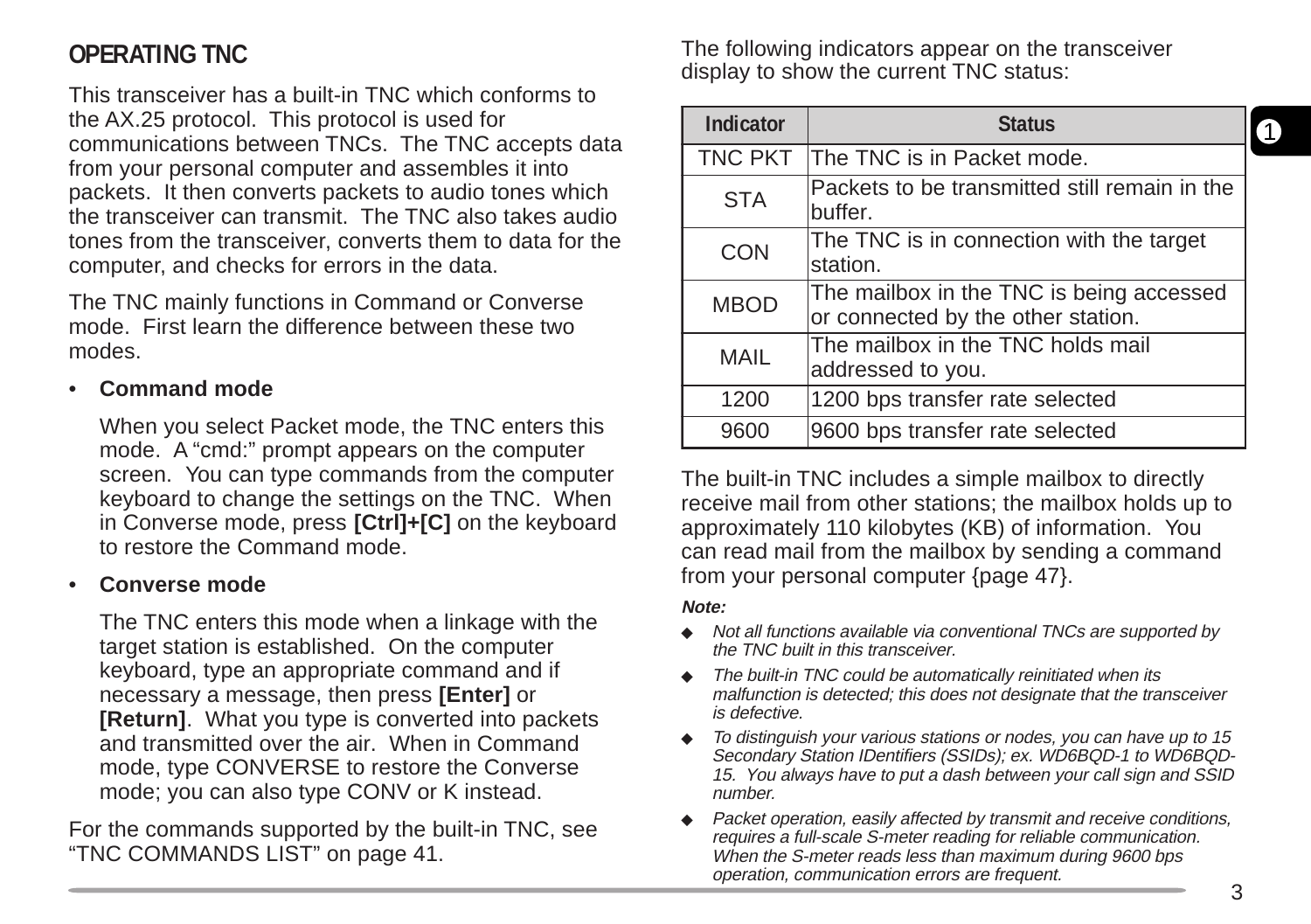## **PREPARATION FLOW**

1

The following steps should guide you to a good start of packet operation. The shaded steps indicate operations on your personal computer. First connect the transceiver to the personal computer {page 2}.

**Note:** You must not change the default (9600 bps) in Menu 1–9–5 (COM PORT).

- Install an appropriate terminal program on the personal computer.
	- A variety of freeware or shareware programs can be obtained in various ways. Consult your reference material or other "packeteers".
- **2** Initiate the terminal program and set the following parameters on the personal computer:
	- Transfer rate (TNC <–> Computer): 9600 bps
	- Data length: 8 bit
	- Stop bit: 1 bit
	- Parity: Non
	- Flow control: Hardware
- **e** Access Menu 1–6–1 to select band A or B as the data band {page 5}.
- r Press **[F] (1 s)**, **[TNC]**, then **[F] (1 s)**, **[TNC]** again to enter Packet mode.
	- "**TNC PKT**" should appear.
- **f** To select 9600 bps as the transfer rate from/to the target station, type HBAUD (or HB) 9600 and press **[Enter]** or **[Return]**. The default is 1200 bps.
	- You must select the same transfer rate as the target station.
- **Type MYCALL (or MY) then your call sign (9 digits** max.) and press **[Enter]** or **[Return]** to set your call sign on the TNC.
	- You cannot use the default setting (NOCALL).
- $\bullet$  Tune to an appropriate frequency.
	- First you may want to monitor packets which are transmitted among other stations. When packets are received, text appears and the computer screen scrolls.

 $\bullet$  To connect with the target station, type CONNECT (or C) then its call sign and press **[Enter]** or **[Return]**.

- When a linkage is established, a message informing you of this appears on the computer screen; on the transceiver display, "**CON**" appears.
- If packets from other stations keep your squelch open, adjust the squelch level in advance. The TNC cannot transmit while the squelch is opened.

**O** Send appropriate commands and, if necessary, messages to the target station via the TNC.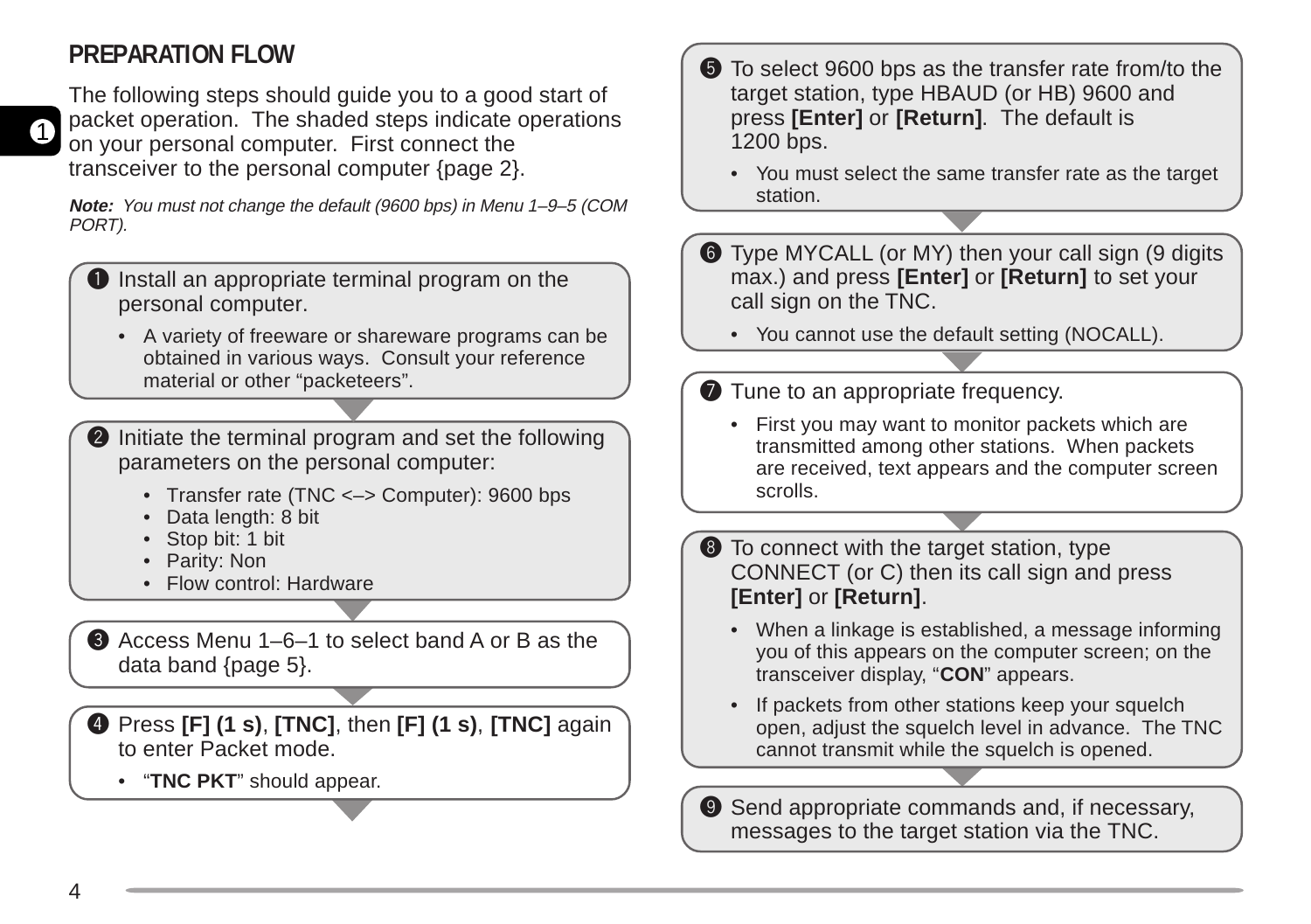## **SELECTING DATA BAND**

This transceiver is capable of receiving packet data on one band (data band) while receiving audio on the other band. In order to use the built-in TNC, access Menu 1–6–1 (DATA BAND) and select band A or B as the data band for receiving or transmitting packets. "**I'** indicates the current data band; the default is band A.



#### **Note:**

- ◆ In Menu 1–6–1, the selection switches among A, B, A:TX B:RX, and A:RX B:TX. Select A:TX B:RX or A:RX B:TX when accessing a PACSAT {page 7}.
- $\bullet$  The selection in Menu 1–6–1 is invalid for an external TNC. Use the TX band to transmit and receive packets through an external TNC. When using an external TNC, access Menu 1-9-6 (DATA SPEED) and select 1200 bps (default) or 9600 bps as the transfer rate between TNCs. This selection is valid only for an external TNC.

**TM-D700E Only:** Do not select the narrow transmit deviation on the data band.

## **DCD SENSE**

You can also select the method for inhibiting the built-in TNC from transmitting. Access Menu 1–6–2 (DCD SENSE) and select one of the two methods. The default is "DATA (RX) BAND".

| DATA (RX)    | The TNC does not transmit when signals are present |
|--------------|----------------------------------------------------|
| <b>BAND</b>  | on the data band (1) or RX data band (R, 0).       |
| A AND B      | The TNC does not transmit when signals are present |
| <b>BANDS</b> | lon band A or B.                                   |

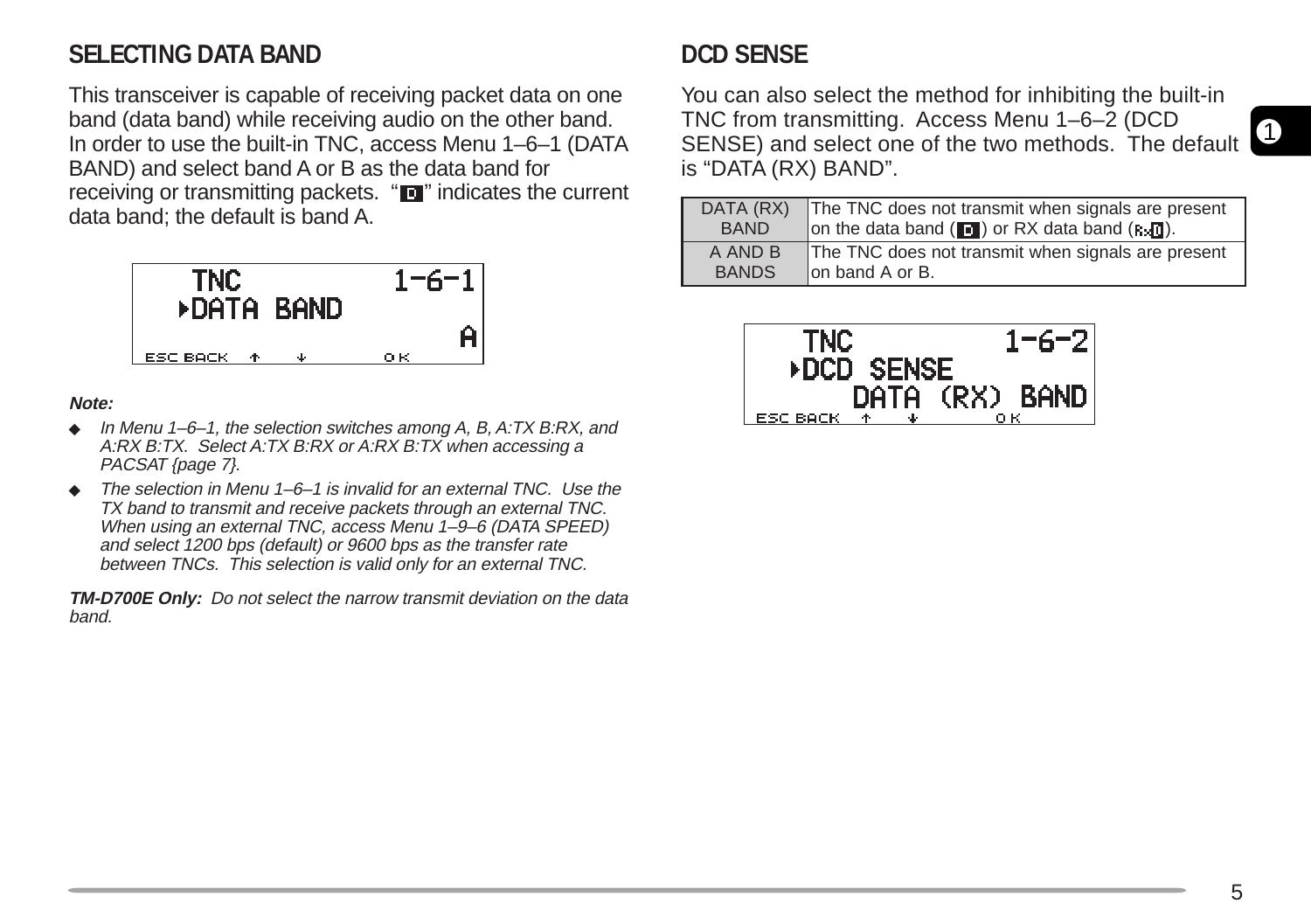## **DX PACKETCLUSTERS MONITOR**

DX PacketClusters are networks which consist of nodes and stations who are interested in DXing and contesting. If one station finds a DX station on the air, he (or she) sends a notice to his (or her) node. Then this node passes the information to all its local stations besides another node. This transceiver can display received DX information and hold the latest information on up to 10 DX stations. Use this function to monitor the latest DX information in your local area. You cannot send DX information to a node, using the function.



- **1** Access Menu 3–I (DATA BAND) to select band A or B.
	- If the common transfer rate in your local PacketCluster network is 9600 bps, access Menu 3–J (PACKET SPEED) and select "9600 bps" {page 13}.
- **2** Tune to the frequency of the target PacketCluster node.
- **3** Press **[F] (1 s)**, **[TNC]** to enter APRS mode.
	- "**TNC APRS**" should appear.
- **4** Press **[F] (1 s)**, **[DX]**.
	- Each time new DX cluster data is received, a call sign, frequency, and time are displayed.
	- Information of up to 5 DX stations are displayed at the same time.
	- When a duplicate DX cluster data is received, "dD" and a call sign are displayed.



| 51   | Displays the list of the<br>previous 5 DX stations.                                             | <b>50</b>          | Displays the list of the<br>next 5 DX stations. |
|------|-------------------------------------------------------------------------------------------------|--------------------|-------------------------------------------------|
| ESC. | Restores the<br>frequency display.                                                              | DEL                | Deletes the current DX<br>station.              |
| ተ    | Moves the cursor<br>upward.                                                                     | ψ                  | Moves the cursor<br>downward.                   |
| OK.  | Displays a comment<br>$\frac{1}{2}$ attached to the current (left BAND stations.<br>DX station. | <b>CLR</b><br>SEL) | Deletes all DX                                  |

- **5** To read an attached comment, move the cursor  $(\bullet)$ to the desired station using **[**c**]**/ **[**d**]**, then press **[OK]**.
	- Up to 30 alphanumeric characters are displayed as a comment.



|            | <b>BACK</b>   Restores the list of DX stations.               |
|------------|---------------------------------------------------------------|
| <b>DEL</b> | Deletes the entire information of the current DX<br>Istation. |
| $+$ / $+$  | Displays the information of the other DX<br>stations.         |

**Note:** The information is cleared when the transceiver power is turned OFF.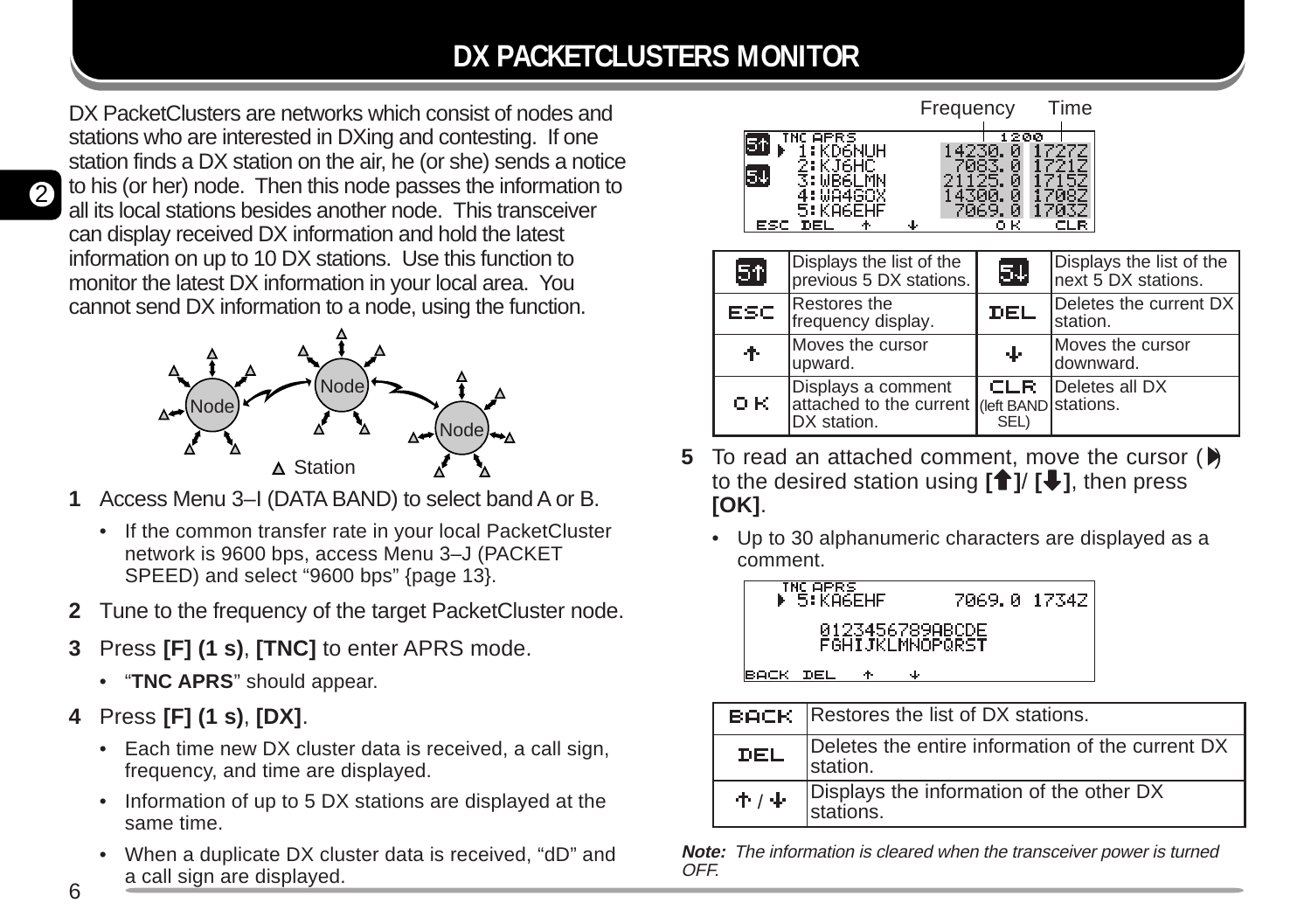## **PACSATs**

PACSATs refer to satellites designed and launched for digital communications using the AX.25 protocol. Several PACSATs are currently in orbit serving thousands of hams throughout the world. The PACSATs receive (uplink) on VHF and transmit (downlink) on UHF. Some of them use FM to receive and SSB to transmit, and operate at 1200 bps. The others use FM to both receive and transmit, and operate at 9600 bps. This transceiver allows communications with the 9600 bps satellites. The PACSATs provide functions similar to terrestrial PBBSs. You can use the satellites to send email, download a file, or enjoy other fascinating activities. From the satellites equipped with high resolution cameras, you may download still pictures taken in space.

In order to work the PACSATs, you need rotators that allow azimuth and elevation control, plus high-gain directional antennas. Your antenna has to track satellites which travel from horizon to horizon. However, many hams have been successfully using fixed omnidirectional antennas. As for software, you need dedicated programs capable of working the "broadcast" protocols. Besides the "broadcast" programs, various utilities which will ease your operations are available via the Web pages of the Radio Amateur Satellite Corporation (AMSAT); the world wide organization of Amateur Satellite operators and supporters.

For further information, consult Internet Web pages relating to the PACSATs. On one of the Internet search engines, you may use "PACSAT" or "AMSAT" as a key word to find those Web pages. It will also be wise to ask help to one of your local satellite packeteers.

**1** Access Menu 1–6–1 (DATA BAND) to select A:TX B:RX (or A:RX B:TX).



|  | Uses band A to transmit packets and band B<br>A:TX B:RX to receive packets; band $A = data TX$ band,<br>band B = data RX band.     |
|--|------------------------------------------------------------------------------------------------------------------------------------|
|  | Uses band A to receive packets and band B<br>A:RX B:TX to transmit packets; band $A = data RX band$ ,<br>band $B = data TX band$ . |

- **2** Confirm that a VHF band has been recalled on the data TX band.
- **3** Tune the data TX band to the uplink frequency of the target PACSAT.
- **4** Confirm that a UHF band has been recalled on the data RX band.
- **5** Tune the data RX band to the downlink frequency of the PACSAT.
- **6** Press **[F] (1 s)**, **[TNC]**, then **[F] (1 s)**, **[TNC]** again to enter Packet mode.
	- "**TNC PKT**" should appear.

For the subsequent steps, follow the manual for the "broadcast" program and your reference material.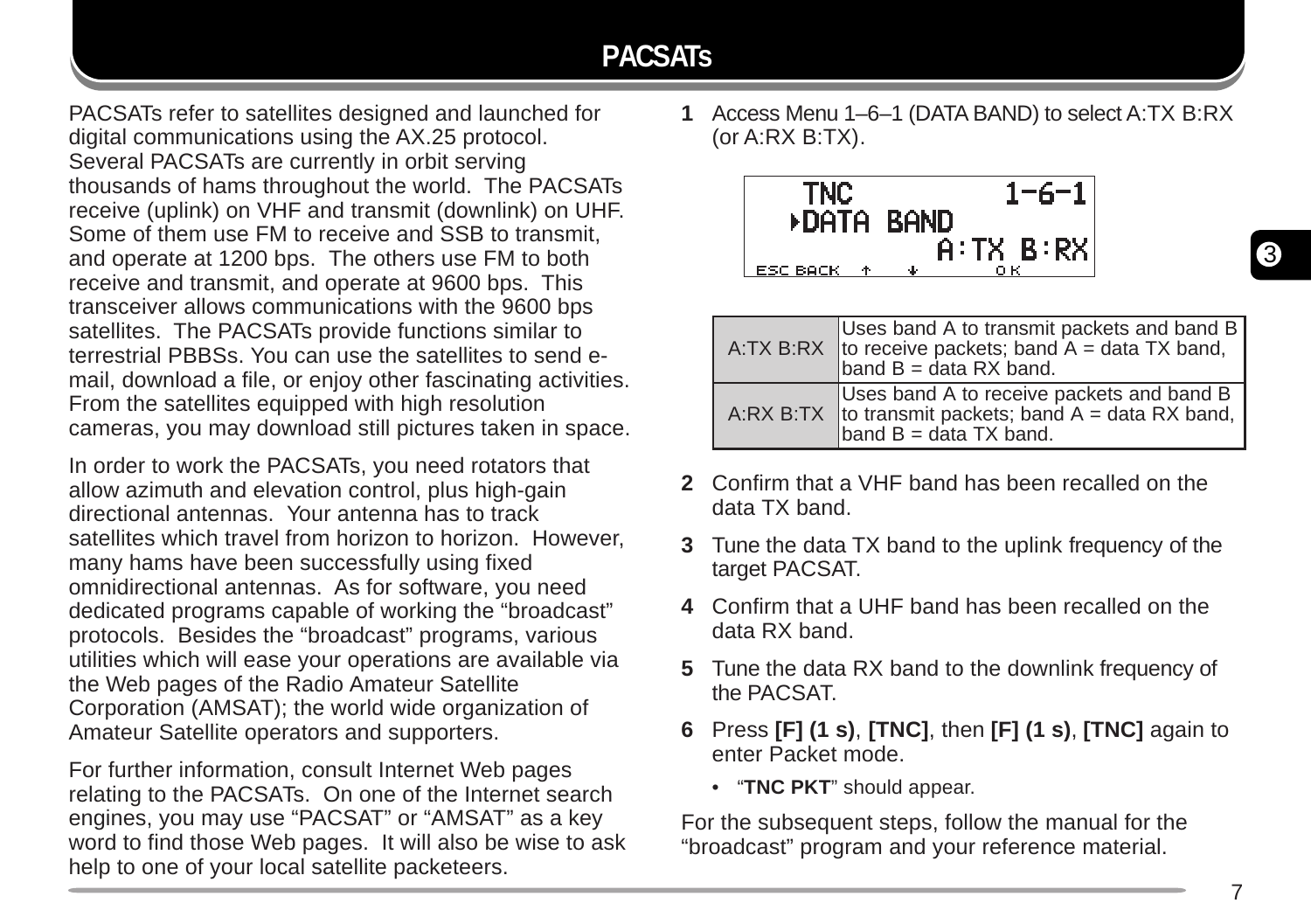The Automatic Packet/ Position Reporting System  $(APRS<sub>o</sub>)$  is a software program and registered trademark of Bob Bruninga, WB4APR. He has made packet communications much more exciting than before. This program allows you to track mobile stations on a map which you recall on a computer screen. Imagine seeing one mobile station moving on the map which can be scaled from .5 to 2000 miles. You also may be tracked on the computer screen of another station. Stations to be tracked must transmit beacons at certain intervals. To track other stations, you usually need a computer running the APRS, a transceiver, and a TNC. To have them track you, you also need a GPS receiver. It receives signals from the satellites to inform you of your current geographical position. GPS stands for Global Positioning System. The APRS interprets the National Marine Electronics Association (NMEA) data strings coming from the GPS receiver. For further information, consult Internet Web pages relating to the APRS. On one of the Internet search engines, you may use "APRS" or "Packet Radio" as a key word to find those Web pages.



This transceiver includes a TNC and a program for dealing with data formats supported by the APRS. That is, you need no other equipment to transmit, receive, or display APRS packets. You do not need even a GPS receiver if you enter position data manually to transmit. For hams who want to fully enjoy APRS operations, this transceiver has connection ports with a personal computer and a GPS receiver. This manual, however, does not describe APRS operations which require a personal computer.

Using this transceiver, you can transmit a station icon, position data, position comment, and status text. With a GPS receiver, you can also transmit moving speed, moving direction, and altitude data. From any type of station you will receive information listed below:

| Station icon          | Position data/ Grid square locator |
|-----------------------|------------------------------------|
| Position comment      | Status text                        |
| Distance from station | Direction of station               |

Depending on the types of stations, you will also receive the following information:

| Mobile station                                                 | Moving direction/ Moving speed                                          |
|----------------------------------------------------------------|-------------------------------------------------------------------------|
| <b>Fixed station</b>                                           | Transmit power/ Height of antenna/<br>Antenna gain/ Antenna directivity |
| <b>Fixed station</b><br>(using compressed<br>APRS data format) | Transmit range/ Altitude                                                |
| <b>Weather station</b>                                         | Wind direction/ Wind speed/<br>Temperature/ Rainfall in last hour       |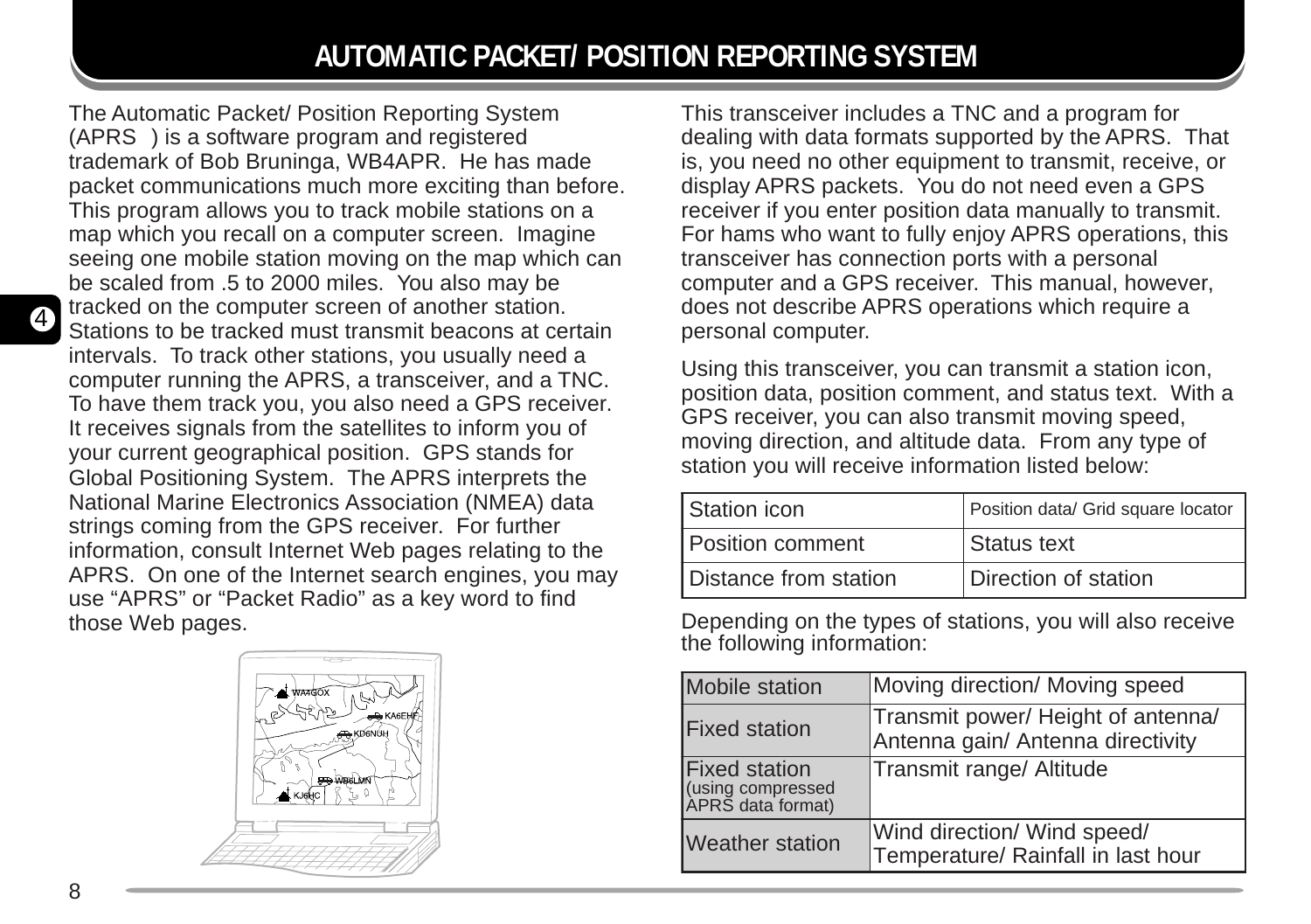## **PACKET PATH AND DIGIPEATER**

A packet path specifies how APRS packets should be transferred via one or more repeaters. A repeater, which is used for packet transfer, is commonly called a digipeater. This came from a "digital repeater". A digipeater is usually located on a mountain top or high building. Unlike a voice repeater, it operates on a simplex frequency. Each volunteer who installs a digipeater programs it either as a WIDE or RELAY type. Generally a WIDE transmits packets over much greater distances than a RELAY.

In any given area, there should be only one WIDE not to cause extra traffic or collisions on frequencies. A WIDE is capable of transferring packets from and to adjacent WIDEs. Like a WIDE, there should be only one RELAY in a given area; that area is usually much smaller than a WIDE. So, transmit packets to a RELAY when you cannot directly reach any WIDE. The RELAY then will transfer the packets to any accessible WIDE.

On this transceiver, you can edit a packet path using a maximum of 79 alphanumeric characters. The default is "RELAY,WIDE" that is one of the common settings. With this setting, packets will be transferred to a RELAY first, then to a WIDE.

The APRS supports various methods for specifying a packet path. Some of those methods are described on page 24.

This transceiver with a built-in TNC may be used as a digipeater. See page 27.

**Note:** To serve for mobile stations who always use the RELAY,WIDE path, most WIDEs also respond to packets addressed to a RELAY.

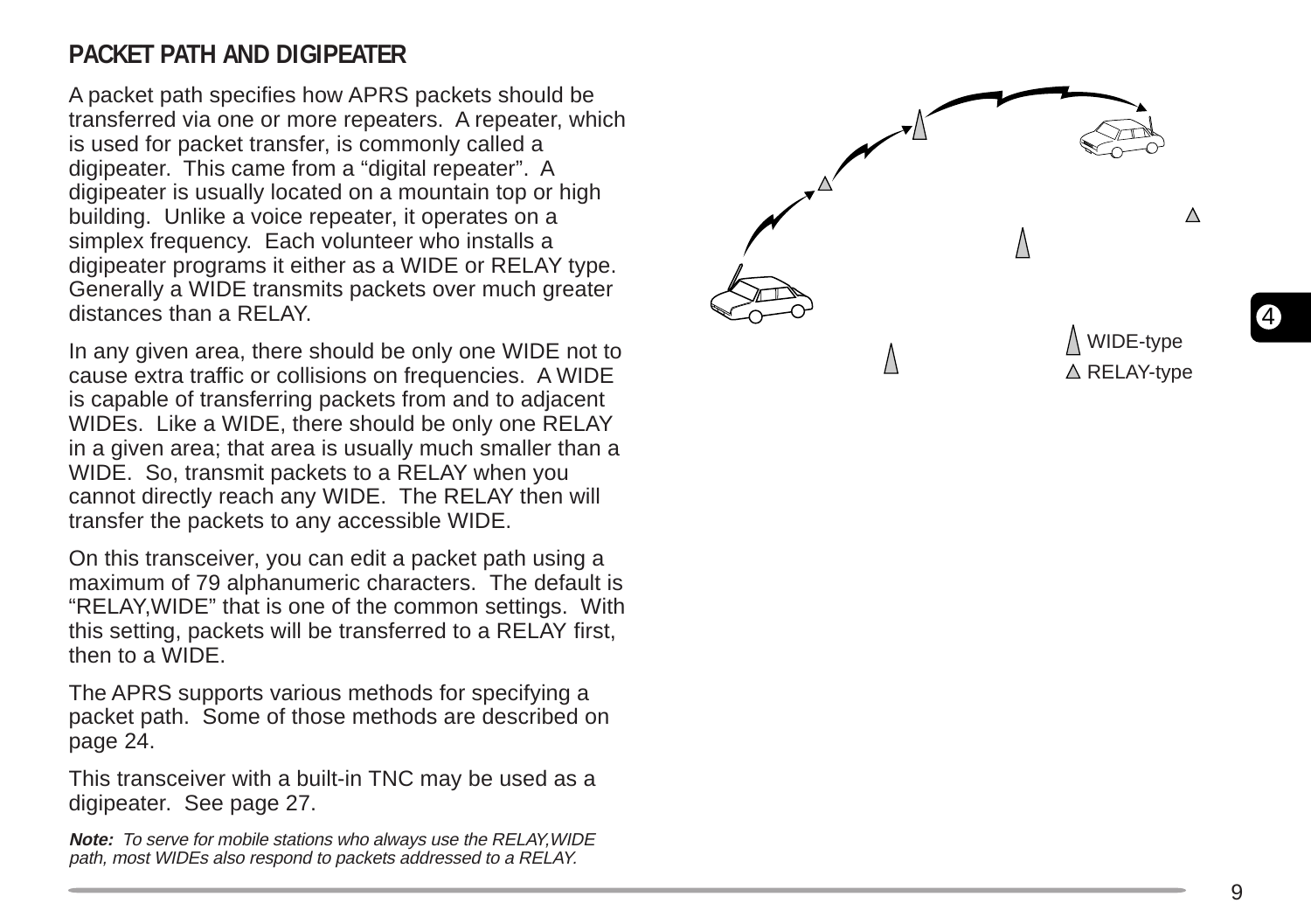## **CONNECTING WITH A GPS RECEIVER**

The **GPS** jack on this transceiver accepts a 2.5 mm (1/10") 3-conductor plug. If necessary, use the supplied cable to modify the cable end of your GPS receiver.



If using a GARMIN GPS receiver, select the following parameters in the "INTERFACE" sub-menu on the receiver.

- NMEA/NMEA
- NMEA 0183 2.0
- 4800 baud

In order to use the connected GPS receiver, access Menu 3–2 (GPS UNIT) to select "NMEA" or "NMEA96". The default is "NOT USED". Select "NMEA96" when using a 9600 bps GPS receiver.



• When in APRS mode, "GPS" will appear on the restored frequency display to indicate the setting of "NMEA" or "NMEA96". "GPS" blinks while measurement is being executed.

**Note:** When using a GPS receiver with "AUTO" selected in Menu 3–C (PACKET TX), this transceiver transmits an APRS packet for the first time after any NMEA data is received.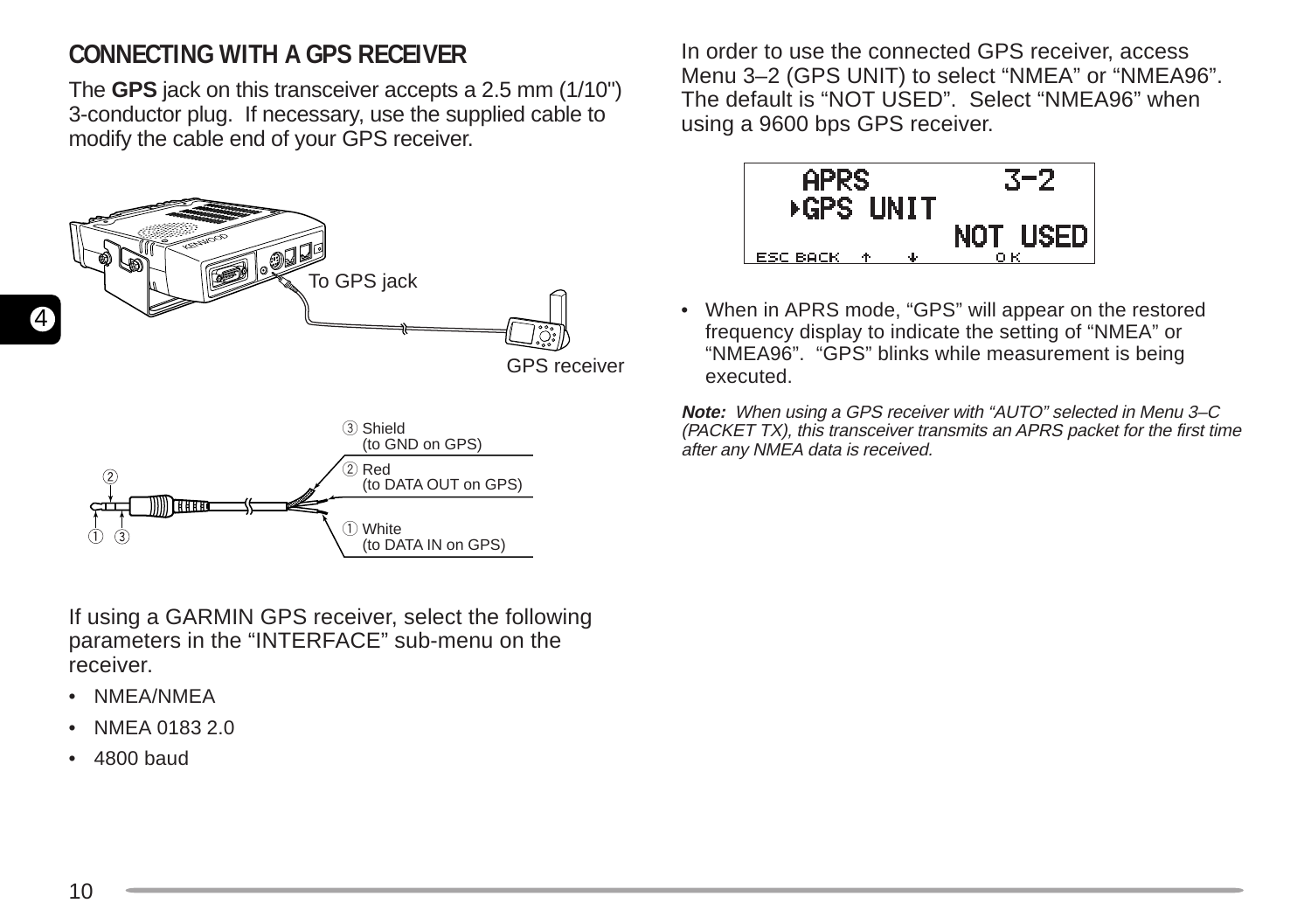## **OPERATION FLOW**

The following flow chart includes only the steps to give APRS a quick try.

**Q** Access Menu 3–I to select band A or B as the data band {page 13}. The default is band A.

**2** Press **[F] (1 s), <b>[TNC]** to enter APRS mode.

- "**TNC APRS**" should appear.
- **O** On the data band, select the same frequency as other stations in your group.
	- You may tune to the frequency of an appropriate digipeater network (144.390 MHz in the U.S.) {page 9}.

Now you are ready to receive APRS packets from other stations. Refer to "RECEIVING APRS DATA" {page 14}. To transmit your APRS packet, proceed to step  $\mathbf{\Theta}$ .

**4** Access Menu 3–1 to program your call sign (9 digits max.) {page 17}.

**O** If you have connected a GPS receiver, access Menu 3–2 and select "NMEA" or "NMEA96" {page 10}. The default is "NOT USED".

**the Access Menu 3–8 to select your station icon {page 18}** 

 $\bullet$  Access Menu 3–4 to program position data {page 19}.

**3** Access Menu 3–6 to select from 15 position comments {page 20}.

o If you want, access Menu 3–9 to enter status text using up to 28 alphanumeric characters {page 21}.

**1** Access Menu 3–C to select the operation method for transmitting packets {page 25}.

**1** Press **[F] (1 s), <b>[BCON]**. If you selected "PTT" in step  $\textcircled{\textbf{0}}$ , then press and release Mic **[PTT]** {page 25}.

When using a personal computer, press **[F] (1 s)**, **[TNC]**, then **[F] (1 s), [TNC]** again in step **@** to enter Packet mode; "**TNC PKT**" should appear. All further operations should be performed on your computer.

Menu Set-up allows you to change various default settings for APRS operations. See the appropriate sections in this chapter.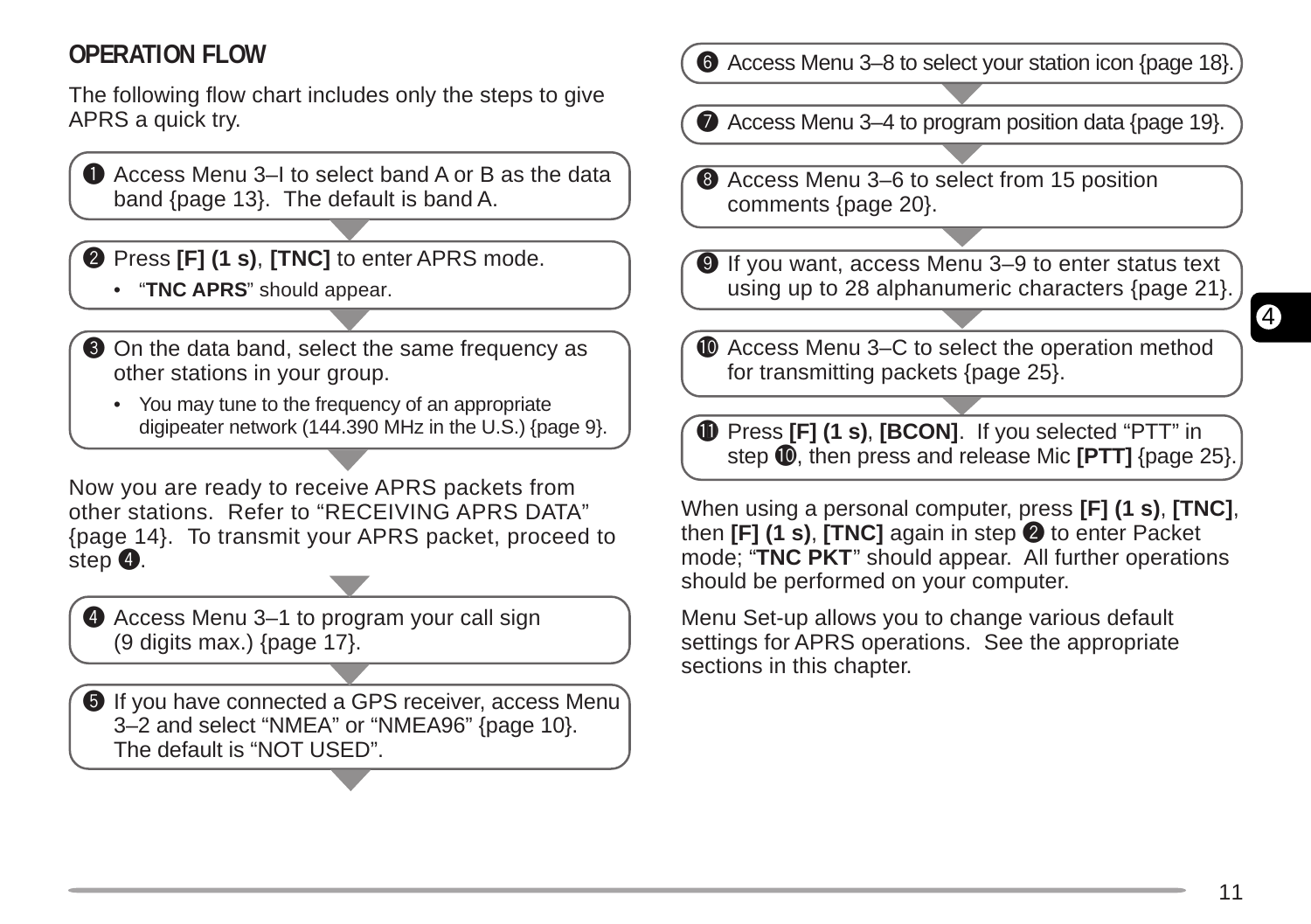## **ADJUSTING THE INTERNAL CLOCK**

This transceiver has a clock to manage information on when APRS packets are received. Use Menu Set-up to correct the current time, date, and if necessary the UTC offset; UTC stands for Universal Time Coordinated.

- **Setting Time** 
	- **1** Press **[MNU]** to enter Menu mode.
	- **2** Press **[**c**]**/ **[**d**]** to select "RADIO (1–)", then press **[OK]**.
	- **3** Press **[**c**]**/ **[**d**]** to select "TNC (1–6–)", then press **[OK]**.
	- **4** Press **[**c**]**/ **[**d**]** to select Menu 1–6–3 (TIME), then press **[OK]**.
		- The first 2 digits blink.



- **5** Press **[**c**]**/ **[**d**]** to enter the current hour, then press **[OK]**.
	- To set 1 o'clock PM for example, select 13.
	- The next 2 digits blink.
- **6** Press  $\left[\frac{\triangle}{\mathbf{I}}\right]$  to enter the current minute, then press **[OK]**.
- **7** Press **[MNU]** to exit Menu mode.
- **Setting Date** 
	- **1** Press **[MNU]** to enter Menu mode.
	- **2** Press **[**<sup>↑</sup>]/ **[↓**] to select "RADIO (1–)", then press **[OK]**.
	- **3** Press **[**c**]**/ **[**d**]** to select "TNC (1–6–)", then press **[OK]**.
	- **4** Press **[**c**]**/ **[**d**]** to select Menu 1–6–4 (DATE), then press **[OK]**.
		- The first 2 digits blink.



- **5** Press **[**c**]**/ **[**d**]** to enter the current month (U.S.A./ Canada) or day, then press **[OK]**.
	- The next 2 digits blink.
- **6** Press **[**c**]**/ **[**d**]** to enter the current day (U.S.A./ Canada) or month, then press **[OK]**.
	- The last 2 digits blink.
- **7** Press **[**c**]**/ **[**d**]** to enter the current year, then press **[OK]**.
- **8** Press **[MNU]** to exit Menu mode.

#### **Note:**

- ◆ If you disconnect and reconnect the flexible cable between the radio and TNC boards to replace the lithium battery, be sure to reset the clock IC. Press **[REV]+[LOW]+ POWER ON**.
- $\blacklozenge$  When used at room temperature (25 $\degree$ C), the error of the internal clock in a month is within one minute.
- ◆ The internal clock is effective until December 31, 2098.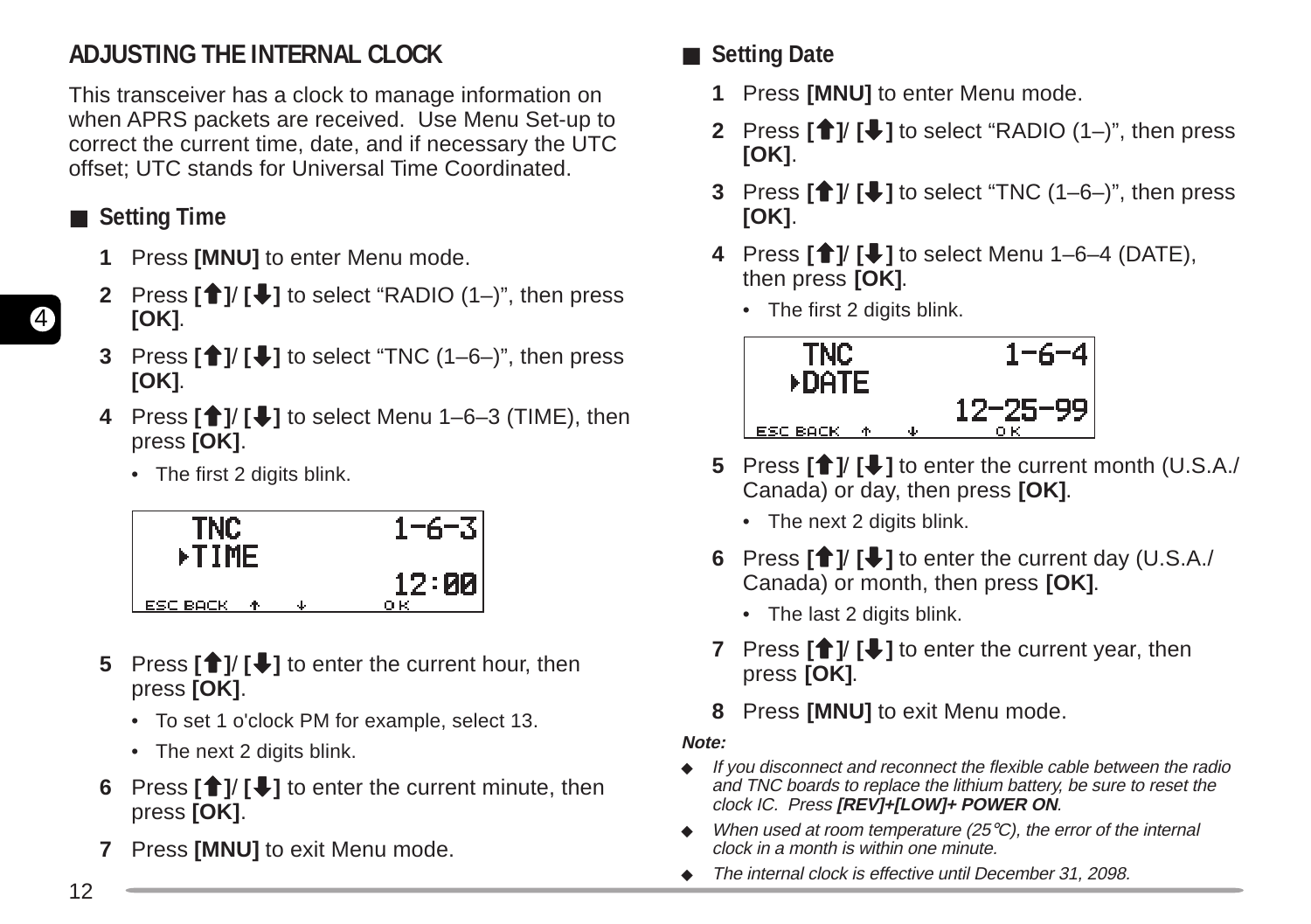- **Setting UTC Offset** 
	- **1** Press **[MNU]** to enter Menu mode.
	- **2** Press **[**<sup>↑</sup>]/ **[↓**] to select "RADIO (1–)", then press **[OK]**.
	- **3** Press **[**c**]**/ **[**d**]** to select "TNC (1–6–)", then press **[OK]**.
	- **4** Select Menu 1–6–5 (TIME ZONE), then press **[OK]**.



- **5** Press **[**c**]**/ **[**d**]** to select the appropriate UTC offset, then press **[OK]**.
	- The selectable range is from +12:00 to –12:00 in steps of 30 minutes.
- **6** Press **[MNU]** to exit Menu mode.

## **SELECTING DATA BAND**

On this transceiver you can select data band for APRS mode independent of the selection (in Menu 1–6–1) for Packet mode. Access Menu 3–I (DATA BAND) and select band A or B as the data band for receiving or transmitting APRS packets. The default is band A. " $\blacksquare$ " indicates the current data band.



**Note:** In Menu 3–I, the selection switches among A, B, A:TX B:RX, and A:RX B:TX. Select A:TX B:RX or A:RX B:TX if APRS networks which use two separate frequencies become available in the future.

## **SELECTING PACKET TRANSFER RATE**

The default APRS packet transfer rate set on the built-in TNC is 1200 bps which is the standard among the current APRS networks. If APRS networks which use 9600 bps transfer rate become available in the future, access Menu 3–J (PACKET SPEED) and select "9600 bps".

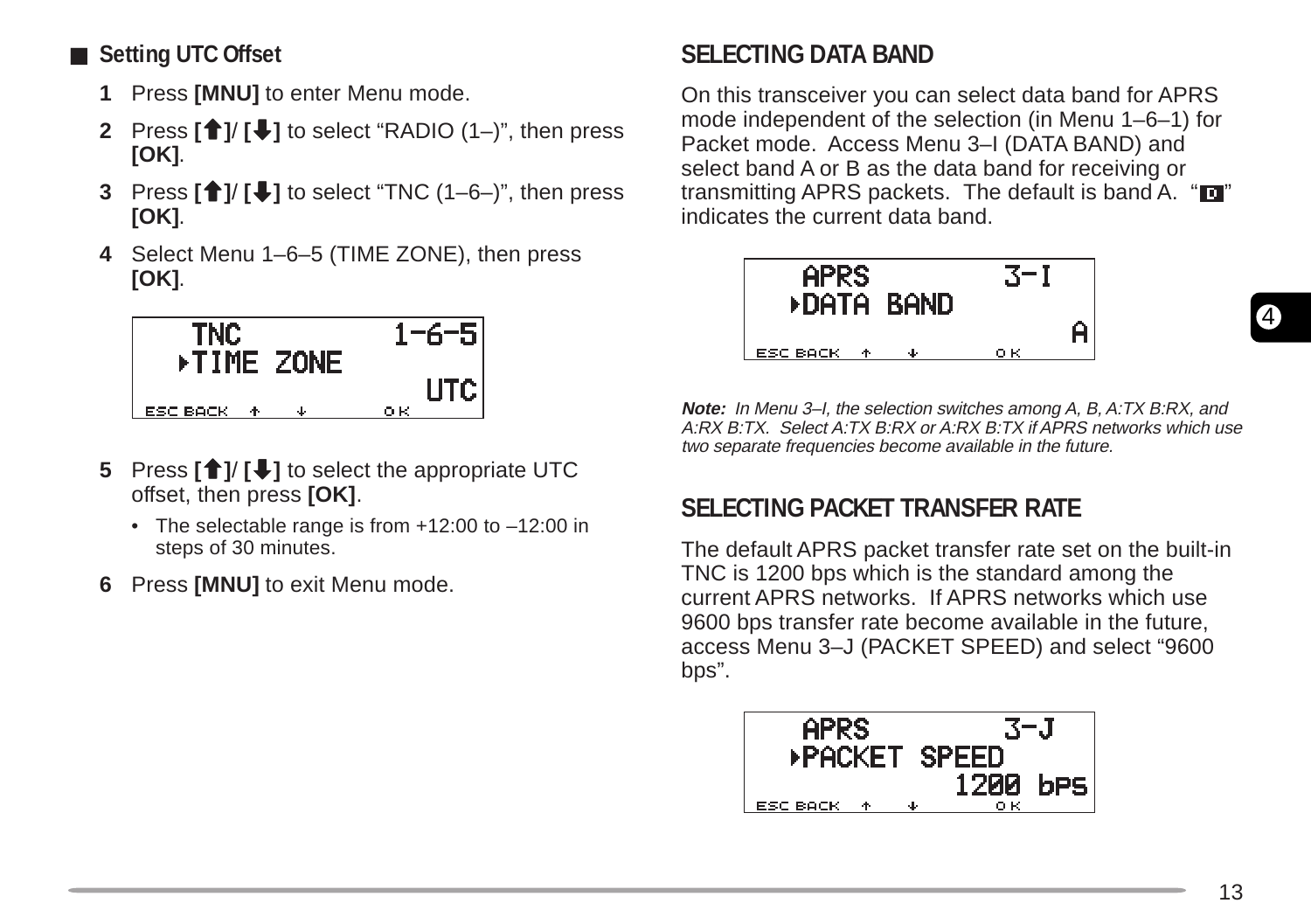## **RECEIVING APRS DATA**

Each time a new APRS packet is received, the frequency display is interrupted to show information as below:



- The received APRS packet may include information on an object such as a hurricane or tornado. In this case, the name of the object appears instead of a call sign.
- Press **[DETAIL]** to access further information {page 15}.
- To restore the frequency display, press **[ESC]** or just wait for approximately 10 seconds.

#### **Note:**

4

- ◆ When you receive an APRS packet including an "Emergency" comment, a different format of display from the above will appear and a different beep will sound.
- When you receive an APRS position packet that you transmitted, the frequency display is not interrupted. "MY POS" will appear on the display. This could happen when one or more digipeaters {page 9} are used. If you receive a message {page 30} that you transmitted, "MY MESSAGE" will appear.

If a received packet does not include new (or proper) APRS data, the frequency display is not interrupted. An indicator such as "dP" appears depending on the types of data. See the table.



| Indicator | <b>Meaning</b>                | What is Included?                                              |  |
|-----------|-------------------------------|----------------------------------------------------------------|--|
| dP        | Duplicate position<br>comment | Same comment as the<br>previous one from the<br>same station   |  |
| dS        | Duplicate status<br>text      | Status text already<br>received                                |  |
| >P        | Beyond position<br>limit      | Data from a station<br>outside the selected<br>range {page 26} |  |
| $Q$ ? 1   | Query                         | Request for sending<br>information                             |  |
| 27        | Packet that cannot be decoded |                                                                |  |

<sup>1</sup> The transceiver automatically transmits the appropriate information in approximately 2 minutes after receiving a request.

**Note:** The APRS programs for PCs have entry fields for a position comment and status text. The data entered to these two fields are transmitted as separate packets. This transceiver, however, includes both of a position comment and status text in one packet to transmit.

This transceiver beeps each time it receives any type of APRS packet. You may access Menu 3–F (BEEP) to change this setting. The default is "ALL". The selection in this menu is shared with APRS Message {page 29}.

| <b>Selections</b> | <b>New Packet</b>                                           | <b>Duplicate</b><br><b>Packet</b> | <b>Invalid Packet</b> |  |
|-------------------|-------------------------------------------------------------|-----------------------------------|-----------------------|--|
| <b>OFF</b>        | No beep                                                     | No beep                           |                       |  |
| <b>MINE</b>       | This selection is valid only for APRS Message<br>{page 29}. |                                   |                       |  |
| <b>ALL NEW</b>    | Beep                                                        | No beep                           | No beep               |  |
| AI I              | Beep                                                        | Beep                              | Beep                  |  |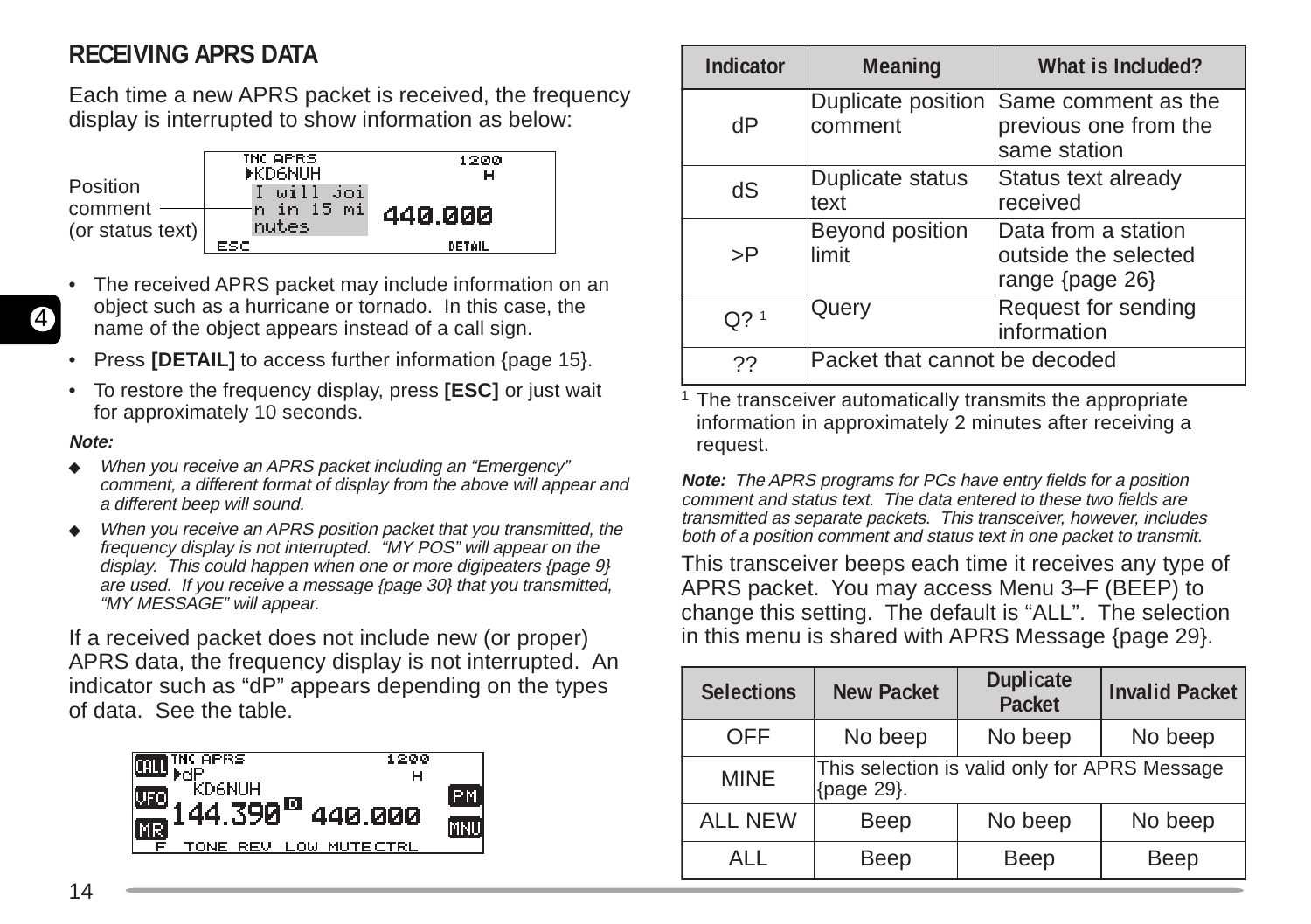## **ACCESSING RECEIVED APRS DATA**

This transceiver is capable of receiving and storing APRS data received from up to 40 stations in memory. You can easily recall the information of the desired station.

- **1** Press **[F] (1 s)**, **[LIST]**.
	- The list of stations appears.
	- The numbers beside the call signs indicate the order in which data is received. The data received last is assigned 1.



| 51   | Displays the list of the<br>previous 5 stations.             | 54                        | Displays the list of the<br>next 5 stations. |
|------|--------------------------------------------------------------|---------------------------|----------------------------------------------|
| ESC. | Restores the<br>frequency display.                           | DEL                       | Deletes the current<br>station.              |
| ተ    | Moves the cursor<br>upward.                                  | Φ                         | Moves the cursor<br>downward.                |
| MSG  | Allows message entry<br>to the current station<br>{page 30}. | CLR<br>(left BAND<br>SEL) | Deletes all stations.                        |

**2** Press **[** $\uparrow$ **]** *[***√]** to select the desired station using the cursor  $(\blacktriangleright)$ .

- **3** Press **[OK]**.
	- The information of the selected station appears.



| BACK  | Restores the list of stations.                            |
|-------|-----------------------------------------------------------|
| DEL   | Deletes the entire information of the current<br>station. |
| $+/+$ | Displays the information of the other stations.           |
| MSG   | Allows message entry to the current station<br>{page 30}. |
| DATE  | Switches between time and date for received               |

• Depending on the types of stations, different types of information will appear. For details, see the next page.

#### **Note:**

- ◆ When data from the 41st station is received, the oldest data in memory is replaced by that data.
- ◆ Each time a new APRS packet is received from the same station, the old data from that station (in memory) is replaced by new data.

When APRS data is received with a GPS receiver connected, included position data is sent to the receiver, using the NMEA-0183 \$GPWPL format (or Magellan format). This data is registered in the Waypoint List of the receiver. Access Menu 3–3 (WAYPOINT) and select the number of characters to be input. You can select 6 to 9 digits for NMEA, 6 digits for Magellan, DGPS, or OFF (default) . With NMEA 6 digits selected, the right 6 characters of the call sign is used as a name (ex. for KJ6HC-3, J6HC-3). Select DGPS to input differential position data to a DGPS-compatible receiver if it is connected.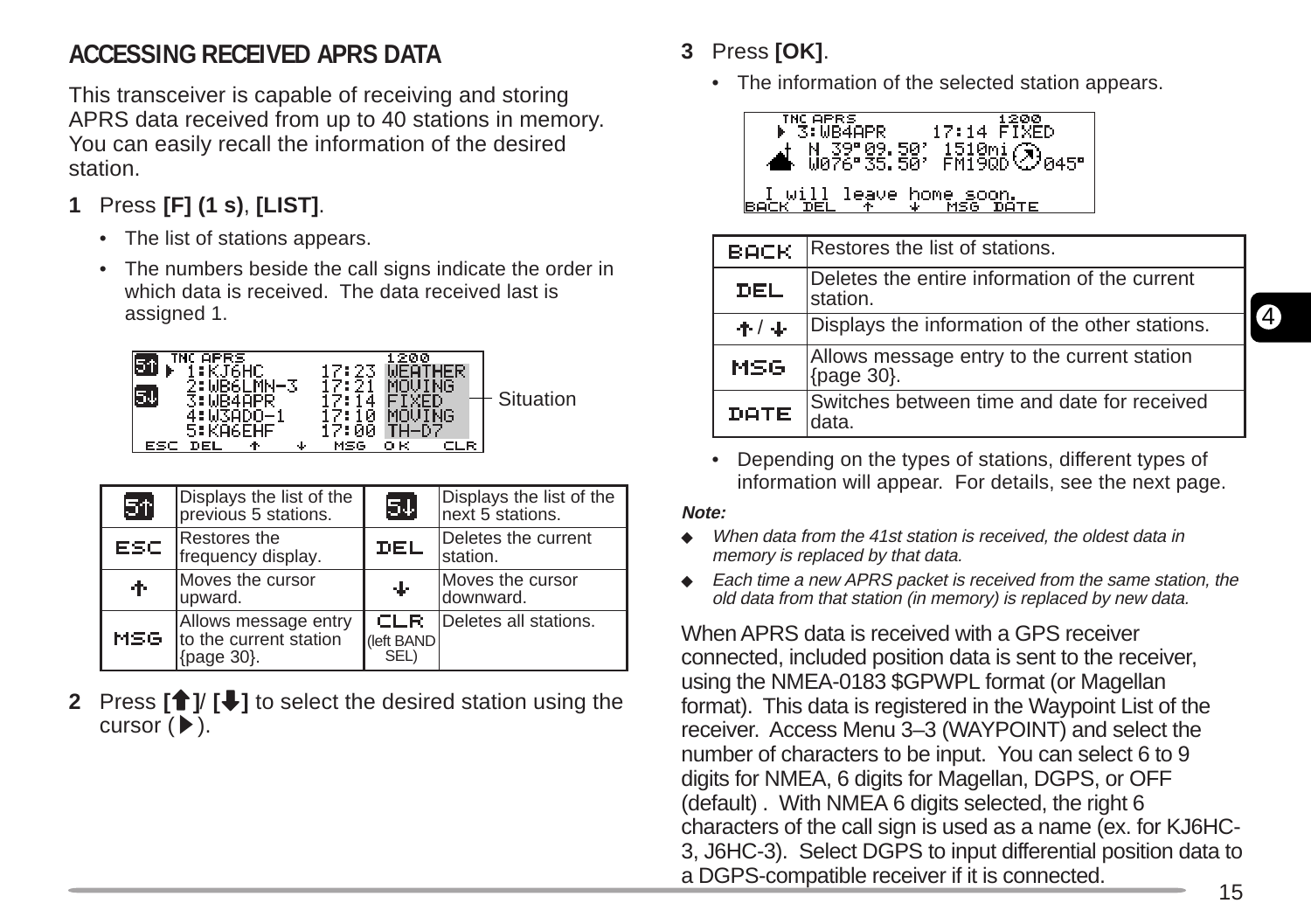The information of the selected station is shown using up to 5 lines on the display. The first three lines and the fifth line show the same types of information while the fourth line shows different types of information depending on the types of stations.



 $\circled{1}$  Call sign (or object name) ② Time (packet received)<br>③ Situation 3 Situation<br>4 Station in **Station icon** Position data 6 Distance from station (mile or km) Grid square locator (8) Direction of station

 $(9)$  Position comment <sup>1</sup> (or status text)

<sup>1</sup> For packets received from Mic-encoder stations including TM-D700s and TH-D7s, position comments are displayed in the fourth line.

| <b>Mobile station</b>                               | <b>Fixed station</b>                                      |
|-----------------------------------------------------|-----------------------------------------------------------|
| $cse112^*$ s064m                                    | Pw25W h0040' ant7dB d123"                                 |
|                                                     |                                                           |
| 1 Moving direction                                  | Transmit power 3 Antenna gain<br>(1)                      |
| (2)<br>Moving speed                                 | Height of antenna 4 Antenna directivity<br>$\circled{2}$  |
| m: Mile/hour<br>k: km/hour                          | (elevation)<br>omni:                                      |
| <b>Weather station</b>                              | : Feet M: Meter<br>Omnidirectional                        |
|                                                     | Object {page 14}                                          |
| dir042" s001m t011"F r0.00"                         | from: KD6ZZU-5<br>cse112" s064m                           |
|                                                     |                                                           |
| 1) Wind direction<br>3) Temperature                 | 1 Moving direction 3 Call sign                            |
| Wind speed<br>4) Amount of rainfall in<br>(2)       | (2)<br>Moving speed                                       |
| m: Mile/hour<br>the past hour                       | m: Mile/hour                                              |
| k: km/hour<br>$("$ or mm $)$                        | k: km/hour                                                |
| <b>Mobile station (compressed APRS data format)</b> | <b>Fixed station (compressed APRS data format)</b>        |
| alt000050'<br>cse123" s064m                         | range0236mi<br>alt000050'                                 |
|                                                     |                                                           |
| 1) Moving direction 3 Altitude                      | Transmit range 2 Altitude<br>$\left( \overline{1}\right)$ |
| Moving speed<br>(2)<br>': Feet M: Meter             | (mile or km)<br>': Feet M: Meter                          |
| m: Mile/hour                                        |                                                           |
| k: km/hour                                          |                                                           |
| <b>TM-D700</b>                                      | <b>TH-D7/ Mic Encoder</b>                                 |
| Enroute 112" 064m a000050'                          | Enroute<br>cse123" s064m                                  |
|                                                     |                                                           |
| 1) Position comment 3 Moving speed                  | 1) Position comment 3 Moving speed                        |
| Moving direction<br>(2)<br>m: Mile/hour             | m: Mile/hour<br>Moving direction<br>$\circled{2}$         |
| k: km/hour                                          | k: km/hour                                                |
| 4 Altitude<br>': Feet M: Meter                      |                                                           |
|                                                     |                                                           |

This transceiver is capable of displaying the following 19 icons as station IDs. When icon data other than these is received, the display will show an icon code such as /\$ or \\$.



Some icons may appear with overlay characters as below if the received icon data includes them.



The following icons show the directions of stations relative to your position. For example, " $(7)$ " indicates the other station is located at the northeast relative to your position.

⊕®⊕®⊕®⊕®

0.0 to 9999 miles (or km) are shown for distances from other stations. "xxxxmi" (or "xxxxkm") is shown for distances over 9999 miles (or km). If you do not change the position data in Menu 3–4 from the default, "----mi" (or "----km") is shown.

The default units for distance and temperature differ depending on market versions; mile/ °F for the U.S.A./ Canada version, and kilometer/ °C for the other market versions. If necessary, access Menu 3–G (MILE/ KILOMETER) and/or Menu 3–H (TEMPERATURE) to change the setting(s).

**Note:** Some stations transmit APRS packets through TNCs connected to GPS receivers. If you receive packets from those stations, "GOOD" (satellites tracked) or "LAST" (satellites not tracked) will be shown as the situation, with GLL, GGA, or RMC which designates \$GPGLL, \$GPGGA, or \$GPRMC format.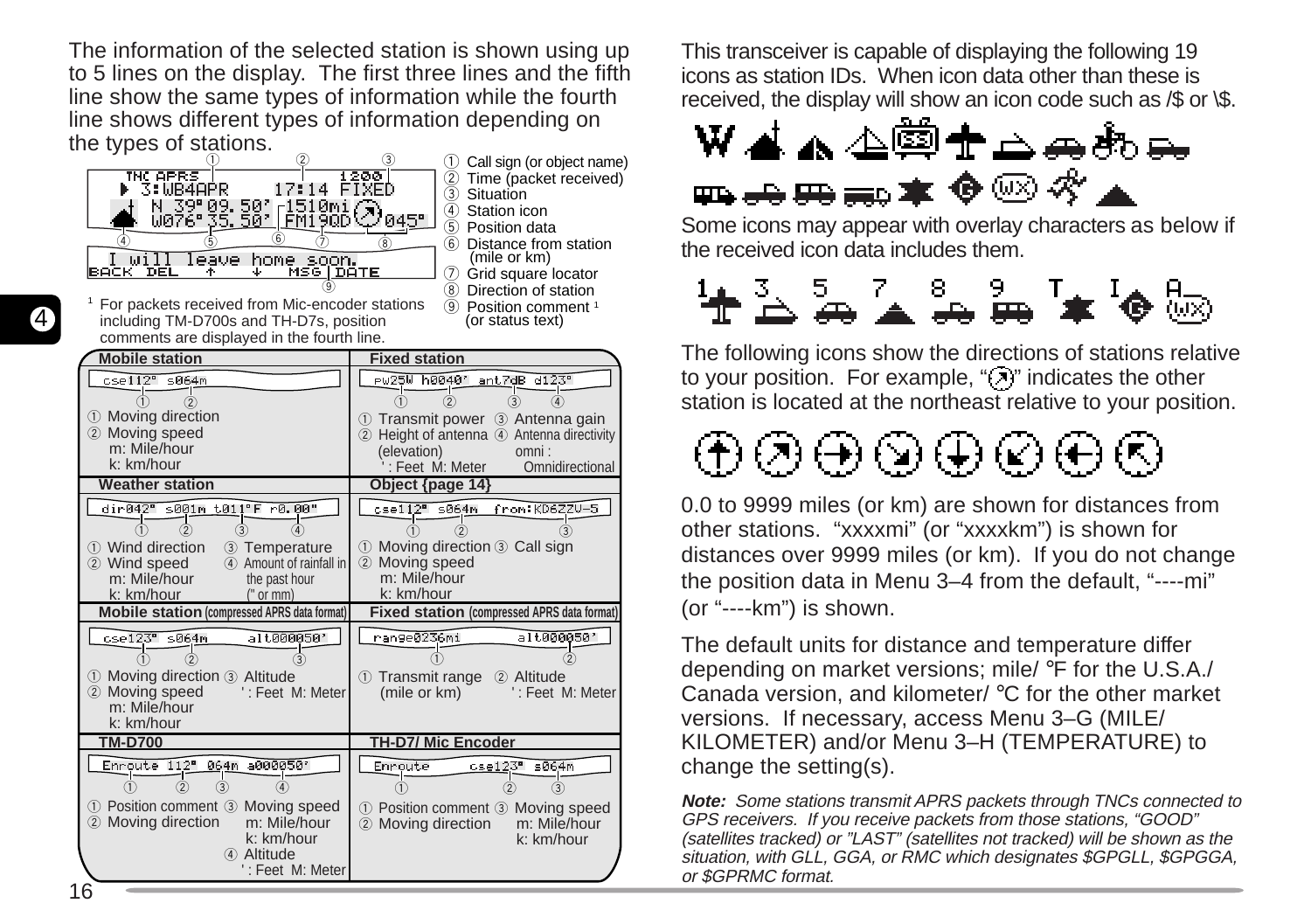## **PROGRAMMING A CALL SIGN**

Program your call sign using a maximum of 9 alphanumeric characters. You may include SSID characters in the string. Unless you program a call sign, you cannot transmit APRS packets.

- **1** Press **[MNU]** to enter Menu mode.
- **2** Press **[**<sup>↑</sup>]/ **[↓]** to select "MY CALLSIGN (3–1)", then press **[OK]**.
	- The display for entering a call sign appears; the first digit blinks. The default is "NOCALL".



- **3** Turn the **Tuning** control to select the first digit.
	- You can enter 0 to 9, A to Z, and –.
- **4** Press **[**a**]**.
	- The cursor moves to the next digit.
- **5** Repeat steps 3 and 4 to enter up to 9 digits.

|                           | $\left  \text{BACF} \right $ Cancels entry of a     | DEL | Deletes the digit at<br>which the cursor is<br>blinking. |
|---------------------------|-----------------------------------------------------|-----|----------------------------------------------------------|
| $\div$                    | Causes the cursor<br>to move backward.              | INS | Inserts the currently<br>selected character.             |
| CLR.<br>(left BAND digit. | Clears all digits and backs the cursor to the first |     |                                                          |

- **6** Press **[OK]** to complete the setting.
- **7** Press **[MNU]** to exit Menu mode.

The keypad on the MC-53DM also is available to enter alphanumeric characters in step 3. Each press of a Mic key switches entry of characters as below:

|                | Q | Z | 1  |                |          | P | R | S |   |
|----------------|---|---|----|----------------|----------|---|---|---|---|
| $\overline{2}$ | A | B | C  | $\overline{2}$ | 8        |   | U | V | 8 |
| 3              | D | Е | F. | $\mathbf{3}$   | 9        | W | X |   | 9 |
|                | G | Н |    | 4              | $\bf{0}$ | 0 |   |   |   |
| 5              | J | Κ |    | 5              | #        |   |   |   |   |
| 6              | M |   | O  | 6              |          |   |   |   |   |

**Note:** To distinguish your various stations or nodes, you can have up to 15 Secondary Station IDentifiers (SSIDs); ex. WD6BQD-1 to WD6BQD-15. You always have to put a dash between your call sign and SSID number.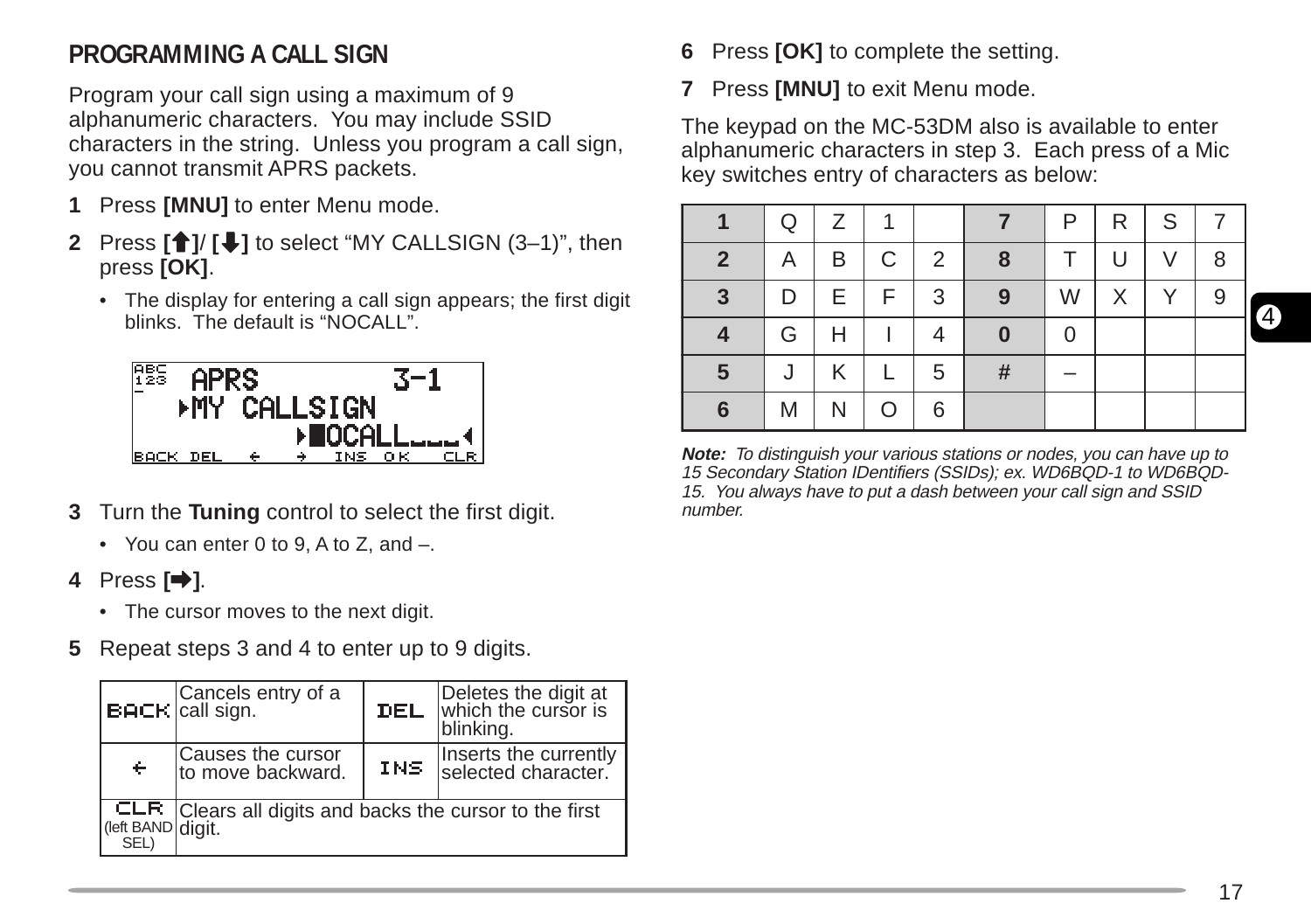## **SELECTING YOUR STATION ICON**

Select an icon which will be displayed on the monitors of other stations as your ID. You may select an icon depending on your current location.

- **1** Press **[MNU]** to enter Menu mode.
- **Press [**<sup>↑</sup>]<sup></sup>/ [↓] to select "STATION ICON (3–8)", then press **[OK]**.



- **3** Press **[**c**]**/ **[**d**]** to select from 15 icons plus "OTHERS", then press **[OK]**.
	- The following 15 icons are selectable:

| W  | KENWOOD     Aircraft |               |             | <b>TIA</b> | Recreation<br>vehicle |
|----|----------------------|---------------|-------------|------------|-----------------------|
|    | Home                 |               | <b>Boat</b> | æ,         | $ $ Truck             |
| Δ. | Portable<br>(tent)   | ♣             | Car         | ₩          | Van                   |
|    | Yacht                | ÁЪ            | Motorcycle  | <b>SED</b> | 18 wheeler            |
| ෯  | <b>SSTV</b>          | $\rightarrow$ | Jeep        |            | Digipeater            |

**4** Press **[MNU]** to exit Menu mode.

APRS supports approximately 200 icons. It allows users to select each icon by specifying a combination of two ASCII codes, for example, ! and /. One is a symbol code, and the other is a table identification code (either / or \). If you select "OTHERS" in step 3, use the following procedures:

**4** Press **[**c**]**/ **[**d**]** to select a symbol code, then press **[OK]**.



**5** Press **[**c**]**/ **[**d**]** to select a table identification code, then press **[OK]**.



- For icons that can include overlay characters,  $0 \sim 9$  and A ~ Z are also selectable.
- **6** Press **[MNU]** to exit Menu mode.

**Note:** Because the icon code table is occasionally revised, download the latest icon code table from Mr. Bruninga's Web page (http:// web.usna.navy.mil/~bruninga/aprs.html). Click on "DOWNLOAD APRS" on its home page, then download APRSnnn.zip from the FTP directory where nnn is a 3-digit number. After uncompressing the zip file, you will find a created README directory. Open and see Symbols.txt under this directory.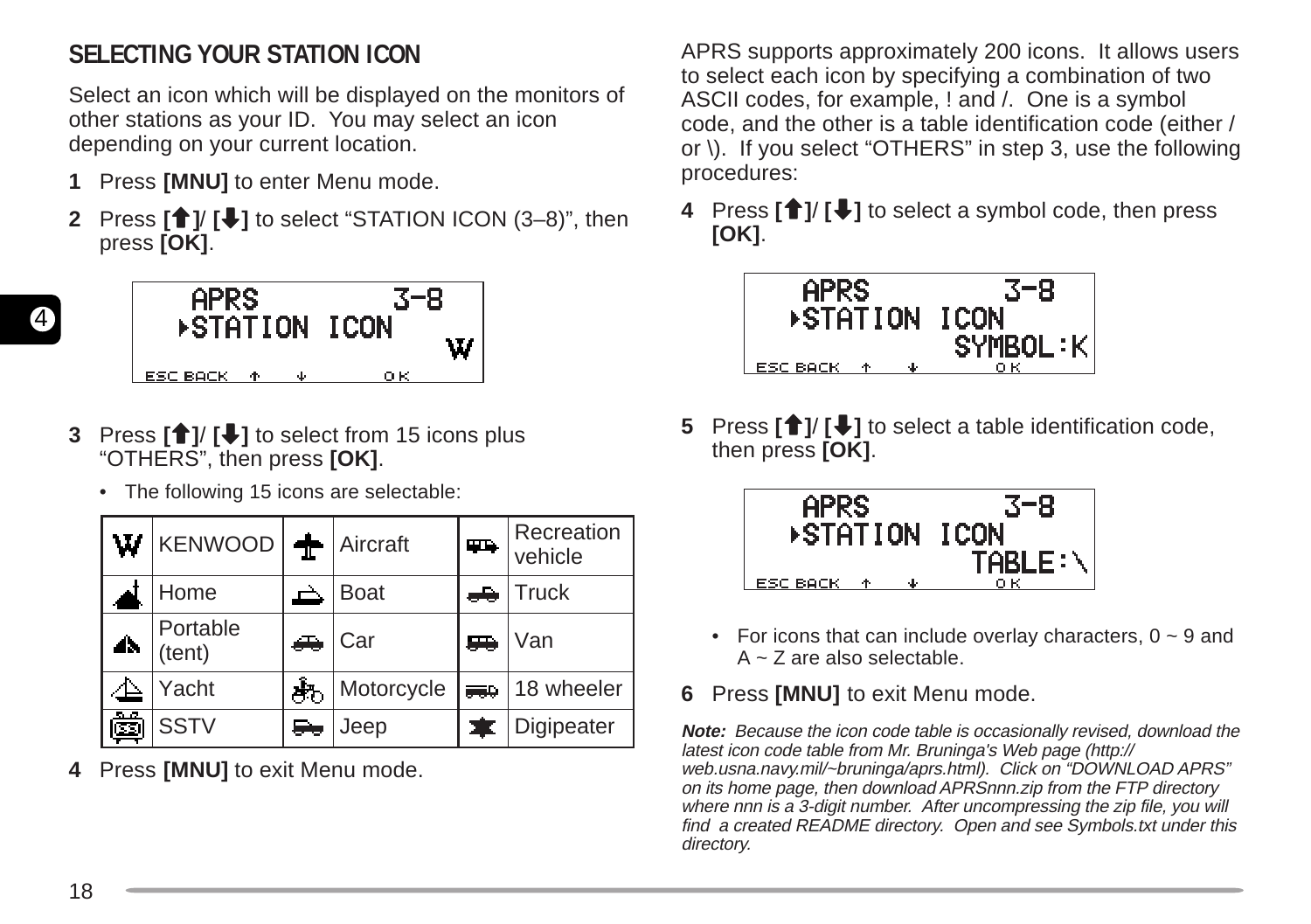## **PROGRAMMING POSITION DATA**

This transceiver has 5 memory channels for storing position data. Program latitude and longitude data for up to 5 locations from which you will often transmit APRS packets. You can also name the 5 memory channels.

**Note:** Grid squares were developed to shortly identify locations anywhere on the Earth. The world is first divided into 324 areas (AA ~  $R\hat{R}$ ) called "fields". Each field is then divided into 100 "squares" (00  $\sim$ 99). Each square is further divided into 576 "sub-squares" (AA  $\sim$  XX). The world is thus divided into 18,662,400 grids; each grid is expressed with 6 digits.

- **1** Press **[MNU]** to enter Menu mode.
	- You may press **[F] (1 s)**, **[POS]** instead to skip step 2.
- **2** Press **[**<sup>↑</sup>]/ **[↓]** to select "MY POSITION (3–4)", then press **[OK]**.
- **3** Press **[**c**]**/ **[**d**]** to select from channels 1 to 5, then press **[OK]**.
	- If you intend to use the current channel after exiting Menu mode, press **[USE]** before pressing **[OK]**. An asterisk appears at the left of the channel number.
	- The display for entering a memory name appears; the first digit blinks.



• To skip naming the channel, press **[OK]** again. You can jump to step 7.

- **4** Turn the **Tuning** control to select the first digit.
	- You can enter alphanumeric characters plus special ASCII characters.

#### **5** Press **[**a**]**.

- The cursor moves to the next digit.
- **6** Repeat steps 4 and 5 to enter up to 8 digits, then press **[OK]**.



- **7** Press **[**c**]**/ **[**d**]** to switch between north latitude (default) and south latitude, then press **[OK]**.
	- The degree digits blink.
- **8** Press **[**c**]**/ **[**d**]** to select data for degrees, then press **[OK]**.
	- The minute digits blink.
- **9** Repeat step 8 to select data for minutes (down to one hundredth digit).

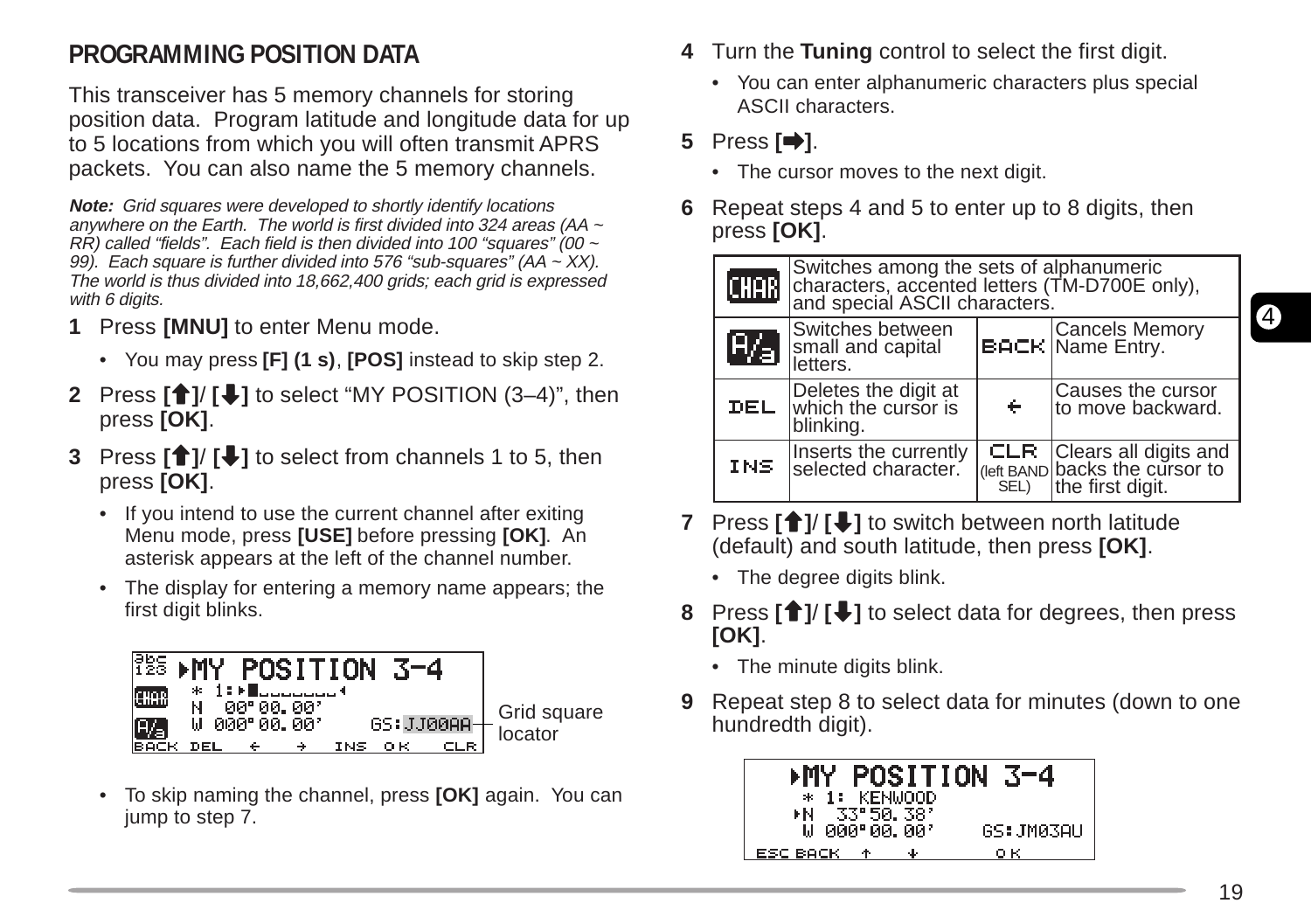- **10** Press [**↑**]/ [↓] to switch between west longitude (default) and east longitude, then press **[OK]**.
	- The degree digits blink.
- **11** Press  $\left[\hat{\mathbf{T}}\right]$  **[** $\bigcup$ **]** to select data for degrees, then press **[OK]**.
	- The minute digits blink.
- **12** Repeat step 11 to select data for minutes (down to one hundredth digit).



**13** As necessary, repeat steps 2 to 12 to store in up to 5 memory channels.

**14** Press **[MNU]** to exit Menu mode.

The keypad on the MC-53DM also is available to enter alphanumeric characters in step 4. See page ii.

To select and set from up to 5 programmed channels, repeat steps 1 to 3. In step 3 press **[**c**]**/ **[**d**]** to select the desired channel, then press **[USE]**.

#### **Note:**

- ◆ If you have selected "NMEA" or "NMEA96" in Menu 3–2, pressing **[F] (1 s)**, **[POS]** does not allow you to access the display for entering position data. The position data received via the GPS receiver most lately will be displayed. Pressing **[TIME SET]** resets the internal clock to the time input from the GPS receiver.
- ◆ If using a GPS receiver, you can also copy the measured data to the position entry display for Menu 3–4. Press **[F] (1 s)**, **[POS]** to display the measured data, then press **[COPY]**. A message which asks the channel number appears. Press **[**c**]**/ **[**d**]** to select the channel number, then press **[OK]**.

## **SELECTING A POSITION COMMENT**

The APRS data which you transmit always includes one of the 15 predetermined position comments. Select an appropriate comment depending on your situation.

- **1** Press **[MNU]** to enter Menu mode.
- **2** Press **[**c**]**/ **[**d**]** to select "POSITION COMMENT (3–6)", then press **[OK]**.



- **3** Press **[**c**]**/ **[**d**]** to select the desired comment.
- **4** Press **[OK]** to complete the setting.
	- If you select "Emergency!", a confirmation message appears. Press **[OK]** again.
- **5** Press **[MNU]** to exit Menu mode.

The selectable comments are listed below:

| <b>Off Duty (default)</b> | <b>IEn Route</b>        | In Service           |
|---------------------------|-------------------------|----------------------|
| Returning                 | <b>Committed</b>        | Special <sup>1</sup> |
| Priority <sup>1</sup>     | Emergency! <sup>2</sup> | Custom $0 \sim 6$    |

<sup>1</sup> Selecting these comments will highlight your station on all other APRS computer displays.

<sup>2</sup> Select this comment only when absolutely necessary. You will activate alarms in all monitoring APRS stations.

**Note:** Custom 0 ~ 6 selectable in Menu 3–6 are not defined; these are reserved for personal definition.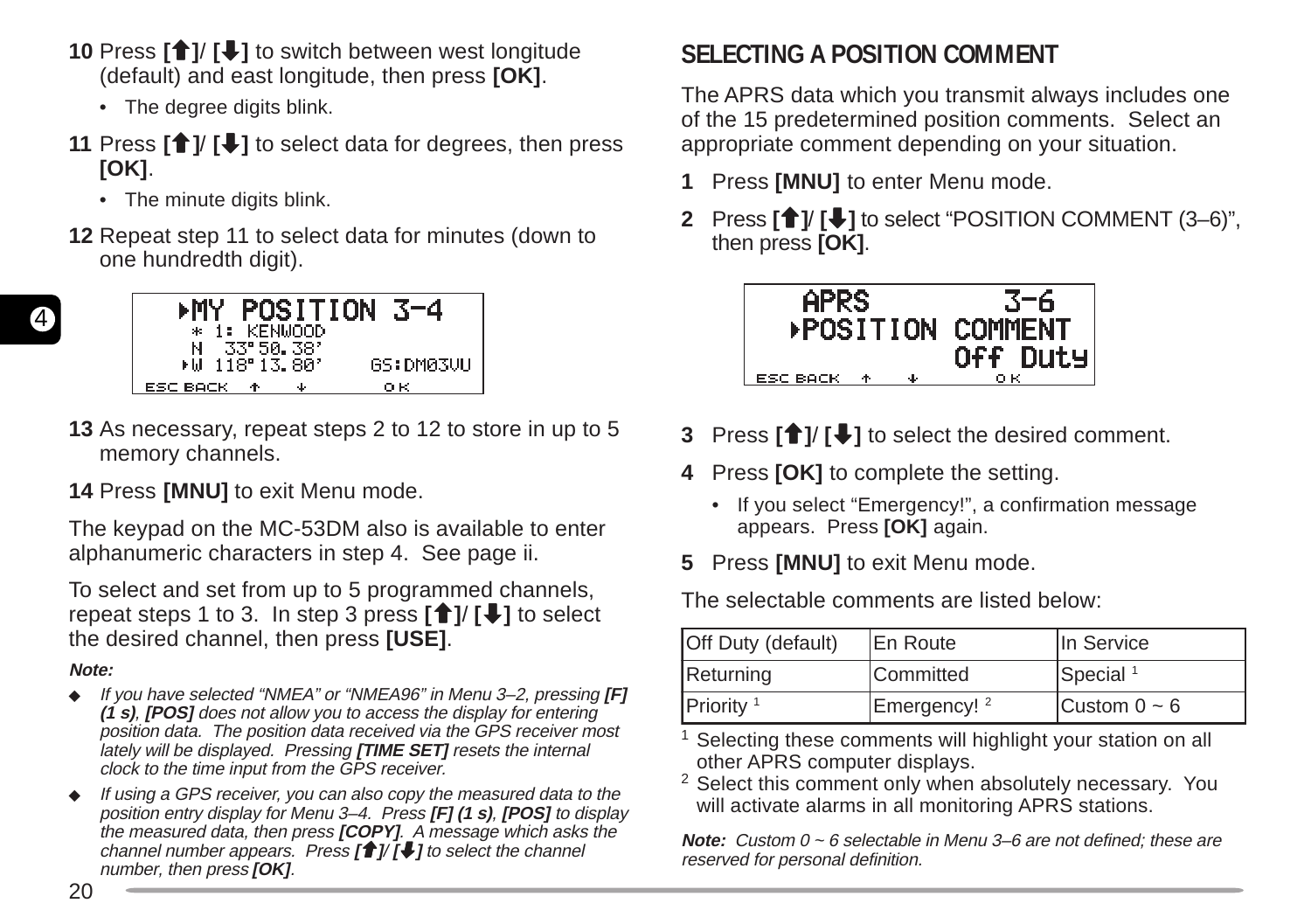## **STORING STATUS TEXT**

Status text is another comment to transmit with position data. Unlike a position comment, you can make any desired comment using a maximum of 28 alphanumeric characters. This transceiver has 5 memory channels for preprogramming.

**Note:** Attaching a long comment can double the size and length of the packet. Transmit a comment only if necessary.

- **1** Press **[MNU]** to enter Menu mode.
- **2** Press **[**c**]**/ **[**d**]** to select "STATUS TEXT (3–9)", then press **[OK]**.



- **3** Press **[**c**]**/ **[**d**]** to select from channels 1 to 5, then press **[OK]**.
	- If you intend to use the current channel after exiting Menu mode, press **[USE]** before pressing **[OK]**. An asterisk appears at the left of the channel number.
	- The display for entering status text appears; the first digit blinks.



- **4** Turn the **Tuning** control to select the first digit.
	- You can enter alphanumeric characters plus special ASCII characters.

## **5** Press **[**a**]**.

- The cursor moves to the next digit.
- **6** Repeat steps 4 and 5 to enter up to 28 digits, then press **[OK]**.



- **7** As necessary, repeat steps 2 to 6 to store in up to 5 memory channels.
- **8** Press **[MNU]** to exit Menu mode.

The keypad on the MC-53DM also is available to enter alphanumeric characters in step 4. See page ii.

To select and set from up to 5 programmed channels, repeat steps 1 to 3. In step 3 press  $[\hat{\mathbf{f}}]$   $[\hat{\mathbf{f}}]$  to select the desired channel, then press **[USE]**.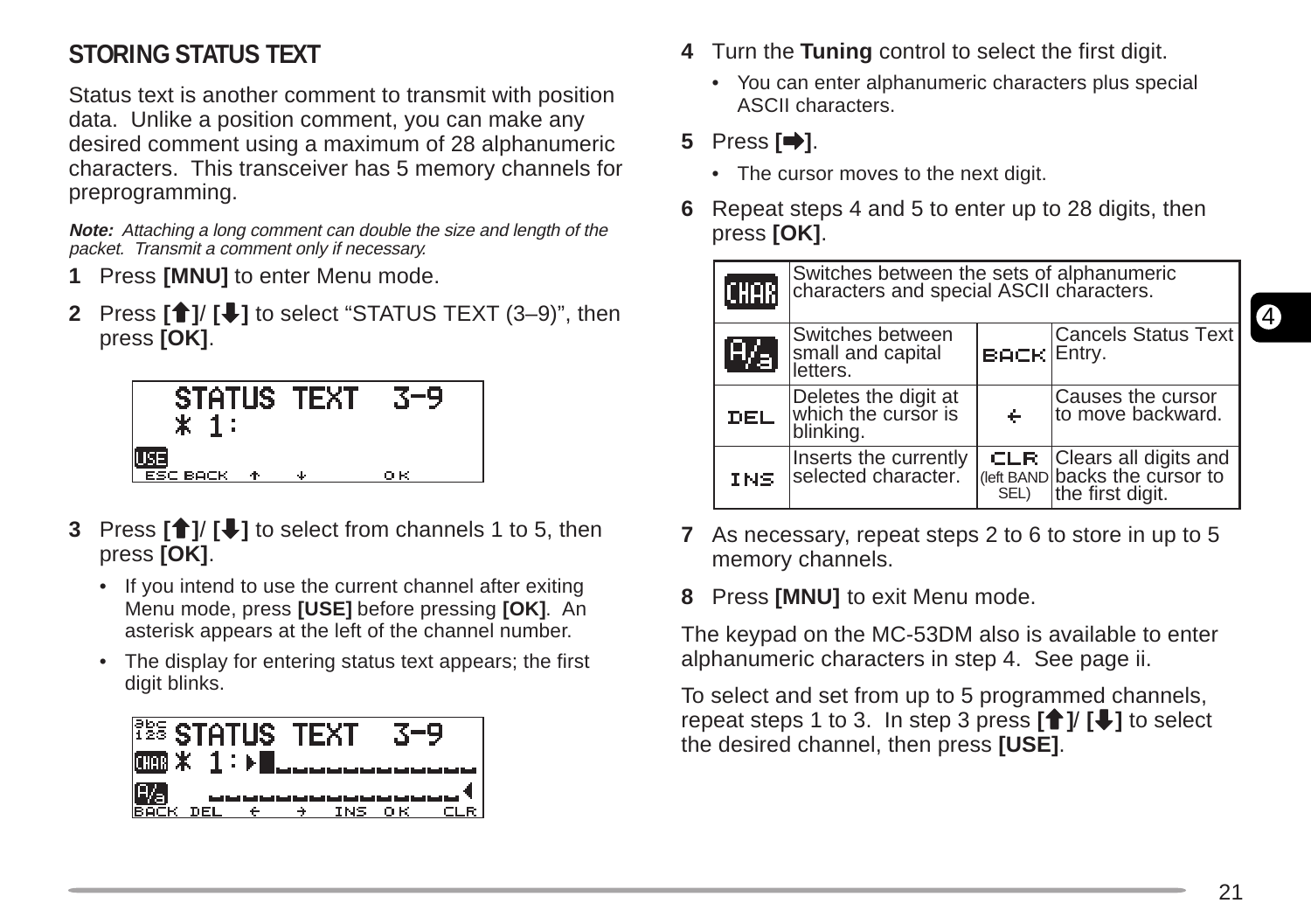## **PROGRAMMING A GROUP CODE**

Using a group code relieves you from receiving unwanted packets. The APRS on this transceiver supports the following three types of group codes.

#### **All calls:**

4

Program a 6-digit code that always starts with AP. You will receive all APRS packets which include AP in group codes. It does not matter whether or not the subsequent 4 digits match. The default on this transceiver is APK101.

**Note:** APRS packets, which are generated via various methods, include various codes instead of group codes. Using "All calls" allows you to receive packets which include the following codes:

| <b>IGPS</b> | <b>SYM</b>    | QST         | CQ | <b>BEACON</b> |
|-------------|---------------|-------------|----|---------------|
| <b>ALL</b>  | <b>SKYWRN</b> | <b>MAIL</b> | ID | "SPCL         |

#### **Special:**

Enter "SPCL". You will receive only APRS packets that include SPCL as a group code. This code is generally programmed by all stations at a special event.

#### **Alternate net:**

Program any other code with a maximum of 6 digits. You will receive only APRS packets that include the exact same code. In order to reject other packets, this code should not include characters specified by the above two types.

**Note:** Menu 3–E allows you to enter up to 9 digits (not just 6 digits) because of possible future enhancement of the group code system.

- **1** Press **[MNU]** to enter Menu mode.
- **2** Press **[**c**]**/ **[**d**]** to select "UNPROTOCOL (3–E)", then press **[OK]**.
	- The display for entering a group code appears; the first digit blinks. The default is APK101 (All calls).



- **3** Turn the **Tuning** control to select a character.
	- You can enter 0 to 9, A to Z, and –.
- **4** Press **[**a**]**.
	- The cursor moves to the next digit.
- **5** Repeat steps 3 and 4 to enter up to 9 digits.

|                   | $\vert$ Cancels entry of a                                     | DEL  | Deletes the digit at<br>which the cursor is<br>blinking. |
|-------------------|----------------------------------------------------------------|------|----------------------------------------------------------|
| $\leftarrow$      | Causes the cursor<br>to move backward.                         | INS. | Inserts the currently<br>selected character.             |
| (left BAND digit. | <b>CLR</b> Clears all digits and backs the cursor to the first |      |                                                          |

- **6** Press **[OK]** to complete the setting.
- **7** Press **[MNU]** to exit Menu mode.

The keypad on the MC-53DM also is available to enter alphanumeric characters in step 3. See page ii.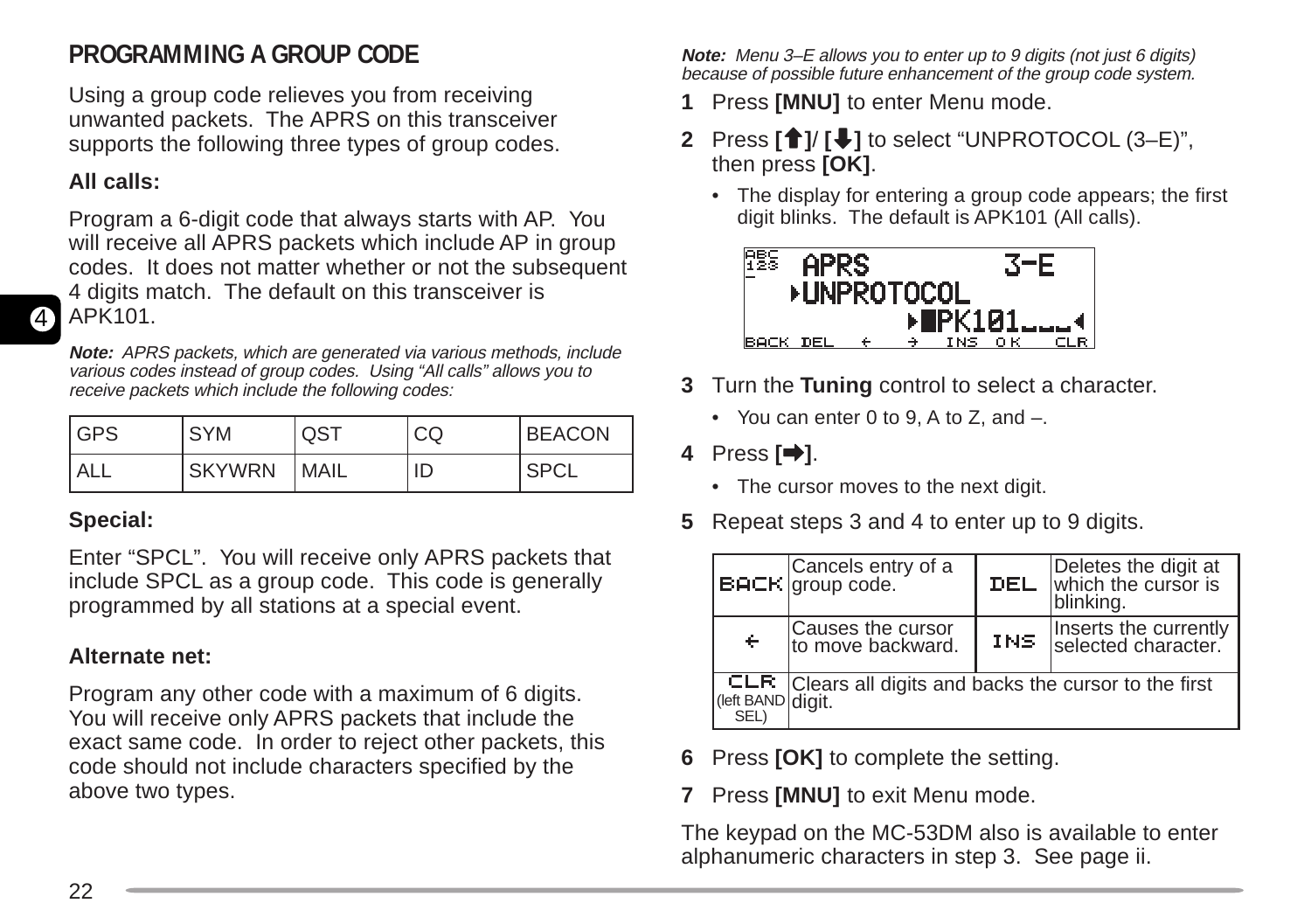## **PROGRAMMING A PACKET PATH**

Program a packet path to specify how APRS data should be transferred via one or more repeaters. For further description, refer to "PACKET PATH AND DIGIPEATER" {page 9}. The default is "RELAY,WIDE" that is one of the common settings.

- **1** Press **[MNU]** to enter Menu mode.
- **2** Press **[**c**]**/ **[**d**]** to select "PACKET PATH (3–B)", then press **[OK]**.
	- The display for entering a packet path appears; the first digit blinks.



- **3** Turn the **Tuning** control to select a character.
	- You can enter 0 to 9, A to  $Z<sub>1</sub>$ , (comma), and  $-$ .
- **4** Press **[**a**]**.
	- The cursor moves to the next digit.
- **5** Repeat steps 3 and 4 to enter up to 79 digits.
	- You can enter up to 8 path segments in sequence; each segment must have less than 10 characters. Use a comma to separate each segment.

| О   | Inserts a comma.                                         |   | <b>BACH</b> Cancels entry of a packet path.                                                 |
|-----|----------------------------------------------------------|---|---------------------------------------------------------------------------------------------|
| DEL | Deletes the digit at<br>which the cursor is<br>blinking. | ÷ | Causes the cursor<br>to move backward.                                                      |
| INS | Inserts the currently<br>selected character.             |   | <b>CLR</b> Clears all digits and<br>(left BAND backs the cursor to<br>SEL) the first digit. |

- **6** Press **[OK]** to complete the setting.
- **7** Press **[MNU]** to exit Menu mode.

The keypad on the MC-53DM also is available to enter alphanumeric characters in step 3. Each press of a Mic key switches entry of characters as below:

|                | Q | Ζ | 1 |                |   | P | R | S |   |
|----------------|---|---|---|----------------|---|---|---|---|---|
| $\overline{2}$ | A | B | C | 2              | 8 |   | U | V | 8 |
| 3              | D | Е | F | 3              | 9 | W | X | Υ |   |
|                | G | Н |   | 4              | 0 | ი |   |   |   |
| 5              | J | Κ |   | $\overline{5}$ | # |   |   |   |   |
| 6              | M | N | O | 6              |   |   |   |   |   |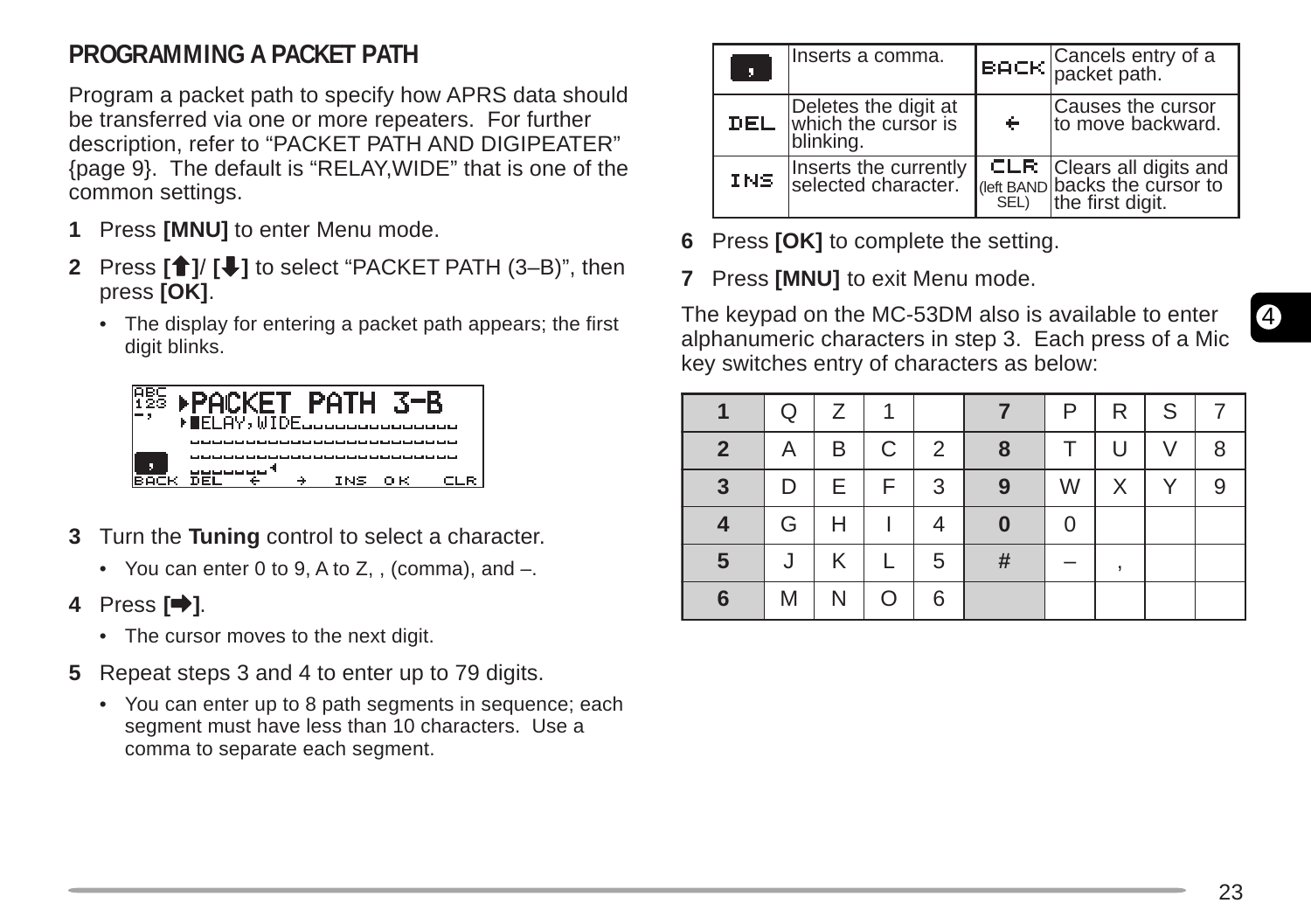Let us describe five basic methods for editing a packet path. Methods 3 to 5 are supported only by advanced APRS networks.

#### **Method 1 (Specific Path):**

Program the call signs of one or more digipeaters in the sequence of transfer relay; ex. "KD6ZZV,KF6RJZ".

## **Method 2 (Generic Path):**

Program RELAY and/or WIDE; ex. "RELAY,WIDE" (or simply "R,W"). In this example, your APRS packet is transferred to any RELAY digipeater near your position first, then to any WIDE digipeater. You can also program more than one WIDE. If you enter "WIDE,WIDE" for example, your APRS packet will be transferred to any WIDE near your position first, then to another WIDE.

## **Method 3 (WIDEN-N Path):**

Program WIDEN-N, where both Ns indicate the number of WIDE digipeaters to be used for relay. If you enter "WIDE3-3" (or simply W3) for example, your APRS packet will be relayed by three WIDEs in any direction.

## **Method 4 (TRACEN-N Path):**

The operation is the same as WIDEN-N except that digipeaters add their call signs to your packet before forwarding. You may program "TRACE3-3" (or simply T3) for example.

## **Method 5 (SSID Path):**

Program a single number 1 to 15. You can easily specify the number of digipeaters that will be used for relay. You can also specify which directions of digipeaters relative to your position will be used. See the table.

| Parameter      | Number of<br>digipeaters | <b>Direction</b> |
|----------------|--------------------------|------------------|
| 1              | 1                        | All              |
| 2              | $\overline{2}$           | All              |
| 3              | 3                        | All              |
| 4              | $\overline{4}$           | All              |
| 5              | 5                        | All              |
| 6              | 6                        | All              |
| $\overline{7}$ | $\overline{7}$           | All              |
| 8              | 2 (or more) $1$          | North            |
| 9              | 2 (or more) $1$          | South            |
| 10             | 2 (or more) $1$          | East             |
| 11             | 2 (or more) $1$          | West             |
| 12             | Many <sup>2</sup>        | North            |
| 13             | Many <sup>2</sup>        | South            |
| 14             | Many <sup>2</sup>        | East             |
| 15             | Many <sup>2</sup>        | West             |

<sup>1</sup> The first digipeater which receives your APRS data specifies the entire route to the destination before forwarding; often 2 digipeaters are used in total.

<sup>2</sup> The digipeater which receives your APRS data specifies the call sign of the next digipeater before forwarding. This is repeated until your APRS data reaches the destination.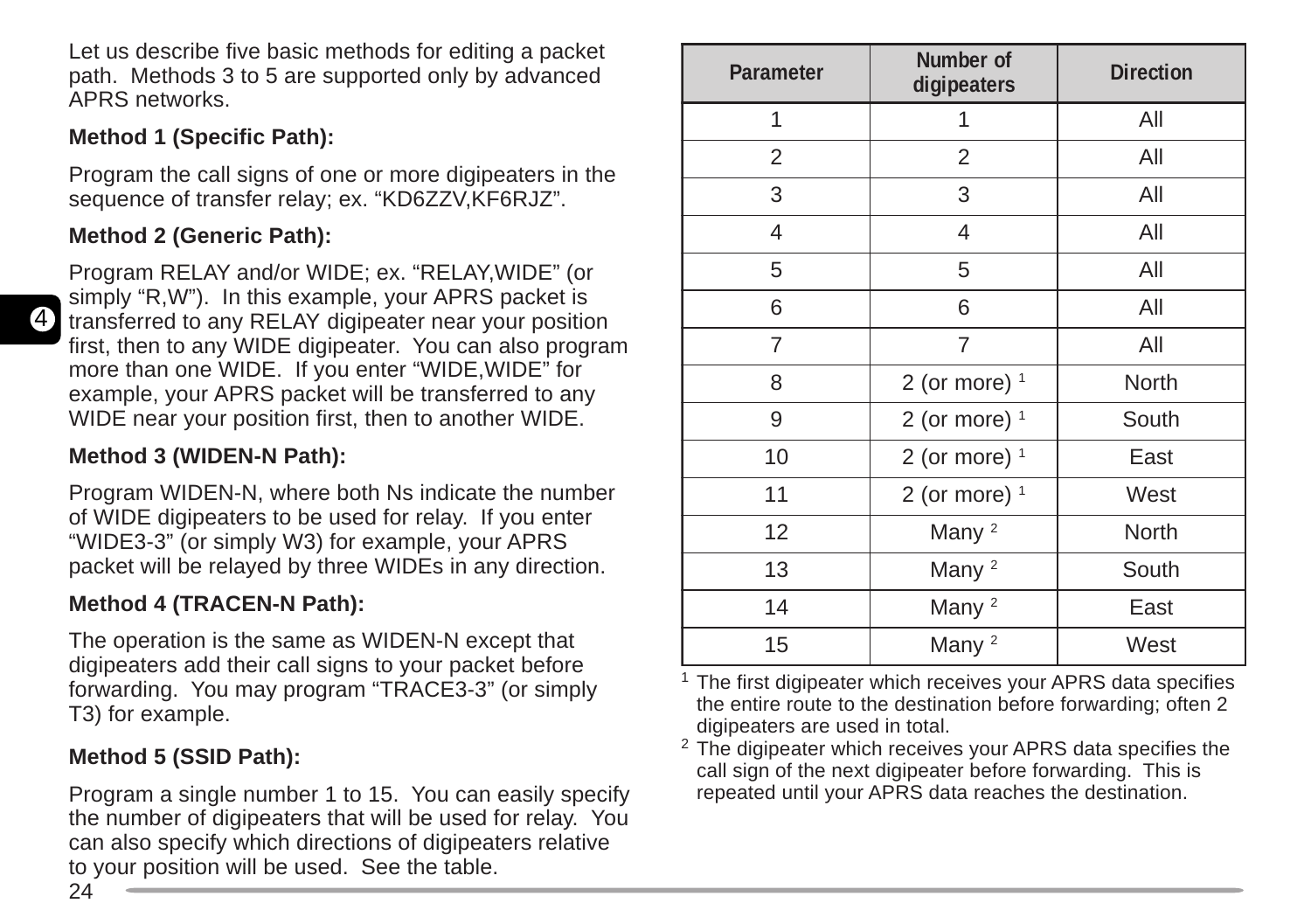## **SELECTING PACKET TRANSMIT METHOD**

Select the operation method for transmitting APRS packets. The table concludes how operations differ depending on the selection. Access Menu 3–C (PACKET TX) and select Manual (default), PTT, or Auto.



| <b>MANUAL</b> | Each press of [F] (1 s), [BCON] transmits your<br>APRS packet.                                                                                                                            |
|---------------|-------------------------------------------------------------------------------------------------------------------------------------------------------------------------------------------|
|               | Press [F] (1 s), [BCON] to switch the function<br>1<br>ON.                                                                                                                                |
|               | "BCON" appears and blinks.                                                                                                                                                                |
|               | Press and hold Mic [PTT], then speak into the<br>2<br>microphone.                                                                                                                         |
|               | Release Mic [PTT].<br>3.                                                                                                                                                                  |
| <b>PTT</b>    | Releasing the switch transmits your APRS packet.                                                                                                                                          |
|               | • You cannot retransmit an APRS packet unless the<br>time selected in Menu 3-D (TX INTERVAL)<br>passes. Wait until "BCON" starts blinking to<br>indicate transmitting is ready.           |
|               | To switch the function OFF, press [F] (1 s),<br>4<br><b>[BCON]</b> again.                                                                                                                 |
|               | Press [F] (1 s), [BCON] to switch the function<br>1<br>ON.                                                                                                                                |
|               | "BCON" appears.                                                                                                                                                                           |
| <b>AUTO</b>   | Switching the function ON transmits your APRS<br>packet once. After that, APRS packets are<br>automatically transmitted at intervals of the period<br>selected in Menu 3-D (TX INTERVAL). |
|               | $\mathbf{2}$<br>To switch the function OFF, press [F] (1 s),<br>[BCON] again.                                                                                                             |

## **SELECTING PACKET TRANSMIT INTERVAL**

You can change the interval for automatically transmitting APRS packets. Access Menu 3–D (TX INTERVAL) and select 0.2, 0.5, 1, 2, 3, 5, 10, 20, or 30 minutes. The default is 3 minutes.



#### **Note:**

- ◆ With "AUTO" in Menu 3–C and Beacon ON, pressing **[OK]** to complete the setting causes the APRS packet to be immediately transmitted. After that, APRS packets are transmitted at intervals of the selected period.
- ◆ While signals are present, an APRS packet is not transmitted after the interval. Approximately 2 seconds after signals drop, transmitting is executed.

## **SELECTING STATUS TEXT TRANSMIT RATE**

A long status text string can double the size and length of the APRS packet. Access Menu 3–A and specify how frequently status text is included in APRS packets to be transmitted. The selectable range is 1/1 to 1/8 and OFF (default). If you select 1/3 for example, status text is included in your packets once every 3 times; accordingly stations who receive your packets will see your status text once every 3 times.

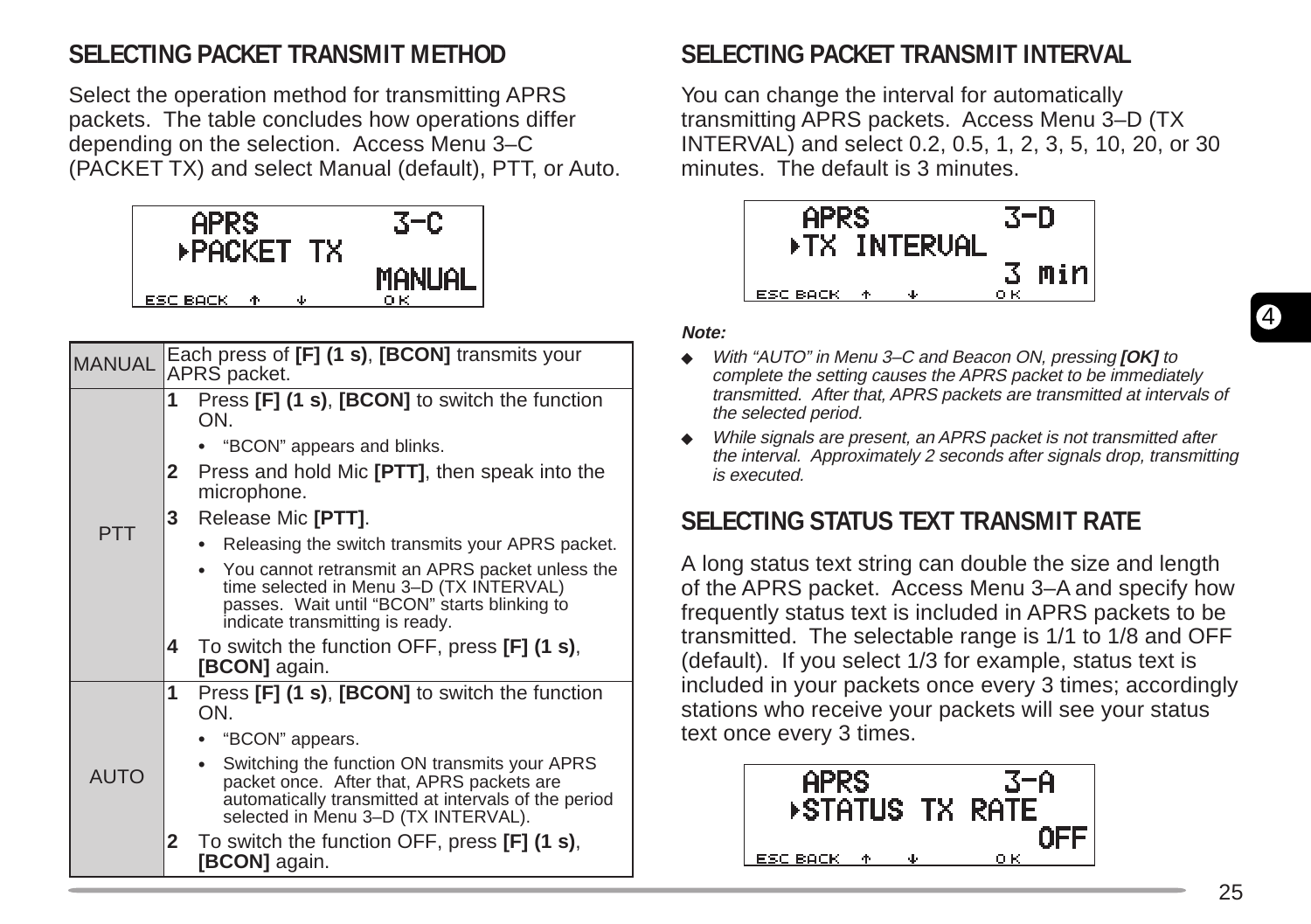## **RESTRICTING RECEPTION OF APRS DATA**

If APRS is popular in your area, you may receive too many APRS packets for a short period. If this disturbs your APRS activities, specify a distance from your location. You will not receive APRS packets from stations beyond this distance.

Access Menu 3–7 (POSITION LIMIT) and select the range from 10 to 2500 in steps of 10, plus OFF (default). The unit is mile or kilometer depending on the selection in Menu 3–G (MILE/KILOMETER) {page 16}.



## **PROGRAMMING POSITION AMBIGUITY**

There may be cases where you do not know or do not want to report your precise locations. For position data, you can select the number of digits not to be included in your packets. Access Menu 3–5 (POS AMBIGUITY) and select 1 to 4, or OFF (default). The table shows how the digits are cleared.



| OFF        |                  |                  |              |             |
|------------|------------------|------------------|--------------|-------------|
| 33° 50.38  | $33^{\circ}50.3$ | $33^{\circ}50.$  | $33^\circ 5$ | $33^\circ$  |
| 118° 13.80 | $118^\circ 13.8$ | $118^\circ 13$ . | 118°         | $118^\circ$ |

## **PACKET MONITOR DISPLAY**

This transceiver presents Terminal Window mode to display raw data of received APRS packets. It displays up to 155 characters per page and holds up to 10 pages.

**1** Press **[F] (1 s)**, **[P.MON]** to enter Terminal Window mode.

| <b>THE APRS</b> | 1200        |
|-----------------|-------------|
|                 |             |
|                 |             |
| ESC.            | <b>HOLD</b> |

- **2** To access old pages, press **[HOLD]**.
	- Press  $\left[\begin{array}{c} \uparrow \\ \downarrow \end{array}\right]$  to change the page.
	- **Press [RESUME]** to quit the Hold function.
	- While using the Hold function, newly received packets will not be stored in buffer.

#### **Note:**

- ◆ The terminal window is not available for sending a command to the TNC.
- ◆ The terminal window is available in APRS mode (not in Packet mode).
- ◆ The data in buffer is cleared when the transceiver power is turned OFF.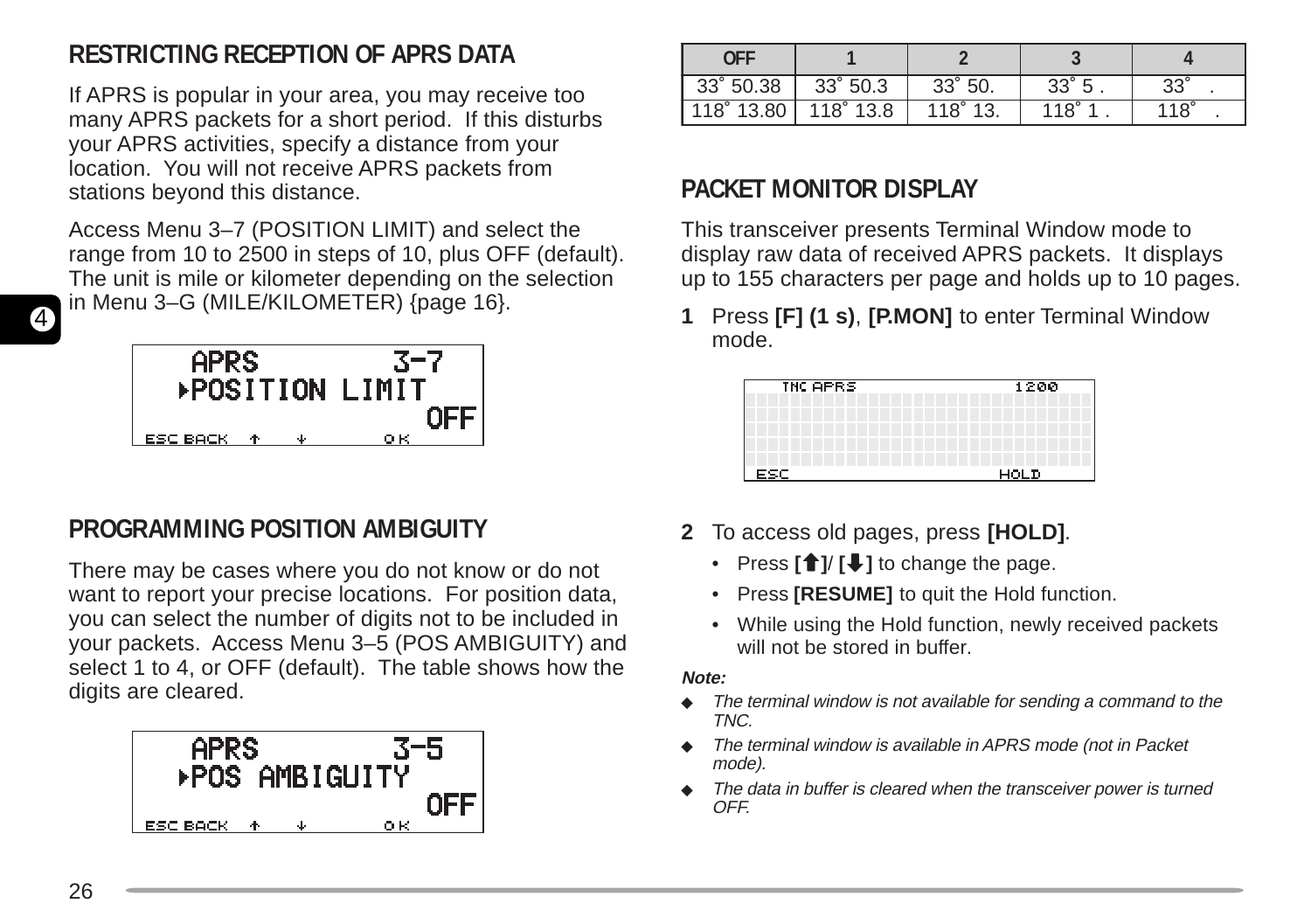## **SETTING AS A DIGIPEATER**

This transceiver with a built-in TNC may also be used as a digipeater. As described in "PACKET PATH AND DIGIPEATER" {page 9}, a volunteer who installs a digipeater is supposed to program it either as a RELAY or WIDE depending on various conditions.

**Note:** This transceiver is capable of setting up to 4 path segments (aliases); each path segment must have less than 10 characters. However, it is common to program either "RELAY" or "WIDE" as mentioned above.

- **1** Press **[MNU]** to enter Menu mode.
- **2** Press **[**c**]**/ **[**d**]** to select "DIGIPEATER (3–K)", then press **[OK]**.



- **3** Press **[**c**]**/ **[**d**]** to switch the function ON, then press **[OK]**.
- **4** Press **[**c**]**/ **[**d**]** to select "UIDIGI (3–L)", then press **[OK]**.
	- The display for entering a path appears; the first digit blinks.



- **5** Turn the **Tuning** control to select a character.
	- You can enter 0 to 9, A to Z, , (comma), and  $-$ .
- **6** Press **[**a**]**.
	- The cursor moves to the next digit.
- **7** Repeat steps 5 and 6 to enter up to 39 digits.

| Π          | Inserts a comma.                                         |   | <b>BACK</b> Cancels entry of a                                                              |
|------------|----------------------------------------------------------|---|---------------------------------------------------------------------------------------------|
| DEL        | Deletes the digit at<br>which the cursor is<br>blinking. | ← | Causes the cursor<br>to move backward.                                                      |
| <b>INS</b> | Inserts the currently<br>selected character.             |   | <b>CLR</b> Clears all digits and<br>(left BAND backs the cursor to<br>SEL) the first digit. |

- **8** Press **[OK]** to complete the setting.
- **9** Press **[MNU]** to exit Menu mode.

The keypad on the MC-53DM also is available to enter alphanumeric characters in step 5. Each press of a Mic key switches entry of characters as below:

|                | Q | Ζ | 1  |   |          | P | R. | S. |   |
|----------------|---|---|----|---|----------|---|----|----|---|
| $\overline{2}$ | A | B | C  | 2 | 8        | т | U  | V  | 8 |
| 3              | D | Е | F. | 3 | 9        | W | X. | Υ  | 9 |
| 4              | G | Н |    | 4 | $\bf{0}$ | 0 |    |    |   |
| 5              | J | Κ |    | 5 | #        |   |    |    |   |
| 6              | M | Ν | O  | 6 |          |   |    |    |   |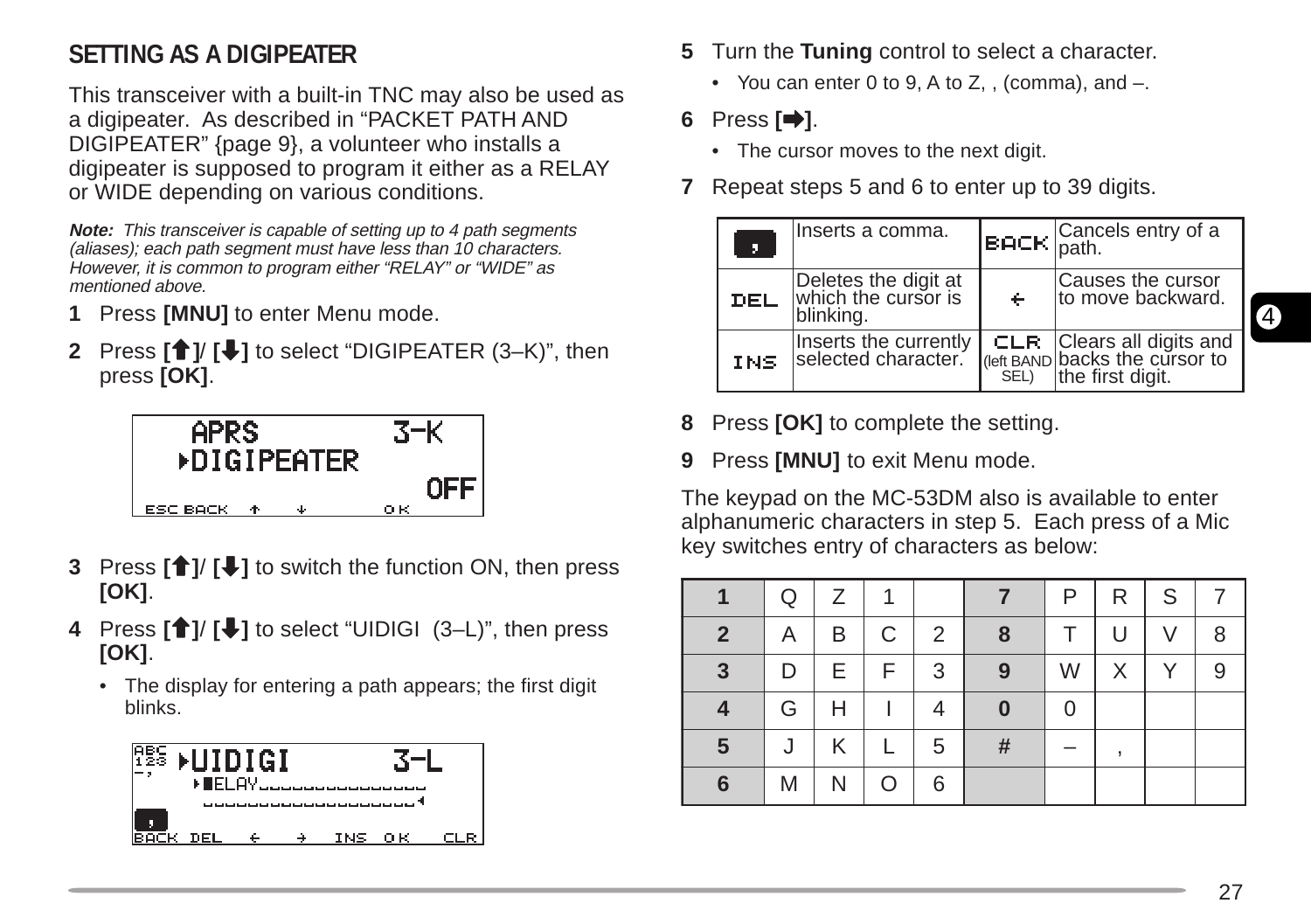## **APRS MESSAGE**

The APRS<sub> $\circ$ </sub> supports a function for sending a message or bulletin independent of position reports. You can send a message to a single station only or a bulletin to all other stations. You may use a group code to exchange messages among members in your group or to reject unwanted bulletins.

Each message which you transmit can consist of up to 64 alphanumeric characters. A maximum of 16 incoming or outgoing messages can be held in the message memory.

#### 5 **OPERATION FLOW**

The following steps should guide you to a good start of APRS Message operation.

**Q** Access Menu 3–I to select band A or B as the data band {page 13}. The default is band A.

**2** Press **[F] (1 s), <b>[TNC]** to enter APRS mode.

- "**TNC APRS**" should appear.
- **O** On the data band, select the same frequency as other stations in your group.
	- You may tune to the frequency of an appropriate digipeater network (144.390 MHz in the U.S.) {page 9}.

**4** Access Menu 3–1 to program your call sign (9 digits max.) {page 17}.

Now you are ready to receive a message from other stations. Refer to "RECEIVING A MESSAGE" {page 29}. To transmit a message, proceed to step  $\mathbf \Theta$ .

 $\bullet$  Enter a message (or bulletin) using up to 64 alphanumeric characters {page 30}.

**O** If you want, access Menu 3–P (for messages) or Menu 3–O (for bulletins) to program group codes {page 34}.

Access Menu 3–C to select the operation method for transmitting {page 25}.

The method for transmitting differs depending on the selection in Menu 3–C. See page 32.

When you send a message (not a bulletin), a reception acknowledgment should be returned; "ack0  $\sim$  9 (or A  $\sim$  Z)" appears. If your message is rejected by the recipient, "rej0  $\sim$  9 (or A  $\sim$  Z)" appears.

**Note:** When using an optional VS-3 unit, you may select "APRS ONLY" in Menu 1–2–4 (VOICE). Each time you receive a message addressed to you, the transceiver announces the call sign of the sender. If the initial character of the message is %, the transceiver announces the subsequent characters one by one.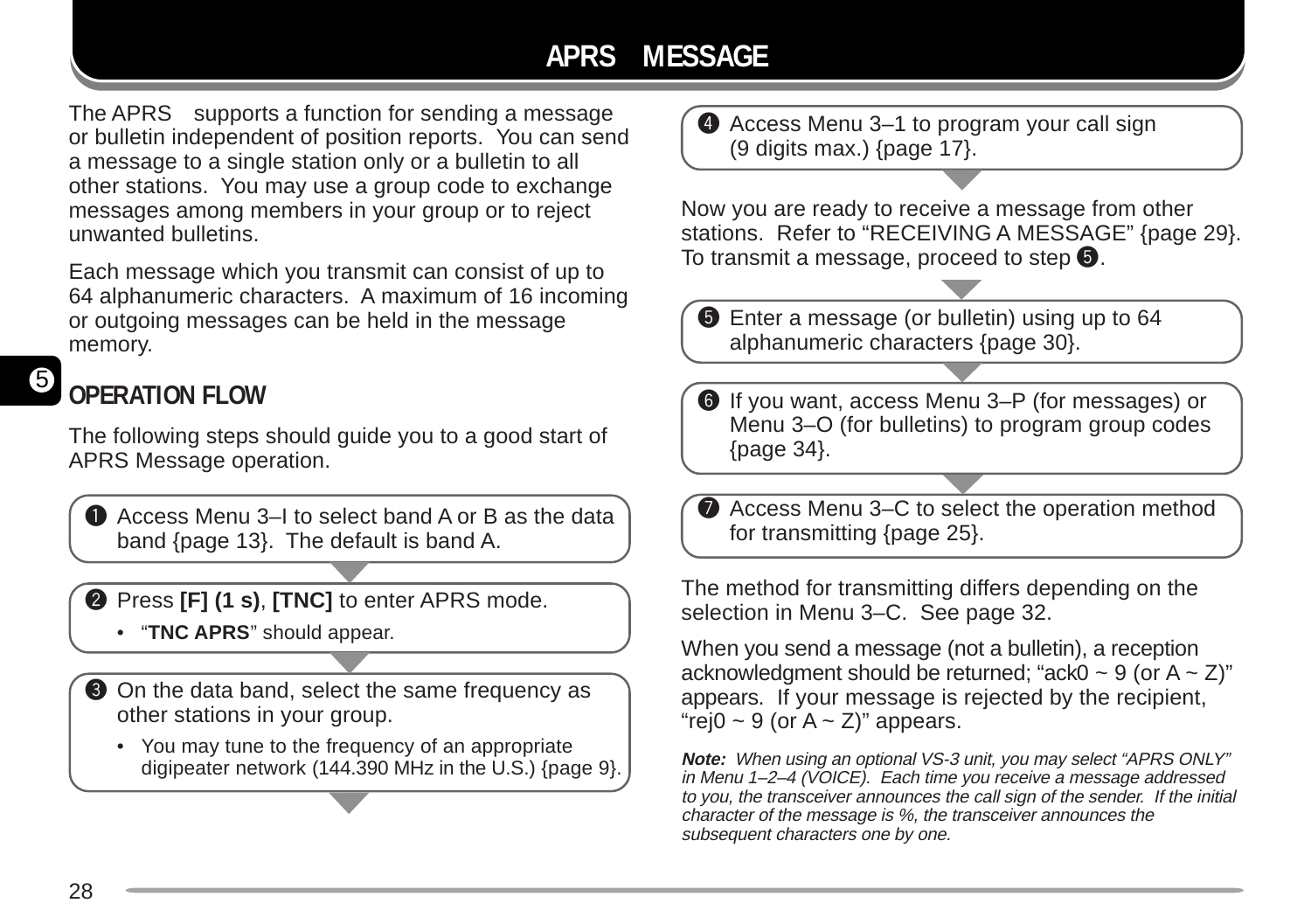## **RECEIVING A MESSAGE**

Each time a proper message is received, the frequency display is interrupted to show information as below:



- The display shows up to 64 characters of the message.
- "If 01" will appear to indicate the number of messages not yet read.
- The following indicators appear depending on the types of received messages:

| ┑      | Message addressed to you                                   |
|--------|------------------------------------------------------------|
| в      | Bulletin                                                   |
|        | Report by the National Weather Service                     |
| $\ast$ | Reception acknowledgment (or rejection) to your<br>message |

To restore the frequency display after reading the message, press **[OK]**. " 01" will disappear. If you do not read the message at this time, press **[ESC]**. " 01" will remain on the restored frequency display.



• The number increments if you press **[ESC]** for newly received messages. Checking them with the List function {page 31} causes the number to decrement. If "01" was shown, both the number and message icon disappear.

When a duplicate message from the same station is received, an error beep sounds; however, an acknowledgment is returned. "dM" and a call sign appear on the display.



• When a message to other stations is received, "oM" appears.

This transceiver beeps each time it receives any type of APRS packet. You may access Menu 3–F (BEEP) to change this setting. The default is "ALL".

| <b>Selections</b> | <b>New Packet</b>                                        | <b>Duplicate</b><br><b>Packet</b> | <b>Invalid Packet</b> |  |  |
|-------------------|----------------------------------------------------------|-----------------------------------|-----------------------|--|--|
| No beep<br>OFF    |                                                          | No beep                           | No beep               |  |  |
| <b>MINE</b>       | Beeps only when receiving a message<br>addressed to you. |                                   |                       |  |  |
| <b>ALL NEW</b>    | Beep                                                     | No beep                           | No beep               |  |  |
| AI I              | Beep                                                     |                                   | Beep                  |  |  |

#### **Note:**

- This transceiver allows you to receive a message also when the SSID does not match. However, it will not return a reception acknowledgment.
- The dedicated memory is used for storing both incoming and outgoing messages. Receiving a new message when the memory is full causes the oldest message to be deleted. A message not yet transmitted 5 times may be unexpectedly deleted. If the oldest message has not been accessed using the List function when memory is full, a new message does not replace the oldest message. This transceiver will return a reject command and display "rM".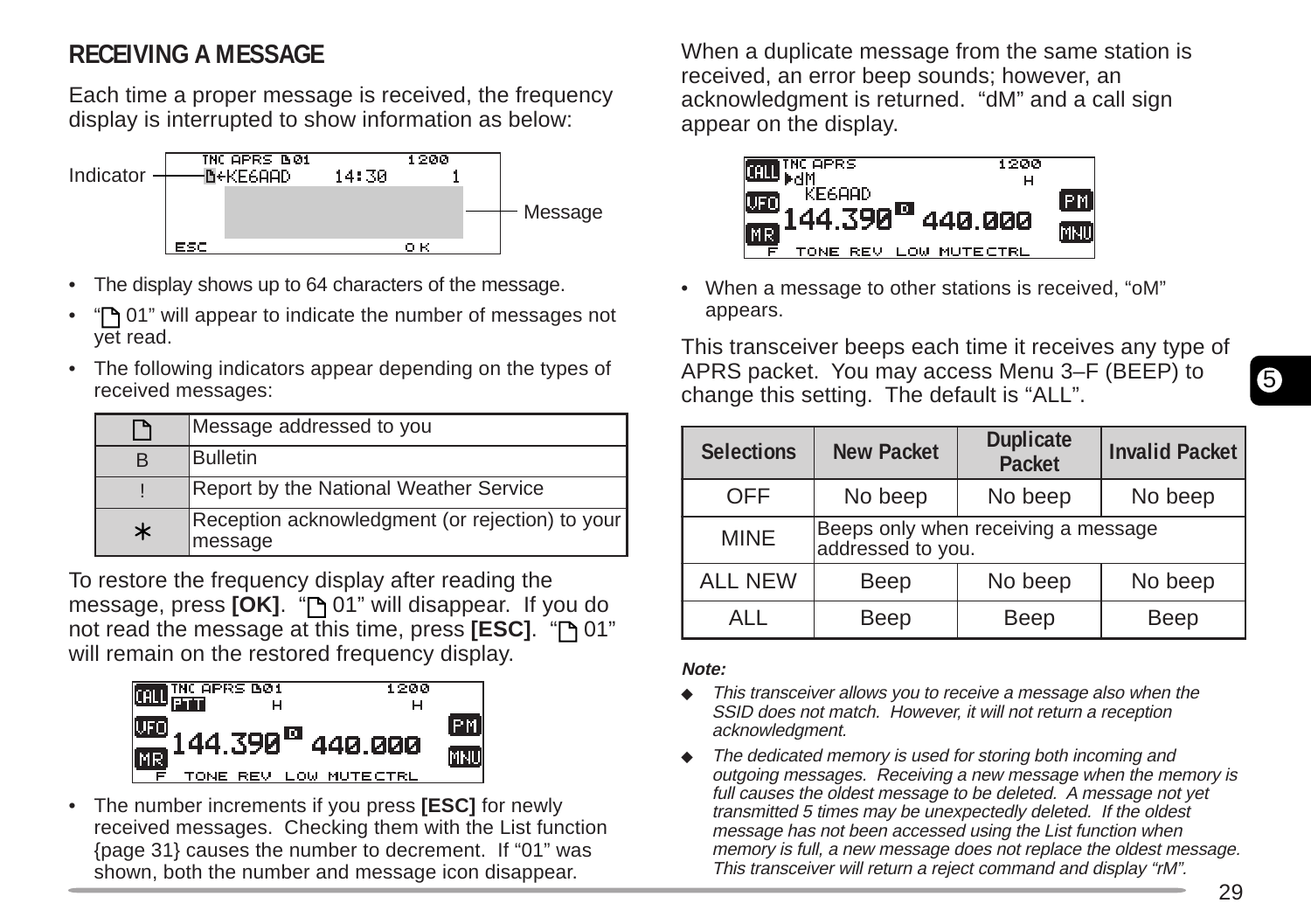## **ENTERING A MESSAGE**

To transmit a message, first enter the call sign of the target station. To transmit a bulletin, enter "BLN#" instead; where # must be 0 to 9 or A to Z. When the length of your bulletin exceeds 64 digits, you may transmit more than one packet to send the entire bulletin. Use # to indicate the sequence of the bulletin portions. For example, enter "BLN0" (or "BLNA") to send the first packet, then "BLN1" (or "BLNB") to send the second packet.

- **1** Press **[F] (1 s)**, **[MSG]**.
- **2** Press **[**c**]**/ **[**d**]** to select "INPUT", then press **[OK]**.
- 5
- The display for entering a call sign appears; the first digit blinks.

|          | <b>ABC THE APRS</b><br>1 <sup>23</sup> MESSAGE TO: Macadooud |  |        | 1200 |     |  |
|----------|--------------------------------------------------------------|--|--------|------|-----|--|
| BACK DEL |                                                              |  | INS OK |      | CLR |  |

- **3** Turn the **Tuning** control to select the first digit.
	- You can enter 0 to 9, A to Z, and –.
- **4** Press **[**a**]**.
	- The cursor moves to the next digit.
- **5** Repeat steps 3 and 4 to enter up to 9 digits.

| <b>BACK</b> sign.         | Cancels entry of a call                                    | DEL | Deletes the digit at<br>which the cursor is<br>blinking. |  |  |
|---------------------------|------------------------------------------------------------|-----|----------------------------------------------------------|--|--|
| $\div$                    | Causes the cursor to<br>move backward.                     | INS | Inserts the currently<br>selected character.             |  |  |
| CLR<br>(left BAND<br>SEL) | Clears all digits and backs the cursor to the first digit. |     |                                                          |  |  |

- **6** Press **[OK]** to complete the setting.
	- The display for entering a message appears; the first digit blinks.

| <b>Əbc INC APRS</b> |  |                                                                                                                | 1200 |               |
|---------------------|--|----------------------------------------------------------------------------------------------------------------|------|---------------|
|                     |  | MFSSAGE TO: WA4GOX                                                                                             |      |               |
|                     |  |                                                                                                                |      |               |
|                     |  |                                                                                                                |      |               |
|                     |  | and the continued that the first that their theory that the first that the continued the continued that the co |      | المال المالما |
|                     |  |                                                                                                                |      |               |
|                     |  | المناقط لمالما لمالما أمالها المالية فالمالية لمالما                                                           |      |               |
|                     |  |                                                                                                                |      |               |
|                     |  |                                                                                                                |      |               |
|                     |  | INS OK                                                                                                         |      |               |
|                     |  |                                                                                                                |      |               |

- **7** Turn the **Tuning** control to select the first digit.
	- You can enter alphanumeric characters plus special ASCII characters.
- **8** Press **[**a**]**.
	- The cursor moves to the next digit.
- **9** Repeat steps 7 and 8 to enter up to 64 digits.

| <b>CHAR</b> | Switches between the sets of alphanumeric<br>characters and special ASCII characters. |                                              |                                                                                        |  |  |  |  |
|-------------|---------------------------------------------------------------------------------------|----------------------------------------------|----------------------------------------------------------------------------------------|--|--|--|--|
| 84)         | Switches between<br>small and capital<br>letters.                                     | Cancels Message<br>BACK (or Bulletin) Entry. |                                                                                        |  |  |  |  |
| DEL.        | Deletes the digit at<br>which the cursor is<br>blinking.                              | $\div$                                       | Causes the cursor<br>to move backward.                                                 |  |  |  |  |
| INS.        | Inserts the currently<br>selected character.                                          | SEL)                                         | <b>CLR</b> Clears all digits and<br>(left BAND backs the cursor to<br>the first digit. |  |  |  |  |

**10** Press **[OK]** to complete the setting.

The keypad on the MC-53DM also is available to enter alphanumeric characters in steps 3 and 7. See page ii.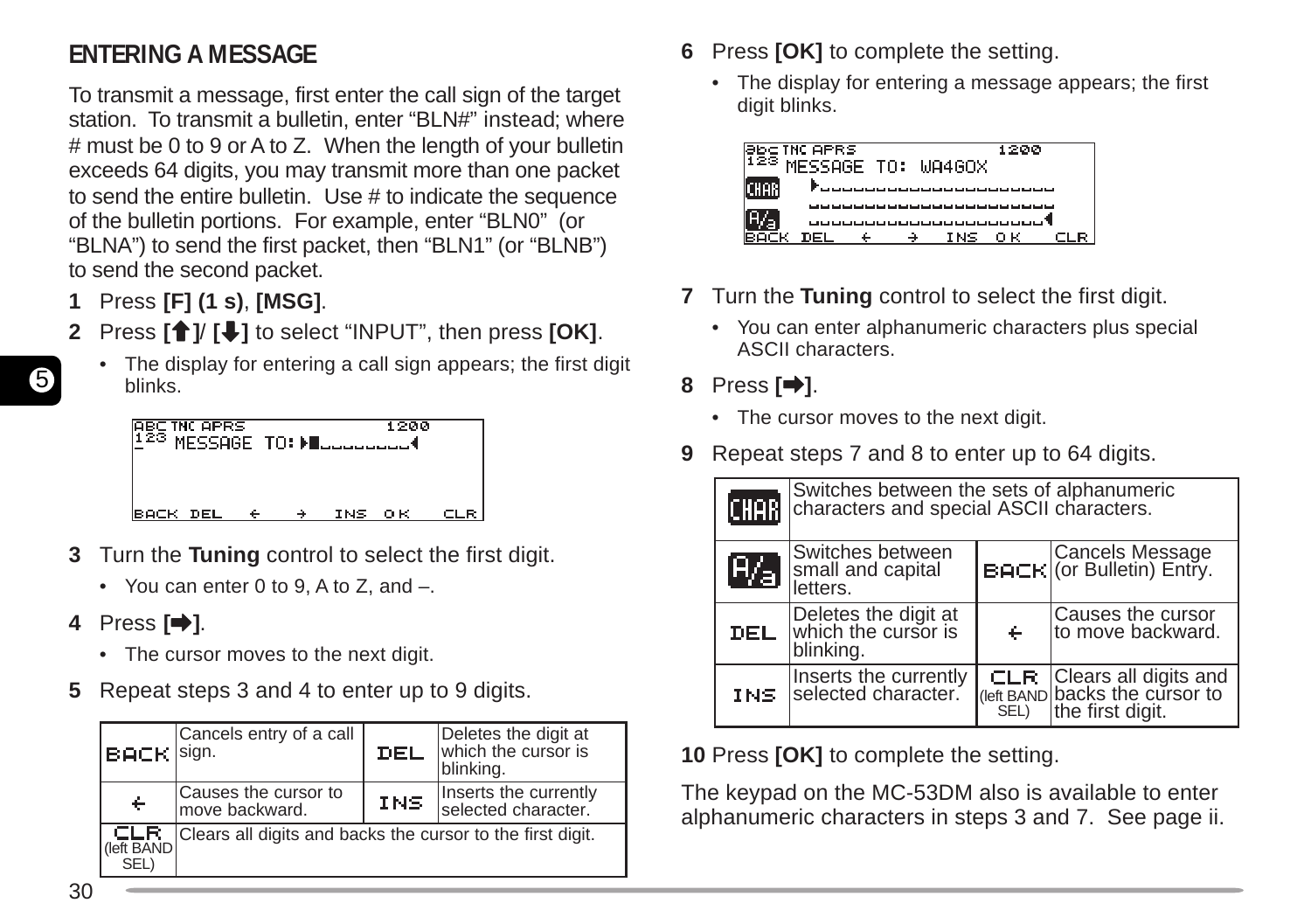## **ACCESSING RECEIVED APRS MESSAGES**

This transceiver is capable of storing a maximum of 16 messages in memory. You can easily access one of those.

- **1** Press **[F] (1 s)**, **[MSG]**.
- **2** Press **[**c**]**/ **[**d**]** to select "LIST", then press **[OK]**.



• The newer message the smaller number assigned; the latest message is assigned 1.

|      | <b>BACK</b> Quits Message List                                       | <b>DEL</b>   | Deletes the current<br>message.                                                                                                                                                              |
|------|----------------------------------------------------------------------|--------------|----------------------------------------------------------------------------------------------------------------------------------------------------------------------------------------------|
| ተ    | Moves the cursor<br>upward.                                          | ∔            | Moves the cursor<br>ldownward                                                                                                                                                                |
| MSG. | Allows message entry<br>to the current station<br>$\vert$ {page 30}. | POS.<br>SEL) | Displays the latest<br>$\left  \begin{array}{c} \mathbf{F} \mathbf{C} \mathbf{F} \\ \mathbf{F} \end{array} \right $ position data of the (left BAND current station, if<br>stored in memory. |

- **3** Press **[**c**]**/ **[**d**]** to select the desired message using the cursor  $(\blacktriangleright)$ .
- **4** Press **[OK]**.

If you select an incoming message, the following display appears:

THORES 601<br>▶D 4:DeKF6RJZ-3 14:24  $\overline{\mathbf{3}}$ ill come tomorrow.<br>: time do you think **BACK DE** POS.

|      | <b>EACH</b> Restores the list of messages.                   | DEL          | Deletes the current<br>message.                                                                                                                         |
|------|--------------------------------------------------------------|--------------|---------------------------------------------------------------------------------------------------------------------------------------------------------|
| ተ    | Displays the previous<br>message.                            | 吏            | Displays the<br>subsequent message.                                                                                                                     |
| MSG. | Allows message entry<br>to the current station<br>{page 30}. | POS.<br>SEL) | Displays the latest<br>$\left[\begin{array}{c}\n\text{FDE} \\ \text{position data of the}\n\end{array}\right]$ current station, if<br>stored in memory. |

If you select one of your outgoing messages, the following display appears:

 $\frac{1200}{14:25(3)}$ INCAPRS DOL<br>IN EINAMICHA  $5<sub>5</sub>$ this afternoo BACK DEL

| BACK,             | Restores the list of<br>messages.                                                                                         | DEL | Deletes the current<br>message.                                                                                                                                                                                       |  |  |  |
|-------------------|---------------------------------------------------------------------------------------------------------------------------|-----|-----------------------------------------------------------------------------------------------------------------------------------------------------------------------------------------------------------------------|--|--|--|
| ተ                 | Displays the previous<br>message.                                                                                         | ∱   | Displays the<br>subsequent message.                                                                                                                                                                                   |  |  |  |
| MSG               | Allows message entry<br>to the current station<br>$\{page 30\}$ .                                                         |     | When pressed for a<br>message assigned a<br>$\left \mathsf{RE}\text{-}\mathsf{TX}\right \text{period } \check{\mathsf{}}\text{ (} \mathsf{) }\text{ {page 32}},$ resets the retry counter<br>to 5 more transmissions. |  |  |  |
| left BAND<br>SEL) | <b>CANCEL</b> Cancels further transmissions of the current message.<br>A period (.) is assigned to the message {page 32}. |     |                                                                                                                                                                                                                       |  |  |  |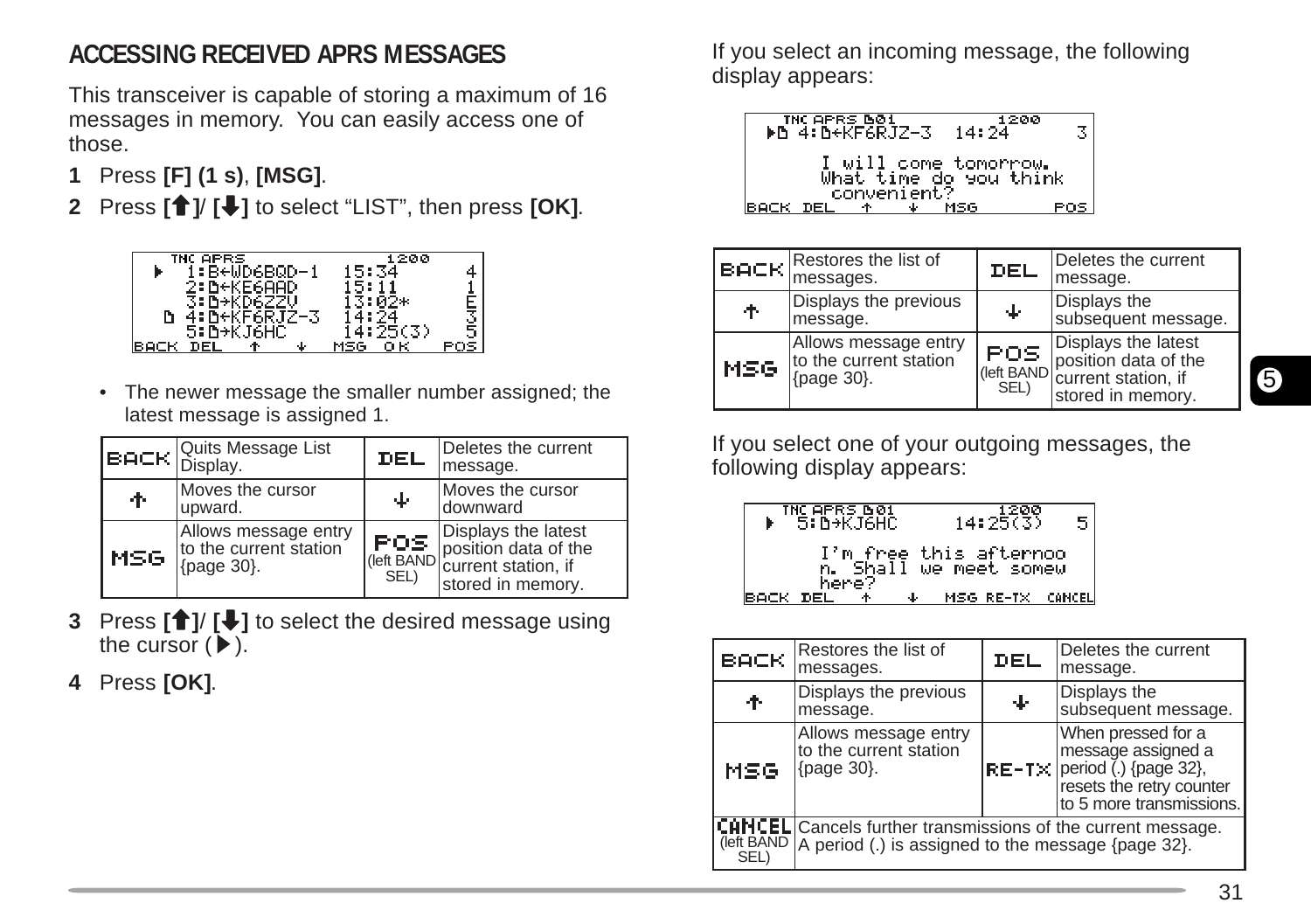The table below shows the meanings of the symbols to be shown in step 2.



|                                                  | <b>O</b> Message Type                                                                                           |  |  |  |  |  |  |
|--------------------------------------------------|-----------------------------------------------------------------------------------------------------------------|--|--|--|--|--|--|
| Γ٩                                               | Message addressed to you                                                                                        |  |  |  |  |  |  |
| <b>Bulletin</b><br>R                             |                                                                                                                 |  |  |  |  |  |  |
| Report by the National Weather Service           |                                                                                                                 |  |  |  |  |  |  |
| 2 RX or TX?                                      |                                                                                                                 |  |  |  |  |  |  |
| $\operatorname{\!<\!}-$                          | Received message (or bulletin)                                                                                  |  |  |  |  |  |  |
| —> 1<br>A message (or bulletin) for transmitting |                                                                                                                 |  |  |  |  |  |  |
|                                                  | <b>B</b> Status                                                                                                 |  |  |  |  |  |  |
| $(n)$ <sup>1</sup>                               | "n" indicates the remaining number of<br>times for transmitting the message (or<br>bulletin).                   |  |  |  |  |  |  |
| $\star$ '                                        | A message for which a reception<br>acknowledgment was returned                                                  |  |  |  |  |  |  |
| 1                                                | A message (or bulletin) transmitted 5<br>times (For a message, a reception<br>acknowledgment was not returned.) |  |  |  |  |  |  |

<sup>1</sup> These indicators appear for outgoing messages (or bulletins).

## **TRANSMITTING A MESSAGE**

Select the operation method for transmitting APRS messages (or bulletins). Access Menu 3–C (PACKET TX) and select Manual (default), PTT, or Auto. This selection is shared with the method for transmitting position data {page 25}. The table concludes how operations differ depending on the selection. For an APRS message, there is no difference in the transmitting methods between Manual and PTT selections.

| <b>MANUAL</b> | Press [F] (1 s), [MSG].                                                                                                                                                                                                                                                                                                                                                                                       |
|---------------|---------------------------------------------------------------------------------------------------------------------------------------------------------------------------------------------------------------------------------------------------------------------------------------------------------------------------------------------------------------------------------------------------------------|
| or            | 2 Press [1]/ [↓] to select "TRANSMIT", then                                                                                                                                                                                                                                                                                                                                                                   |
| PT I          | press [OK].                                                                                                                                                                                                                                                                                                                                                                                                   |
| <b>AUTO</b>   | Pressing [OK] after selecting "AUTO" transmits your<br>APRS message (or bulletin) once. After that, it is<br>automatically transmitted at intervals of one minute.<br>With a message entered, the transceiver repeats<br>transmitting up to 5 times until a reception<br>acknowledgment is returned. For a bulletin, it<br>always repeat transmitting 5 times; a reception<br>acknowledgment is not returned. |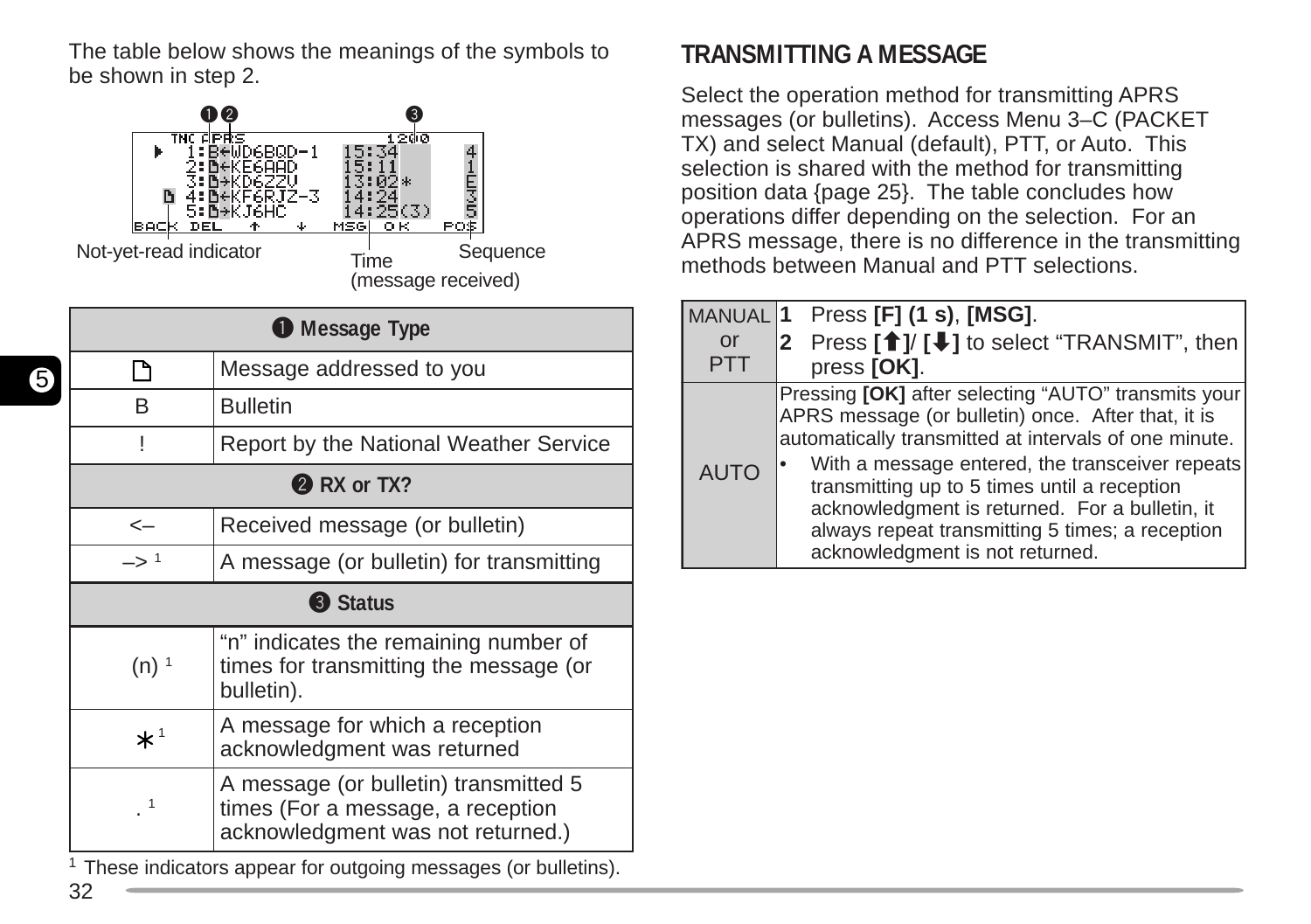## **AUTO ANSWER REPLY**

While you are driving, for example, you cannot immediately answer to received messages. On this transceiver, you can program the message to be automatically returned when a message is received.

- **1** Press **[MNU]** to enter Menu mode.
- **2** Press **[**<sup>↑</sup>]/ **[↓]** to select "AUTO MSG REPLY (3–M)", then press **[OK]**.



- **3** Press **[**c**]**/ **[**d**]** to select "ON", then press **[OK]**.
- **4** Press **[**<sup>↑</sup>]/ **[↓]** to select "REPLY MSG (3–N)", then press **[OK]**.
	- The display for entering a message appears; the first digit blinks.



- **5** Turn the **Tuning** control to select the first digit.
	- You can enter alphanumeric characters plus special ASCII characters.

## **6** Press **[**a**]**.

- The cursor moves to the next digit.
- **7** Repeat steps 5 and 6 to enter up to 64 digits.

| <b>CHAB</b> | Switches between the sets of alphanumeric<br>characters and special ASCII characters. |                    |                                                                                             |  |  |  |  |
|-------------|---------------------------------------------------------------------------------------|--------------------|---------------------------------------------------------------------------------------------|--|--|--|--|
| w           | Switches between<br>small and capital<br>letters.                                     | <b>BACK Entry.</b> | Cancels Message                                                                             |  |  |  |  |
| <b>DEL</b>  | Deletes the digit at<br>which the cursor is<br>blinking.                              | $\leftarrow$       | Causes the cursor<br>to move backward.                                                      |  |  |  |  |
| <b>INS</b>  | Inserts the currently<br>selected character.                                          |                    | <b>CLR</b> Clears all digits and<br>(left BAND backs the cursor to<br>SEL) the first digit. |  |  |  |  |

- **8** Press **[OK]** to complete the setting.
- **9** Press **[MNU]** to exit Menu mode.

The keypad on the MC-53DM also is available to enter alphanumeric characters in step 5. Each press of a Mic key switches entry of characters as below:

|                 | q | z                    | 1  | Q | Ζ |   |   |          | 6 | m     | n | O | 6 | M | N      | O      |
|-----------------|---|----------------------|----|---|---|---|---|----------|---|-------|---|---|---|---|--------|--------|
| $\mathbf{2}$    | a | b                    | С  | 2 | Α | B | C |          | 7 |       | r | S |   | Ρ | R      | S      |
| $\mathbf{3}$    | d | е                    | f  | 3 | D | Е | F | 8        |   | t     | u | ٧ | 8 |   |        |        |
| 4               | g | h                    |    | 4 | G | H |   | 9        |   | W     | x | ٧ | 9 | W | Х      |        |
| $5\phantom{.0}$ |   | k                    |    | 5 | J | Κ |   | $\bf{0}$ |   | Space |   | 0 |   |   |        |        |
| #               | ? | ļ                    | J. | ٠ | ٠ |   |   | &        | # | $\%$  |   |   | < | > | ٠<br>, | ٠<br>٠ |
|                 | п | $^{\textregistered}$ |    |   |   |   |   |          |   |       |   |   |   |   |        |        |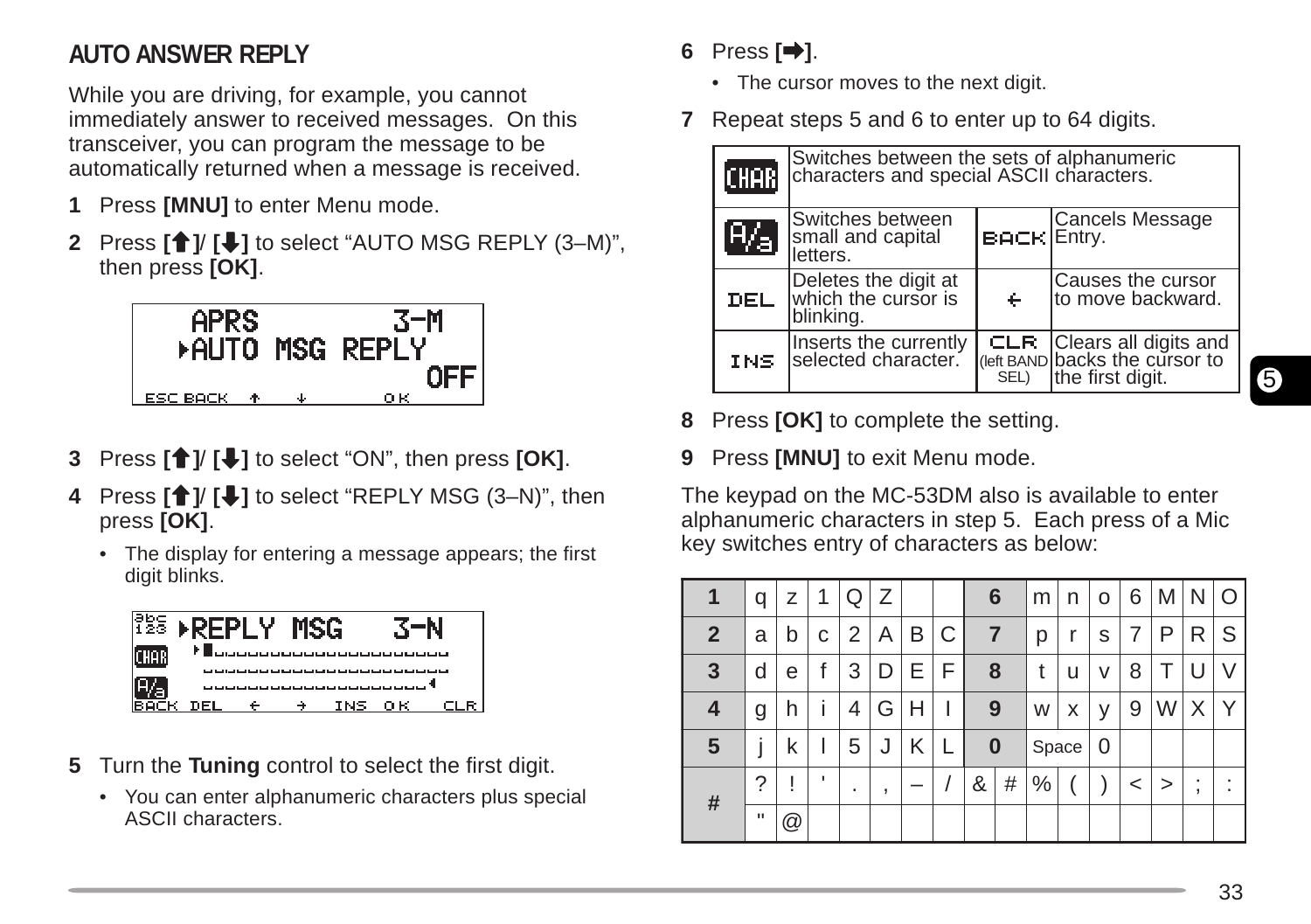## **PROGRAMMING A GROUP CODE**

Use a message group code to exchange messages only among your group members. With one or more message group codes programmed, you will receive messages that include the same group code(s), besides messages addressed to you. If you program one or more bulletin group codes, you will not receive bulletins addressed to other specific groups. You can program any desired code using alphanumeric characters; up to 9 characters for messages, and up to 4 characters for bulletins. You can also program up to 6 codes at the same time; each code must be separated by a comma (,). If you program 3 message group codes, for example,

you will receive all messages that include one of the 3 codes. If you program 3 bulletin group codes, you will reject bulletins addressed to specific groups which do not use any of the 3 codes.

- **1** Press **[MNU]** to enter Menu mode.
- **2** Press **[**c**]**/ **[**d**]** to select "MSG GROUP (3–P)" or "BLN GROUP (3–O)", then press **[OK]**.
	- The display for entering one or more group codes appears; the first digit blinks.



- **3** Turn the **Tuning** control to select the first digit.
	- You can enter 0 to 9, A to Z, , (comma), and –. For messages, " $\star$ " is also selectable.

## **4** Press **[**a**]**.

- The cursor moves to the next digit.
- **5** Repeat steps 3 and 4 to enter up to 6 codes.

| ÷,         | Inserts a comma.                                         |   | <b>BACK</b> Cancels entry of a                                                              |
|------------|----------------------------------------------------------|---|---------------------------------------------------------------------------------------------|
| DEL        | Deletes the digit at<br>which the cursor is<br>blinking. | ← | Causes the cursor<br>to move backward.                                                      |
| <b>INS</b> | Inserts the currently<br>selected character.             |   | <b>CLR</b> Clears all digits and<br>(left BAND backs the cursor to<br>SEL) the first digit. |

- **6** Press **[OK]** to complete the setting.
- **7** Press **[MNU]** to exit Menu mode.

The keypad on the MC-53DM also is available to enter alphanumeric characters in step 3. See page ii.

In order to include a message group code in your outgoing packet, enter a group code in place of a call sign {page 30}. To include a bulletin group code, enter it following BLN# {page 30}; for example, "BLN#ABC" where ABC is a group code. Use up to 9 characters for a message group code or up to 4 characters for a bulletin group code.

**Note:** Unlike a message, a bulletin including a group code will be received by stations who do not program any bulletin group code.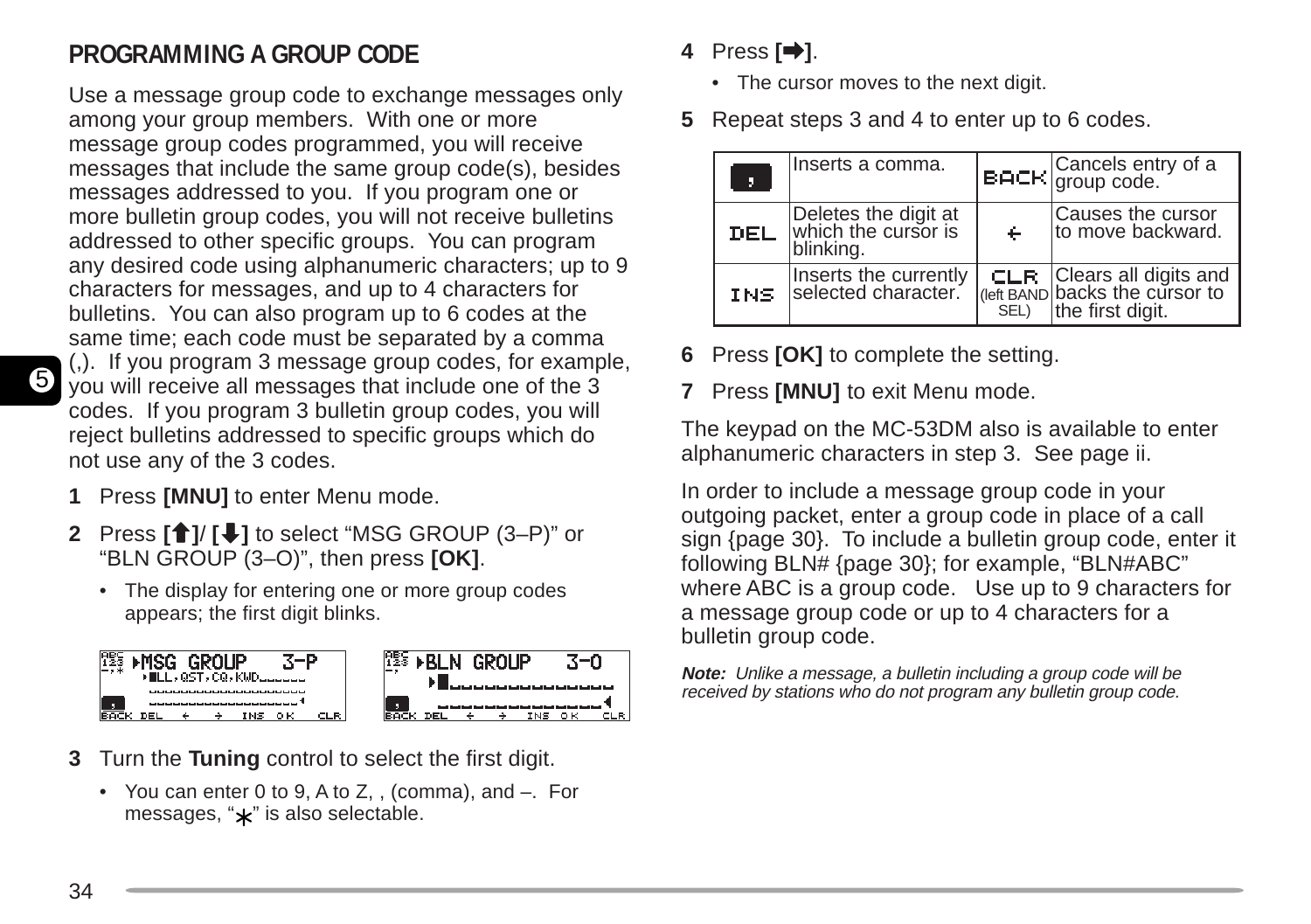## **SLOW-SCAN TELEVISION (SSTV) WITH VC-H1**

Slow-scan Television (SSTV) is a popular application for transmitting still images over the air from one station to another. The VC-H1 is an optional portable unit which includes all requirements for SSTV; a slow-scan converter, a CCD camera, and an LCD monitor. You can transmit or receive full-color images just by connecting the VC-H1 to this transceiver. For further information on the VC-H1, see the instruction manual for the VC-H1.

From this transceiver you can enter and superimpose a message, an RSV report, and a call sign onto an image on the VC-H1 monitor. You can also select colors for those information.

## **CONNECTION WITH VC-H1**

In order to use the full functions supported by this transceiver, you need to prepare two cables by yourself. You may use a commercially available female DB-9 connector, an optional PG-5A cable equipped with a 6 pin mini DIN plug, and an optional connector kit (E59- 0407-XX) which mates with the VC-H1 DATA port; one end of the PG-5A cable has not been connectorized.

#### **Note:**

- ◆ Switch OFF both the transceiver and VC-H1 before making the connection.
- ◆ An optional PG-4T cable mates with both the DATA connector on this transceiver and the DATA port on the VC-H1. This cable alone, however, allows only image transfer from/ to other stations.
- The VC-H1 functions as a speaker microphone only when connected with a handy transceiver.



6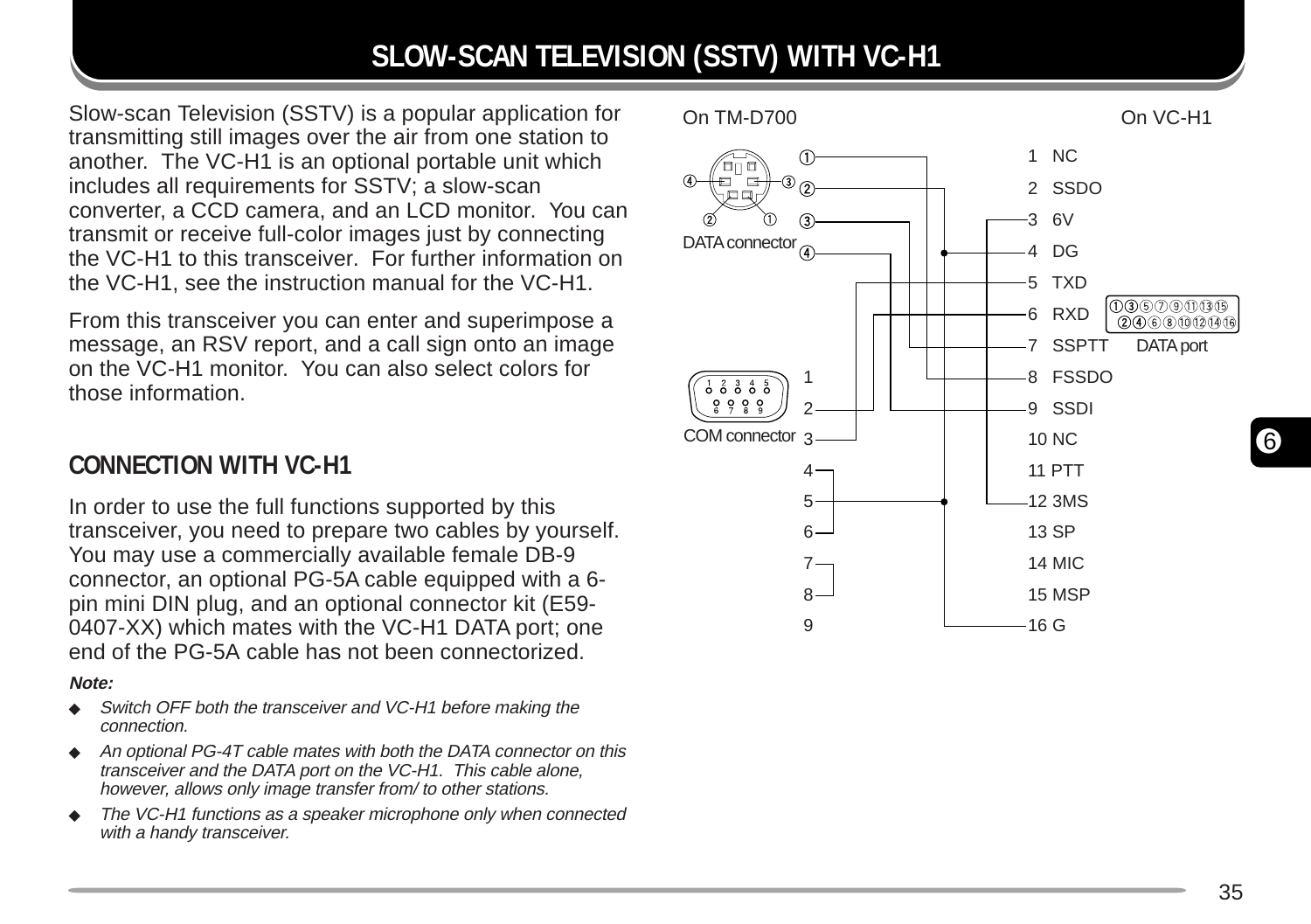## **ENTERING CALL SIGN/ MESSAGE/ RSV**

Use the following procedures to enter a call sign, a message, or an RSV report. RSV stands for readability, signal strength, and video. If you receive a clear image free from noise, the RSV report should be 595.

**Note:** The only difference among Menus 2–1, 2–3, and 2–5 is the maximum number of digits that you can enter. So you may enter another message using Menu 2-5, for example.

- **1** Press **[MNU]** to enter Menu mode.
- **2** Press **[**c**]**/ **[**d**]** to select "MY CALL (2–1)", "MESSAGE (2–3)", or "RSV (2–5)", then press **[OK]**.
	- The display for entering characters appears; the first digit blinks.



- **3** Turn the **Tuning** control to select a character.
	- You can enter 0 to 9, A to Z,  $-$ ,  $/$ ,  $\vdots$ , and ?.
- **4** Press **[**a**]**.
	- The cursor moves to the next digit.
- **5** Repeat steps 3 and 4 to enter up to 8 digits (call sign), 9 digits (message), or 10 digits (RSV report).

|                                   | Cancels Call Sign,<br><b> вд⊂к</b>  Message, or RŠV<br>Entry. | DEL | Deletes the digit at<br>which the cursor is<br>blinking. |
|-----------------------------------|---------------------------------------------------------------|-----|----------------------------------------------------------|
| $\div$                            | Causes the cursor<br>to move backward.                        | INS | Inserts the currently<br>selected character.             |
| CLR.<br>(left BAND digit.<br>SEL) | Clears all digits and backs the cursor to the first           |     |                                                          |

- **6** Press **[OK]** to complete the setting.
- **7** Press **[MNU]** to exit Menu mode.

The keypad on the MC-53DM also is available to enter alphanumeric characters in step 3. See page ii.

|   | Readability                                |                | Video                                          |
|---|--------------------------------------------|----------------|------------------------------------------------|
| 1 | Unreadable                                 | 1              | Unrecognizable                                 |
| 2 | Barely readable                            | 2              | Barely recognizable                            |
| 3 | Readable with considerable<br>difficulty   | 3              | Recognizable with<br>considerable difficulty   |
| 4 | Readable with practically no<br>difficulty | 4              | Recognizable with<br>practically no difficulty |
| 5 | Perfectly readable                         | 5              | Perfectly recognizable                         |
|   | <b>Signal Strength</b>                     |                |                                                |
| 1 | Faint signals barely perceptible           | 6              | Good signals                                   |
| 2 | Very weak signals                          | $\overline{7}$ | Moderately strong<br>signals                   |
| 3 | Weak signals                               | 8              | Strong signals                                 |
| 4 | Fair signals                               | 9              | Extremely strong signals                       |
| 5 | Fairly good signals                        |                |                                                |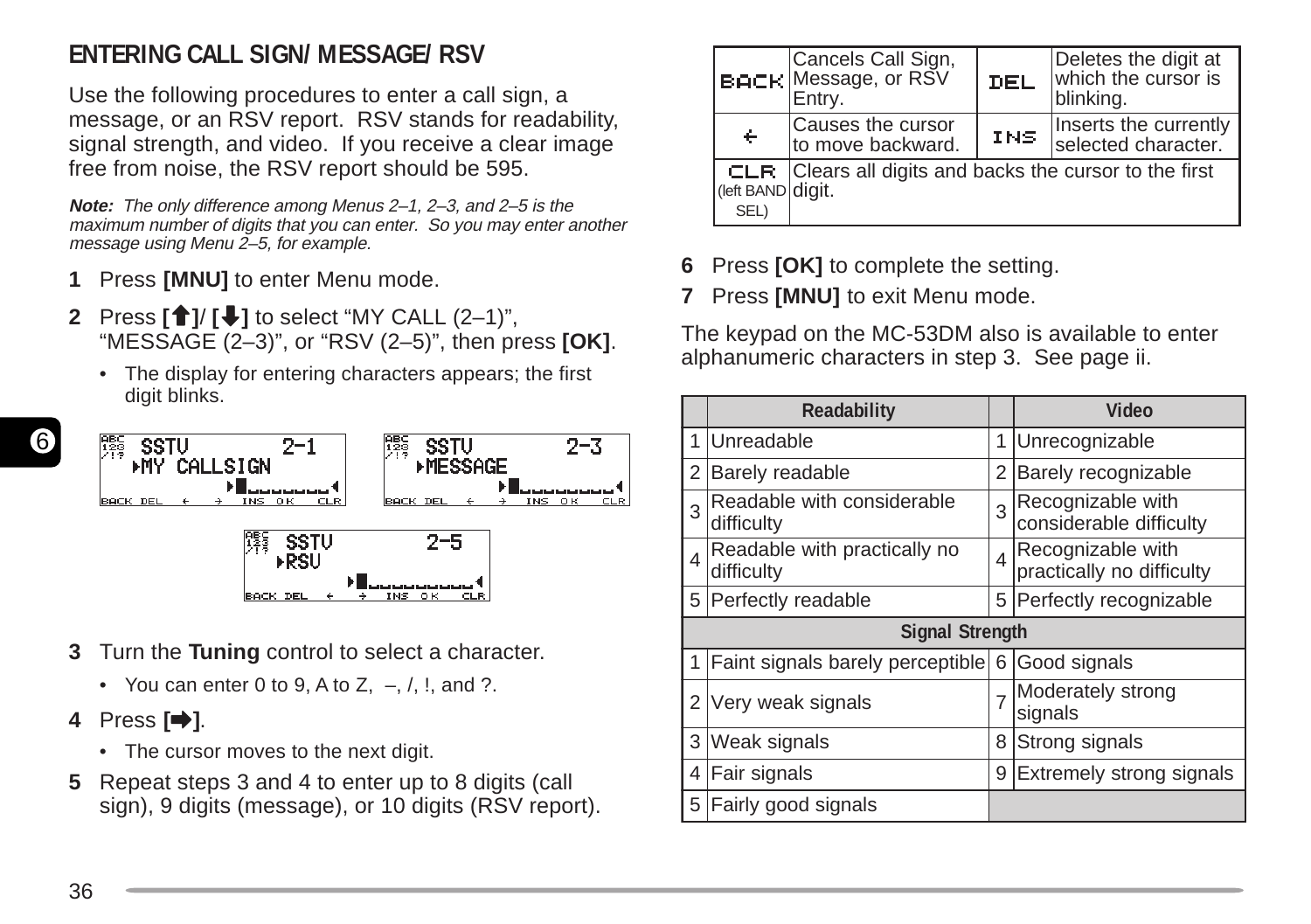## **SELECTING COLOR FOR CALL SIGN/ MESSAGE/ RSV**

You can select white (default), black, blue, red, magenta, green, cyan, or yellow to color the call sign, message, or RSV report.

- **1** Press **[MNU]** to enter Menu mode.
- **2** Press **[**c**]**/ **[**d**]** to select "MY CALL COLOR (2–2)", "MESSAGE COLOR (2–4)", or "RSV COLOR (2–6)", then press **[OK]**.



- **3** Press **[**c**]**/ **[**d**]** to select the color.
- **4** Press **[OK]** to complete the setting.
- **5** Press **[MNU]** to exit Menu mode.

## **EXECUTING SUPERIMPOSITION**

After connecting the VC-H1 to this transceiver, use the following procedure to execute superimposition. First recall the desired image on the VC-H1.

- **1** Press **[MNU]** to enter Menu mode.
- **2** Press **[**c**]**/ **[**d**]** to select "2–7 (SUPERIMPOSE)", then press **[OK]**



- "EXECUTING" appears and data transfer starts.
- **3** Press **[MNU]** to exit Menu mode.

**Note:** Switch OFF both the transceiver and VC-H1 before making the connection.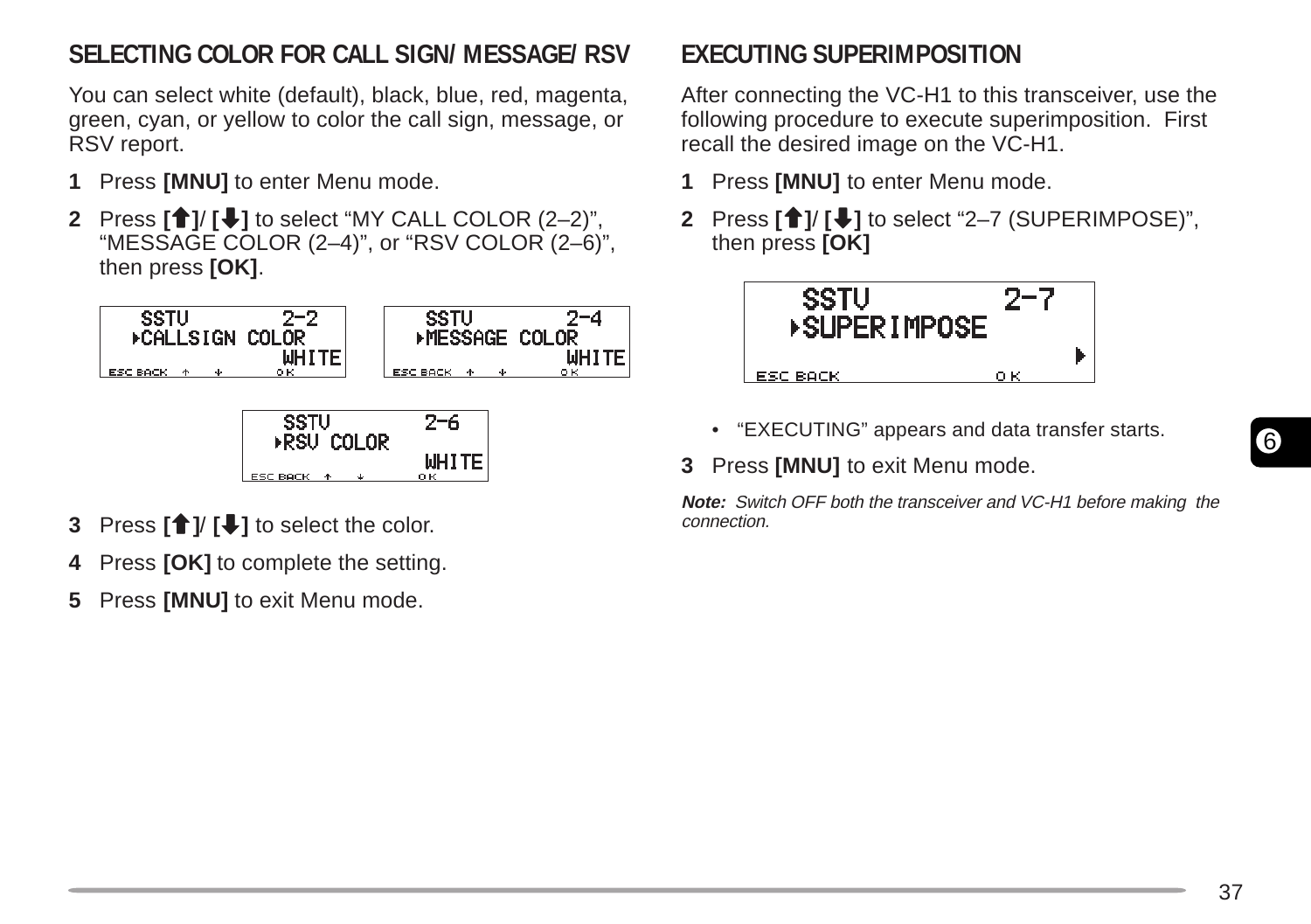## **SSTV MODE CHANGE**

You can also change the SSTV mode set on the VC-H1, from this transceiver. First connect the transceiver to the VC-H1, and switch ON both the transceiver and VC-H1. The selectable SSTV modes are as follows:

| Robot (color) 36 | Robot (color) 72 | AVT 90                 |
|------------------|------------------|------------------------|
| AVT 94           | Scottie S1       | Scottie S <sub>2</sub> |
| Martin M1        | Martin M2        | Fast FM                |

- **Press [MNU]** to enter Menu mode.
- **Press <b>[**<sup>∂</sup>]/ **[**↓] to select Menu 2–8 (TX MODE), then press **[OK]**.
	- The SSTV mode currently set on the VC-H1 appears.
- 6 **3** Press **[**c**]**/ **[**d**]** to select the desired mode.
	- **4** Press **[OK]** to change the setting.
	- **5** Press **[MNU]** to exit Menu mode.

**Note:** When using Fast FM, switch OFF the Tone, CTCSS, or DCS function.

## **VC-H1 CONTROL**

If you have another transceiver that has the Tone function, you can use it as a remote control for the VC-H1. Transmit a subaudible tone from the remote control to this transceiver connected with the VC-H1 for more than 1 second. Then this transceiver causes the VC-H1 to capture an image, executes the superimposition, and transmits the image to the target station. You must select the same tone frequency on both transceivers; on this transceiver, program a CTCSS frequency; see page 55 on the other manual (main).

Access Menu select 2–9 (VC SHUTTER) and select "ON".



• Switching the function ON activates the CTCSS; "CT" appears.

The following table concludes the settings you must confirm:

| TM-D700 and<br>remote control | The current frequency is the<br>same as the target station. |
|-------------------------------|-------------------------------------------------------------|
| TM-D700 and<br>remote control | The tone frequencies match 1.                               |
| Remote control                | The Tone function is ON.                                    |
| $VC-H1$                       | The power is $ON2$ .                                        |

<sup>1</sup> For the TM-D700, program a matching CTCSS frequency. <sup>2</sup> The camera and LCD monitor must not be left ON.

#### **Note:**

- ◆ If you have made no entry for superimposition, superimposition will not be executed.
- ◆ "EXECUTING" appears and blinks on this transceiver while a series of operations is in progress.
- ◆ In order to use this function, select a SSTV mode other than Fast FM.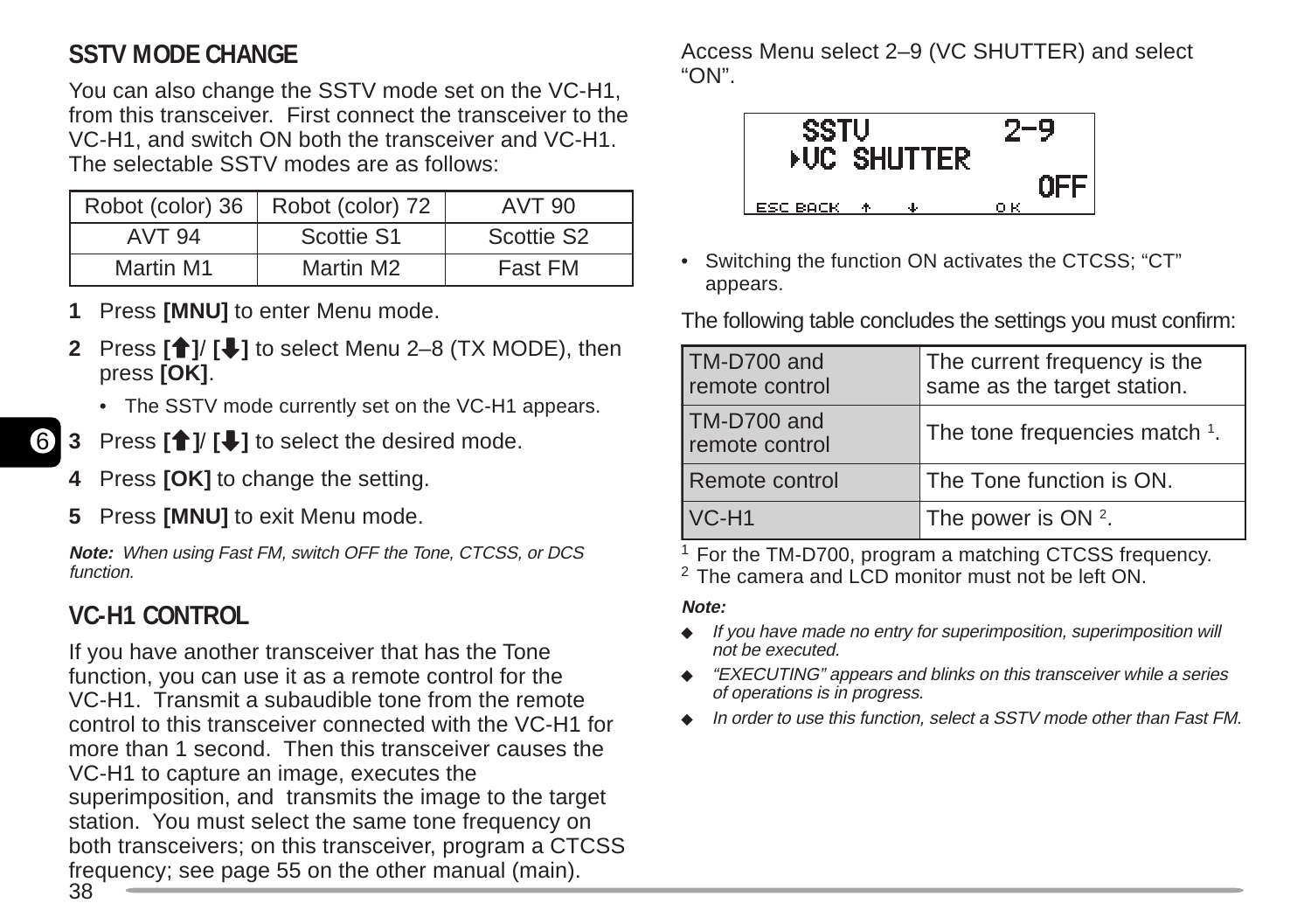## **TROUBLESHOOTING**

The problems described in this table are commonly encountered operational malfunctions and are usually not caused by circuit malfunctions. For the reference pages in parentheses, see the other instruction manual (main).

| <b>Problem</b>                                                     | <b>Probable Cause</b>                                                 | <b>Corrective Action</b>                                                                              | Ref. Page |
|--------------------------------------------------------------------|-----------------------------------------------------------------------|-------------------------------------------------------------------------------------------------------|-----------|
| Packet operation results<br>in no connects with<br>other stations. | The squelch is open.<br>(1)                                           | Select the correct squelch level so that<br>the squelch is opened only when<br>signals are present.   | (20)      |
|                                                                    | 2 You did not select the same<br>transfer rate as the target station. | Use HBAUD command to select the<br>appropriate transfer rate.                                         | 4         |
| You did not receive any<br>DX cluster data.                        | You did not select the APRS mode.                                     | Press [F] (1 s), [TNC] to enter APRS<br>mode; "TNC APRS" should appear.                               | 6         |
| You cannot transmit<br>any APRS data.                              | Beacon is OFF.<br>$\mathbf 1$                                         | 1 Press [F] (1 s), [BCON] to switch<br>Beacon ON.                                                     | 25        |
|                                                                    | The squelch is open.<br>$\mathbf{2}$                                  | 2 Select the correct squelch level so that<br>the squelch is opened only when<br>signals are present. | (20)      |
|                                                                    | The data band is inactive.<br>3                                       | If you have blanked the data band,<br>3<br>press the appropriate [BAND SEL]<br>$(1 s)$ to active it.  | (66)      |
|                                                                    | 4 You did not select APRS mode.                                       | 4 Press [F] (1 s), [TNC] to enter APRS<br>mode; "TNC APRS" should appear.                             | 11        |
|                                                                    | You selected Packet mode.<br>5.                                       | Press [F] (1 s), [TNC], then [F] (1 s),<br>5.<br>[TNC] again; "TNC APRS" should<br>appear.            | 11        |
|                                                                    | 6 You did not correctly program your<br>call sign.                    | Use Menu 3-1 to correctly program<br>6<br>your call sign.                                             | 17        |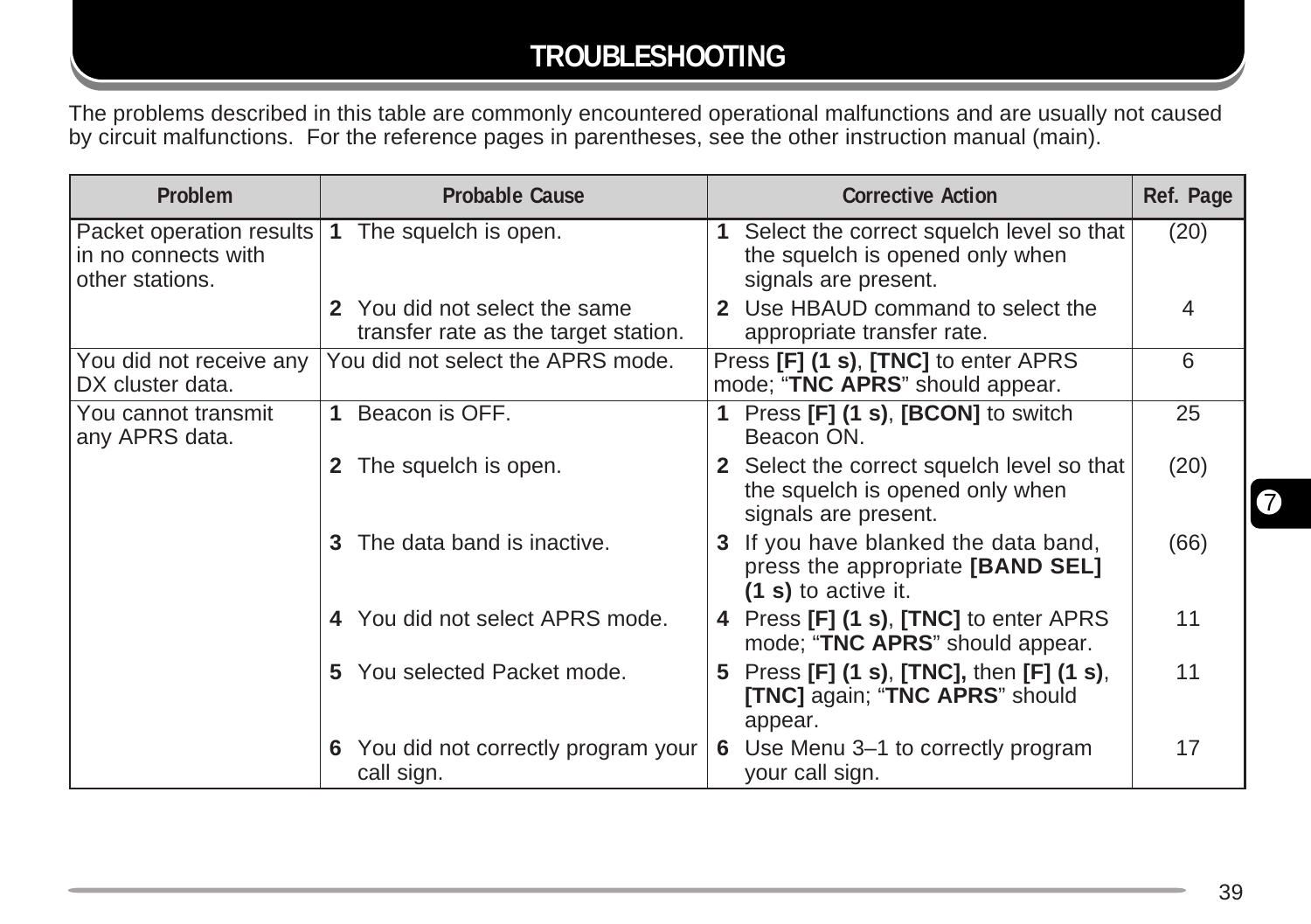| Problem                                                                                                                        | <b>Probable Cause</b>                                            | <b>Corrective Action</b>                                                                                                                                                                          | Ref. Page  |
|--------------------------------------------------------------------------------------------------------------------------------|------------------------------------------------------------------|---------------------------------------------------------------------------------------------------------------------------------------------------------------------------------------------------|------------|
| You did not receive any<br>APRS packet.                                                                                        | You did not correctly program a<br>$\mathbf{1}$<br>group code.   | Access Menu 3-E and program<br>"APK101".                                                                                                                                                          | 22         |
|                                                                                                                                | 2 You did not correctly set the data<br>length and parity bit.   | Select Packet mode, send the<br>following commands to the TNC, then<br>select APRS mode:<br>AW 8 [ENTER], PAR 0 [ENTER], then<br><b>RESTART [ENTER]</b>                                           | 41, 47, 48 |
|                                                                                                                                | 3 You did not select the appropriate<br>packet transfer rate.    | Use Menu 3-J to select the<br>appropriate packet transfer rate<br>(generally 1200 bps).                                                                                                           | 13         |
| When using a GPS<br>receiver with "AUTO"<br>selected in Menu 3-C<br>(PACKET TX), you did<br>not transmit any<br>position data. | The GPS receiver did not yet start<br>correct measurement.       | With "AUTO" selected, the transceiver<br>must first receive any NMEA data in order<br>to transmit your position data. (If not<br>using a GPS receiver, access Menu 3-2<br>and select "NOT USED"). | 10         |
| You cannot<br>superimpose<br>information onto the<br>VC-H1 monitor.                                                            | You failed to correctly enter<br>information to be superimposed. | Use Menu 2-1 to 2-6 to correctly enter<br>the desired information.                                                                                                                                | 36, 37     |
| You cannot program<br>the VC-H1 with a SSTV<br>mode.                                                                           | Bad cable connections.                                           | Refer to the instruction manual for the<br>VC-H1 and correctly connect the VC-H1<br>to the transceiver.                                                                                           | 35         |
| You cannot activate<br>Visual Scan, Remote<br>Control (Menu 1-A-3),<br>nor Repeater (Menu 1-<br>$7-6$ ).                       | You selected APRS or Packet mode.                                | Press [F] (1 s), [TNC] repeatedly so<br>neither "TNC APRS" nor "TNC PKT" is<br>visible.                                                                                                           | 4, 11      |

,我们也不会有什么?""我们的人,我们也不会有什么?""我们的人,我们也不会有什么?""我们的人,我们也不会有什么?""我们的人,我们也不会有什么?""我们的人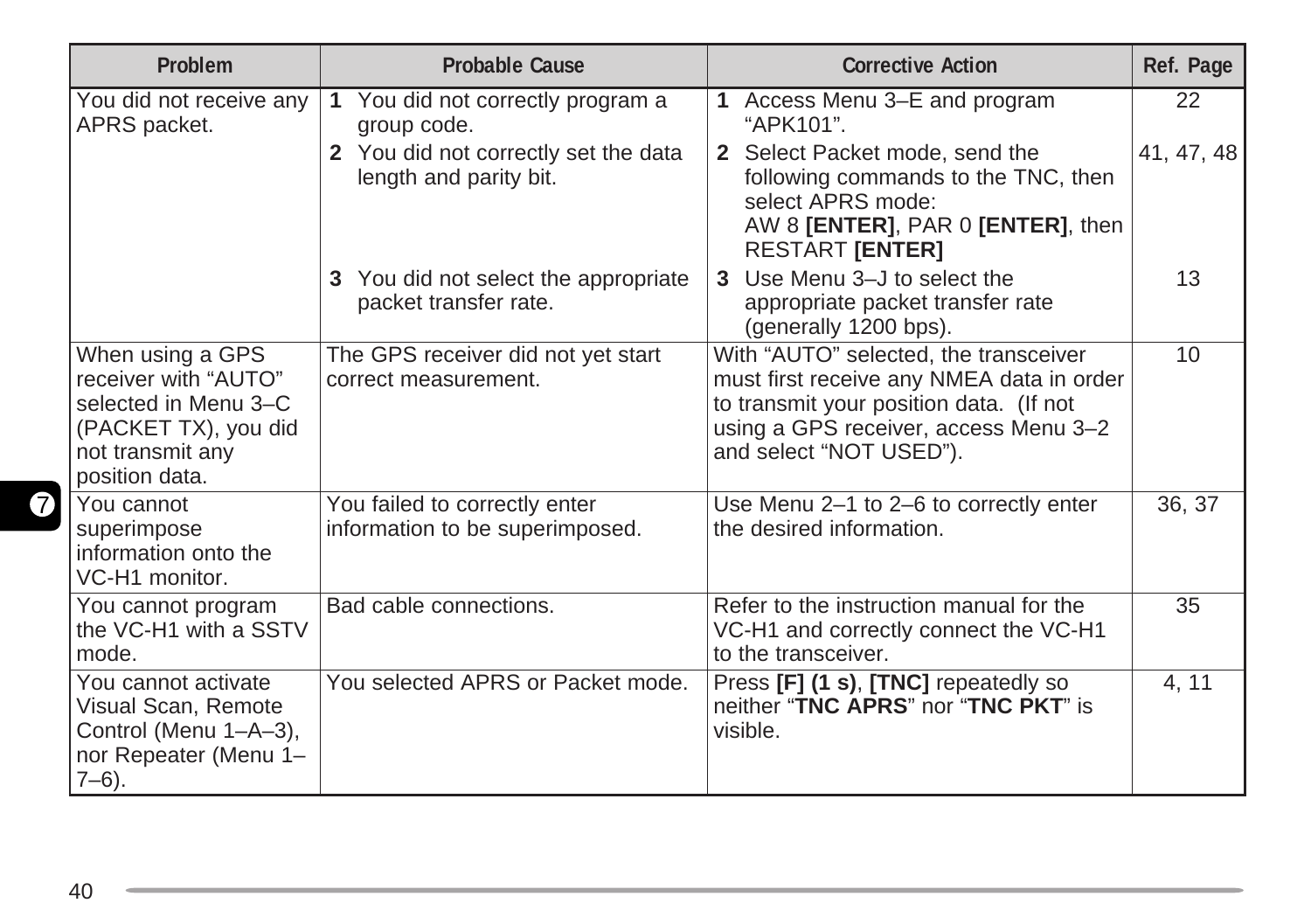## **APPENDIX**

## **TNC COMMANDS LIST**

The commands supported by the built-in TNC are listed below. You must enter a space between a command name (or short-form) and a parameter, or between two parameters; ex. AU OFF, BEACON EVERY 18.

| <b>Command Name</b> | <b>Short</b> | <b>Default</b> | Parameter                               | <b>Description</b>                                                                                                                                                                                      |
|---------------------|--------------|----------------|-----------------------------------------|---------------------------------------------------------------------------------------------------------------------------------------------------------------------------------------------------------|
| 8BITCONV            | 8            | <b>ON</b>      | ON/OFF                                  | When ON, handles one character using 8 bits in Converse<br>mode. When OFF, handles one character using 7 bits.                                                                                          |
| AFILTER             | AF           | \$00           | $$00 - $80$                             | Specifies up to 4 control codes to be removed from received<br>packets when in Converse mode.                                                                                                           |
| <b>AUTOLF</b>       | AU           | <b>ON</b>      | ON/OFF                                  | When ON, sends a line feed (LF) to the computer after each<br>carriage return (CR).                                                                                                                     |
| AXDELAY             | AXD.         | 0              | $0 - 120$                               | Specifies the delay time to be added to TXDELAY between<br>PTT ON and start of transmission. The unit of the parameter<br>is 10 milliseconds.                                                           |
| <b>AXHANG</b>       | AXH          | $\Omega$       | $0 \sim 250$                            | Specifies the voice repeater hang time. The unit of the<br>parameter is 100 milliseconds.                                                                                                               |
| <b>BEACON</b>       | B            | EVERY 0        | EVERY/<br>AFTER n<br>$(n = 0 \sim 250)$ | If set to EVERY, sends a beacon packet at intervals of the<br>specified period (n). If set to AFTER, sends a beacon packet<br>only once after the specified period (n). The unit of n is<br>10 seconds. |
| <b>BTEXT</b>        | <b>BT</b>    |                | $0 \sim 159$<br>characters              | Specifies the content of the data portion of a beacon packet.                                                                                                                                           |
| <b>CALIBRAT</b>     | CAL          |                |                                         | Sends a space/mark square wave (50/50 ratio). Enter Q to<br>exit Calibrate mode and restore the Command mode.                                                                                           |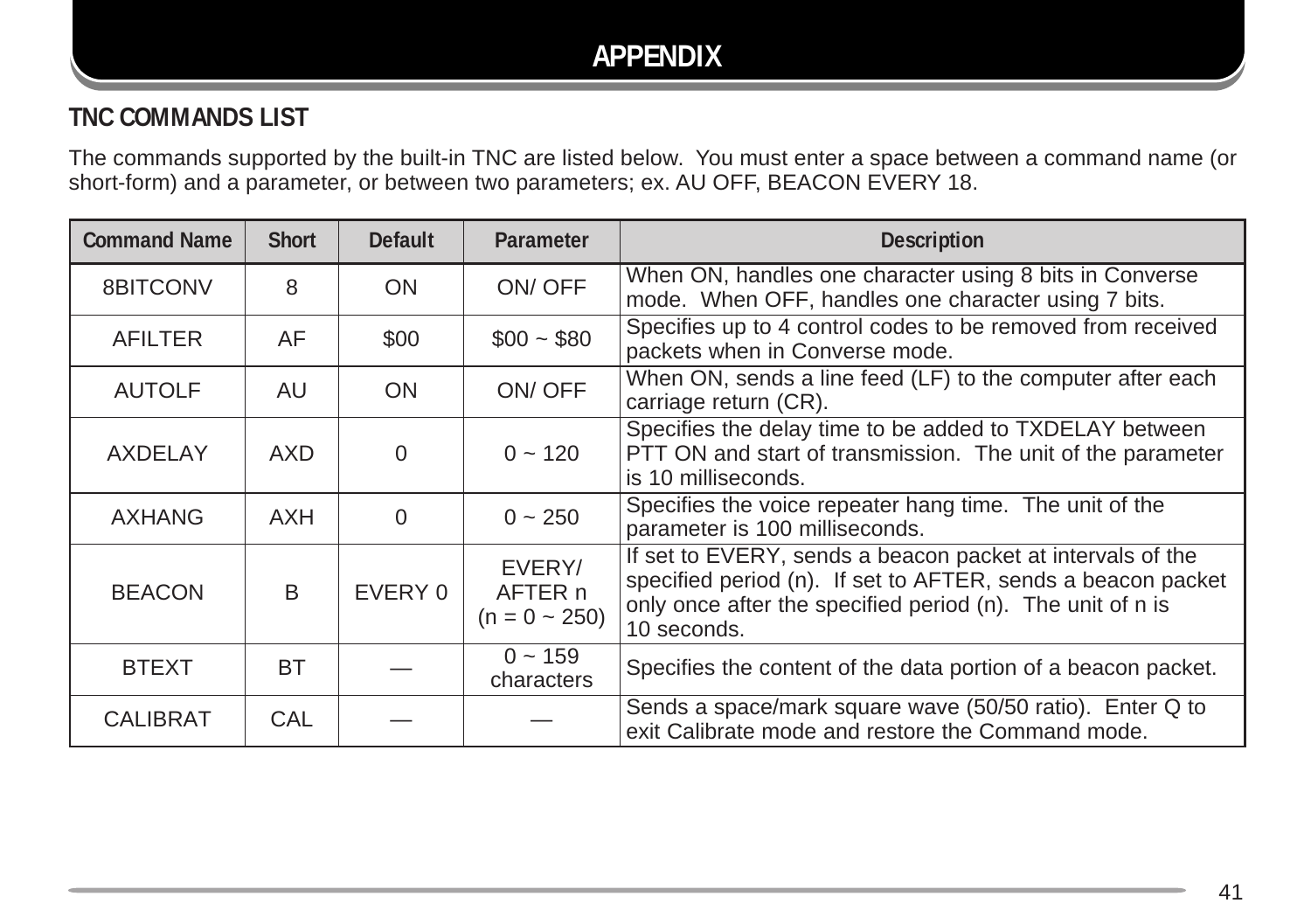| <b>Command Name</b> | <b>Short</b>        | <b>Default</b> | Parameter                             | <b>Description</b>                                                                                                                                           |
|---------------------|---------------------|----------------|---------------------------------------|--------------------------------------------------------------------------------------------------------------------------------------------------------------|
| <b>CHECK</b>        | <b>CH</b>           | 30             | $0 - 250$                             | Specifies the interval from signal drop-out until execution of<br>disconnection. The unit of the parameter is 10 seconds.                                    |
| <b>CONMODE</b>      | <b>CONM</b>         | $\mathsf{C}$   | C/T                                   | With NOMODE set to OFF, causes the TNC to automatically<br>enter Converse or Transparent mode when connection is<br>completed.                               |
| <b>CONNECT</b>      | C                   |                | Call1 (VIA<br>call2, call3,<br>call9) | Sends a connect request. Call1 is the call sign of the station<br>to be connected to. Call2 to call9 are call signs of stations to<br>be digipeated through. |
| <b>CONOK</b>        | <b>CONO</b>         | <b>ON</b>      | ON/OFF                                | When ON, accepts a connect request and returns a UA<br>packet. When OFF, rejects a connect request and returns a<br>DM packet.                               |
| <b>CONSTAMP</b>     | <b>CONS</b>         | <b>OFF</b>     | ON/OFF                                | When ON, displays the current date and time when<br>connection is completed. The correct date and time must be<br>set using DAYTIME.                         |
| <b>CONVERSE</b>     | <b>CONV</b><br>or K |                |                                       | Causes the TNC to enter Converse mode. Press [Ctrl]+[C] to<br>restore the Command mode.                                                                      |
| <b>CPACTIME</b>     | CP                  | <b>OFF</b>     | ON/OFF                                | When ON and in Converse mode, sends a packet at intervals<br>of the period determined by PACTIME.                                                            |
| <b>CR</b>           | <b>CR</b>           | <b>ON</b>      | ON/OFF                                | When ON, appends a carriage return (CR) to all packets to be<br>sent.                                                                                        |
| <b>DAYSTAMP</b>     | <b>DAYS</b>         | <b>OFF</b>     | ON/OFF                                | When ON, pressing [Ctrl]+[T] in Converse mode causes the<br>TNC to send date data in addition to time data.                                                  |
| <b>DAYTIME</b>      | DA.                 |                |                                       | Sets the current date and time. Enter YYMMDDhhmmss.<br>Sets 00 as the second if entry of the second is omitted.                                              |
| <b>DAYUSA</b>       | <b>DAYU</b>         | <b>ON</b>      | ON/OFF                                | When ON, displays the date like MM/DD/YY. When OFF,<br>displays the date like DD-MM-YY.                                                                      |
| <b>DIGIPEAT</b>     | <b>DIG</b>          | ON             | ON/OFF                                | When ON, allows the TNC to function as a digipeater.                                                                                                         |
| <b>DISCONNE</b>     | D                   |                |                                       | Sends a disconnect request.                                                                                                                                  |

<u> 1989 - Jan Samuel Barbara, marka a shekara ta 1989 - An tsara tsa a shekara tsa 1989 - An tsa a shekara tsa </u>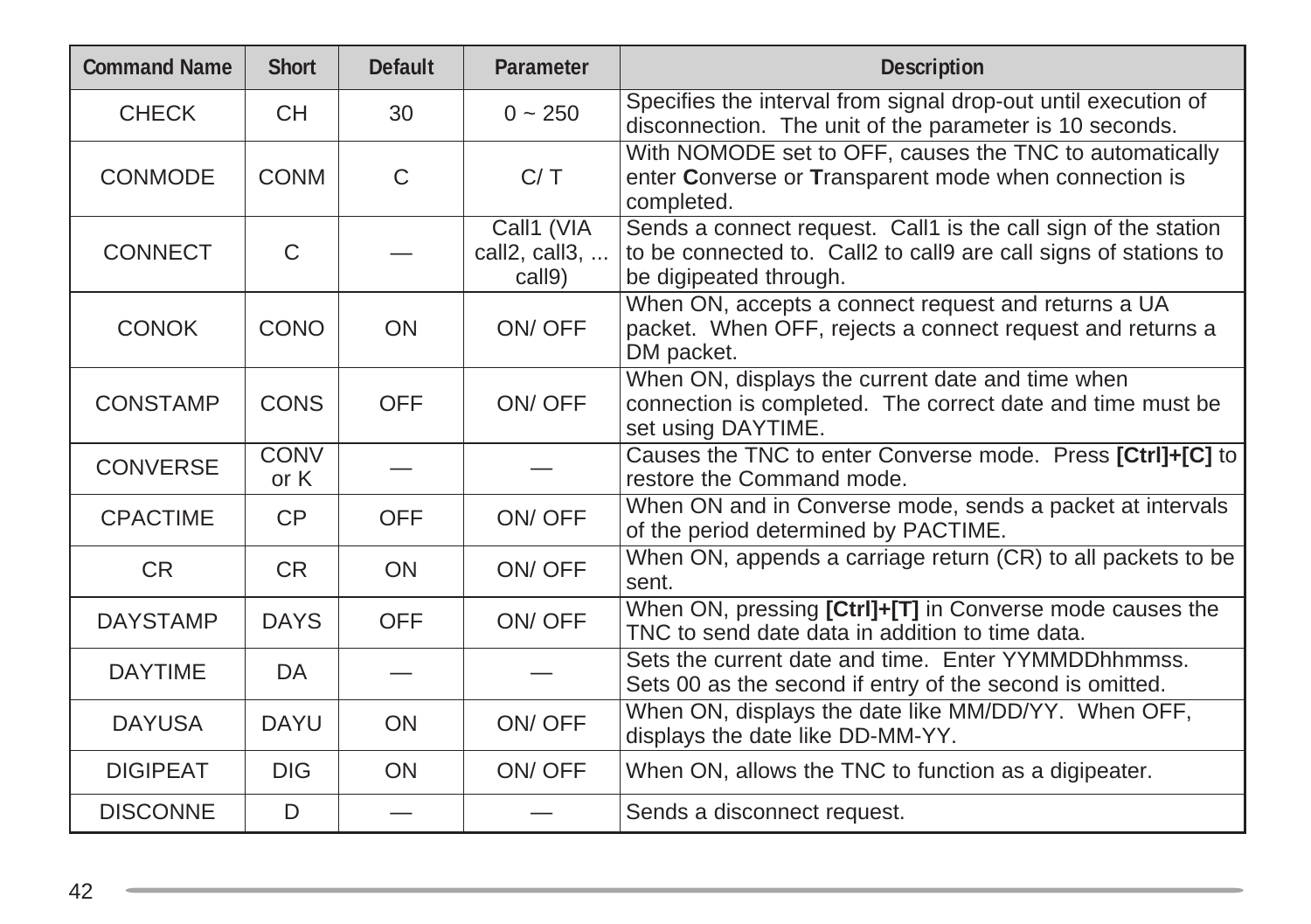| <b>Command Name</b> | <b>Short</b> | <b>Default</b> | Parameter     | <b>Description</b>                                                                                                                                                                                                                                                                                                                                                                                                                                                                                                               |
|---------------------|--------------|----------------|---------------|----------------------------------------------------------------------------------------------------------------------------------------------------------------------------------------------------------------------------------------------------------------------------------------------------------------------------------------------------------------------------------------------------------------------------------------------------------------------------------------------------------------------------------|
| <b>DISPLAY</b>      | <b>DISP</b>  |                |               | Causes the TNC to display the current status of all the<br>commands. You can also specify a class identifier A, C, H, I,<br>L, M, or T to display the status of only the desired command<br>class. Enter a space between the command name and a<br>class identifier; ex. DISPLAY H.<br>A (ASYNC): RS-232C port parameters<br>C (CHAR): Special TNC characters<br>H (HEALTH): Counter parameters<br>I (ID): ID parameters<br>L (LINK): TNC-to-TNC link status<br>M (MONITOR): Monitor parameters<br>T (TIMING): Timing parameters |
| <b>DWAIT</b>        | <b>DW</b>    | 30             | $0 - 250$     | Specifies the interval from no carrier detection until execution<br>of transmission. The unit of the parameter is 10 milliseconds.                                                                                                                                                                                                                                                                                                                                                                                               |
| <b>ECHO</b>         | E            | ON             | ON/OFF        | When ON, causes the TNC to echo received characters to the<br>computer.                                                                                                                                                                                                                                                                                                                                                                                                                                                          |
| <b>EPATH</b>        | <b>EPATH</b> |                | Call1,  call7 | Specifies digipeater call signs to be added when the UISSID<br>parameter in a received packet is 10 or 14.                                                                                                                                                                                                                                                                                                                                                                                                                       |
| <b>EXTCLR</b>       | <b>EXTC</b>  |                |               | Clears the contents of the TNC mailbox.                                                                                                                                                                                                                                                                                                                                                                                                                                                                                          |
| <b>FILE</b>         | FI.          |                |               | Displays the list of all messages in the TNC mailbox.                                                                                                                                                                                                                                                                                                                                                                                                                                                                            |
| <b>FIRMRNR</b>      | <b>FIR</b>   | <b>OFF</b>     | ON/OFF        | The other station sends a notice (packet) to you if it is not<br>ready to receive data. When ON, receiving such a notice<br>causes the TNC to suspend transmission until it receives a<br>"ready" notice.                                                                                                                                                                                                                                                                                                                        |
| <b>FLOVER</b>       | FL           | 0              | $0 - 120$     | Specifies the time deday from when the TNC buffer becomes<br>full until the TNC buffer is cleared. The unit of the parameter<br>is 1 minute.                                                                                                                                                                                                                                                                                                                                                                                     |
| <b>FLOW</b>         | F            | ON             | ON/OFF        | When ON, starting key entry causes the computer to stop<br>displaying received packets.                                                                                                                                                                                                                                                                                                                                                                                                                                          |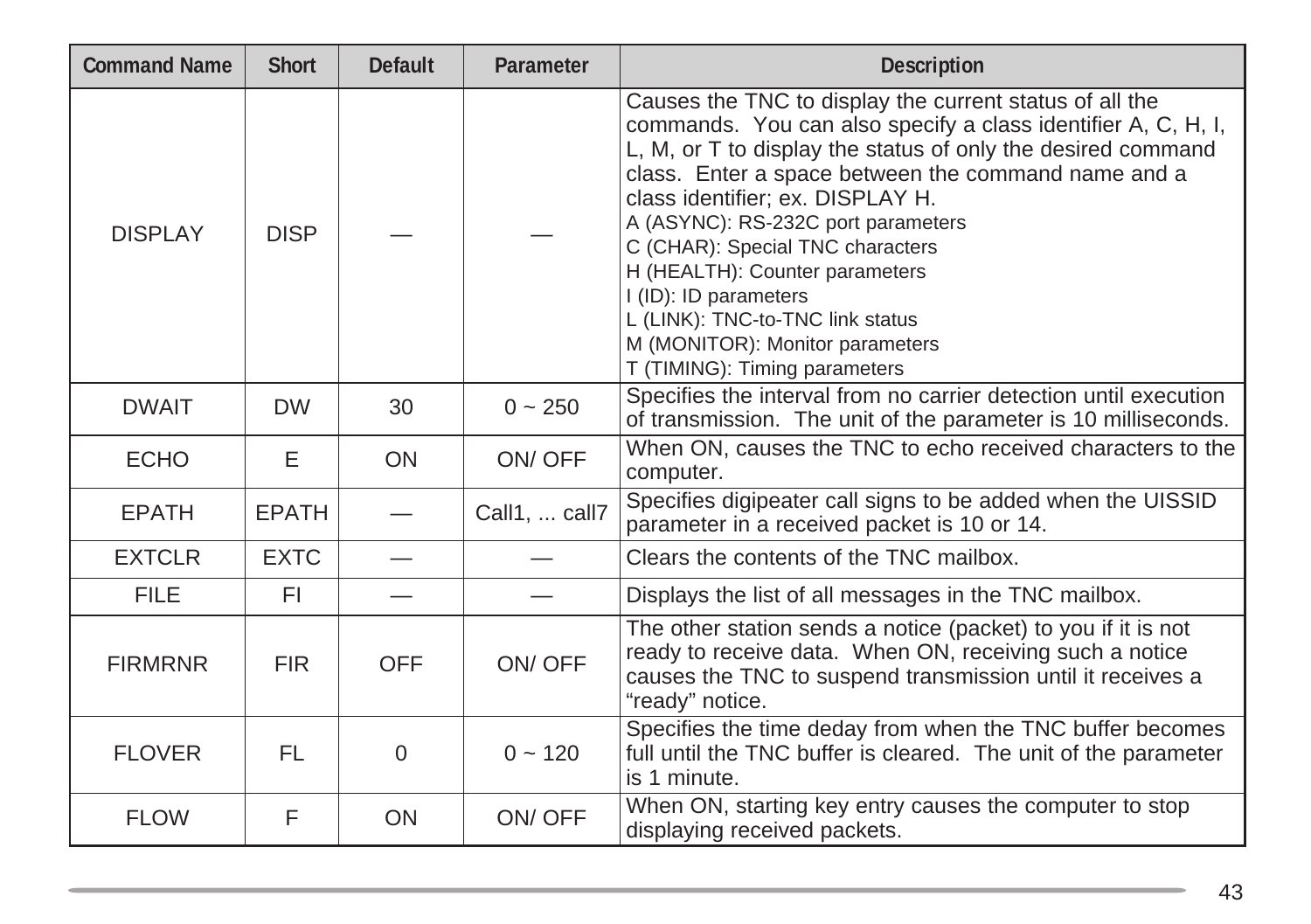| <b>Command Name</b> | <b>Short</b> | <b>Default</b> | Parameter                  | <b>Description</b>                                                                                                                                                                                                                                                                                                           |
|---------------------|--------------|----------------|----------------------------|------------------------------------------------------------------------------------------------------------------------------------------------------------------------------------------------------------------------------------------------------------------------------------------------------------------------------|
| <b>FRACK</b>        | FR.          | 3              | $0 \sim 15$                | Specifies the interval from one transmission until retry of<br>transmission. The unit of the parameter is 1 second.                                                                                                                                                                                                          |
| <b>FULLDUP</b>      | <b>FU</b>    | <b>OFF</b>     | ON/OFF                     | When ON, allows the TNC to function in full duplex. When<br>OFF, allows it to use data carrier detect signals to avoid<br>packet collision.                                                                                                                                                                                  |
| <b>GBAUD</b>        | <b>GB</b>    | 4800           | 4800/9600                  | Selects 4800 or 9600 bps as the transfer rate between the<br>TNC and the GPS receiver.                                                                                                                                                                                                                                       |
| <b>GPSSEND</b>      | <b>GPSS</b>  |                | $0 \sim 159$<br>characters | Specifies the content of data to be output to the GPS receiver;<br>this data is used to program the default settings on the<br>receiver. The output data is not stored in memory.                                                                                                                                            |
| <b>GPSTEXT</b>      | <b>GPST</b>  | \$PNTS         | $0 - 6$<br>characters      | Specifies the type of a message to be determined by LTEXT.                                                                                                                                                                                                                                                                   |
| <b>HBAUD</b>        | HB           | 1200           | 1200/9600                  | Selects 1200 or 9600 bps as the transfer rate between packet<br>stations.                                                                                                                                                                                                                                                    |
| <b>HEALLED</b>      | <b>HEAL</b>  | <b>OFF</b>     | ON/OFF                     | Determines whether or not normal operations of the ROM are<br>checked. When ON and if normal operations are detected,<br>"STA" and "CON" appear and blink alternately.                                                                                                                                                       |
| <b>HID</b>          | HI           | ON             | ON/OFF                     | When ON, causes the TNC to send an ID packet every 9.5<br>minutes after digipeating.                                                                                                                                                                                                                                         |
| ID                  |              |                |                            | Causes the TNC to send an ID packet.                                                                                                                                                                                                                                                                                         |
| <b>KILL</b>         | KI           |                |                            | Deletes specific messages in the TNC mailbox. Enter KI n to<br>delete one specific message where n is a message number.<br>Enter KI n,n,n to delete more than one specific message.<br>Enter KI % to delete 10 messages which have the least<br>numbers. Enter KI & to delete 10 messages which have the<br>largest numbers. |

<u> 1989 - Jan Samuel Barbara, marka a shekara ta 1989 - An tsara tsa 1989 - An tsara tsa 1989 - An tsa 1989 - A</u>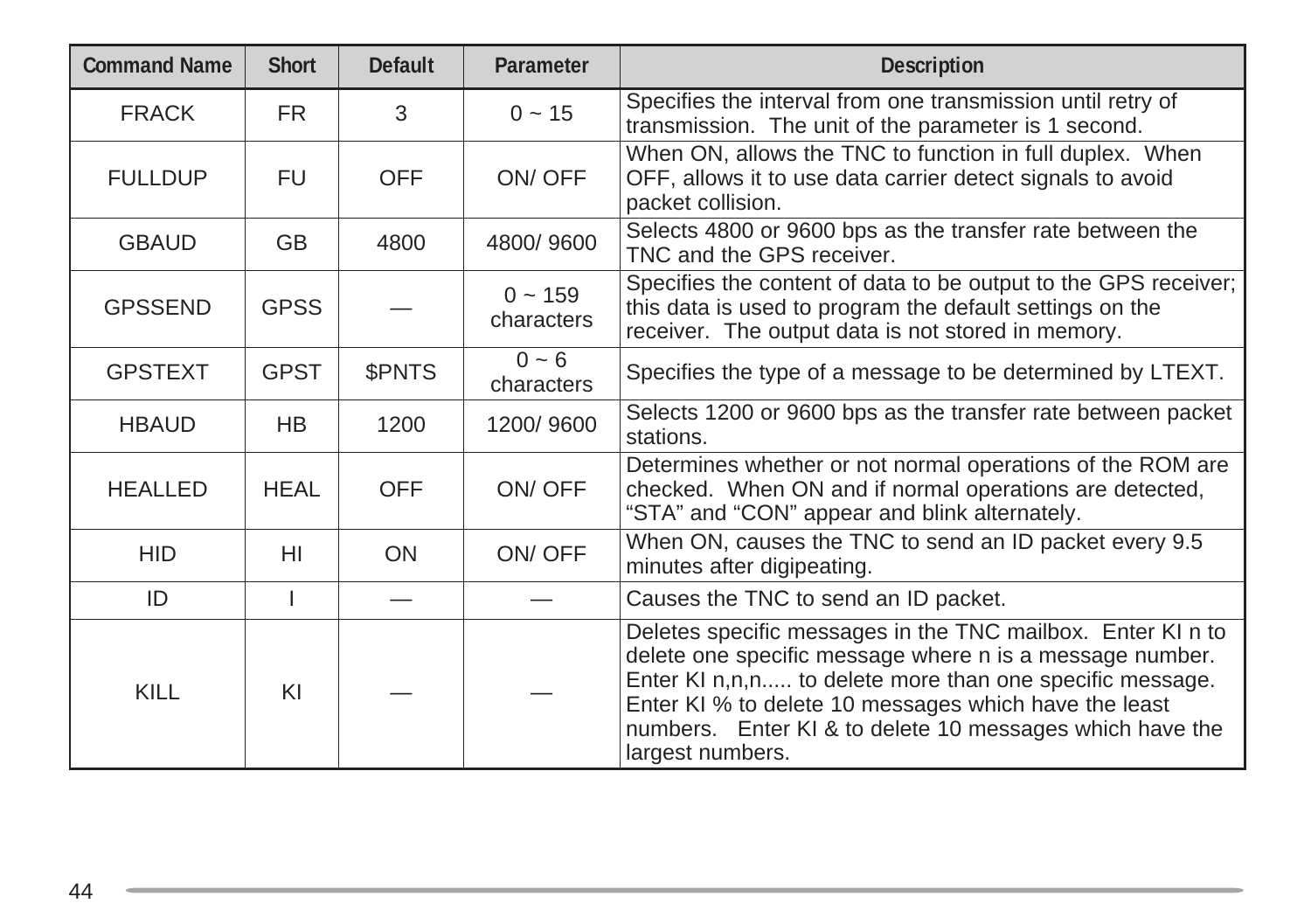| <b>Command Name</b> | <b>Short</b>            | <b>Default</b> | Parameter                               | <b>Description</b>                                                                                                                                                                                                                                                                                 |
|---------------------|-------------------------|----------------|-----------------------------------------|----------------------------------------------------------------------------------------------------------------------------------------------------------------------------------------------------------------------------------------------------------------------------------------------------|
| <b>KISS</b>         | <b>KISS</b>             | <b>OFF</b>     | ON/OFF                                  | When ON, switching the power OFF then ON causes the TNC<br>to enter (or exit) KISS mode. "STA" and "CON" appear and<br>blink alternately several times when the TNC enters KISS<br>mode. To exit KISS mode, you may send the binary C0 FF<br>C0 command (not ASCII characters) from your keyboard. |
| <b>LCSTREAM</b>     | <b>LCS</b>              | <b>ON</b>      | ON/OFF                                  | When ON, changes a small letter (a through z) entered as a<br>stream designator, to a capitial letter (A through Z). A stream<br>designator must be entered immediately after STREAMSW.                                                                                                            |
| <b>LIST</b>         | $\lfloor \cdot \rfloor$ |                |                                         | Displays the list of messages, in the TNC mailbox, other than<br>those addressed to other stations.                                                                                                                                                                                                |
| <b>LOCATION</b>     | <b>LOC</b>              | EVERY 0        | EVERY/<br>AFTER n<br>$(n = 0 \sim 250)$ | If set to EVERY, sends GPS data at intervals of the specified<br>period (n). If set to AFTER, sends GPS data only once after<br>the specified period (n). The unit of n is 10 seconds.                                                                                                             |
| <b>LOG</b>          | <b>LOG</b>              |                |                                         | Displays the list of stations which have connected to the TNC<br>mailbox.                                                                                                                                                                                                                          |
| <b>LPATH</b>        | <b>LPA</b>              | <b>GPS</b>     | Call1 (VIA<br>call2, call3,<br>call9)   | Specifies call signs to send GPS data. Call1 is the call sign of<br>the destination. Call2 to call9 are call signs of stations to be<br>digipeated through.                                                                                                                                        |
| <b>LTEXT</b>        | LT                      |                | $0 - 159$<br>characters                 | Specifies the content of a message to be included in GPS<br>data.                                                                                                                                                                                                                                  |
| <b>LTMON</b>        | <b>LTM</b>              | $\Omega$       | $0 - 250$                               | Specifies the interval for displaying a message determined by<br>LTEXT on the screen; a message appears like a received<br>beacon packet. The unit of the parameter is 1 second.                                                                                                                   |
| <b>MAIL</b>         | MAI                     | <b>OFF</b>     | ON/OFF                                  | When ON and the TNC mailbox holds a message addressed<br>to you, outputs "Low" to the MAILLED terminal.                                                                                                                                                                                            |
| <b>MALL</b>         | <b>MA</b>               | <b>ON</b>      | ON/OFF                                  | When ON, monitors all packets transferred between other<br>stations. When OFF, monitors only unconnected packets.                                                                                                                                                                                  |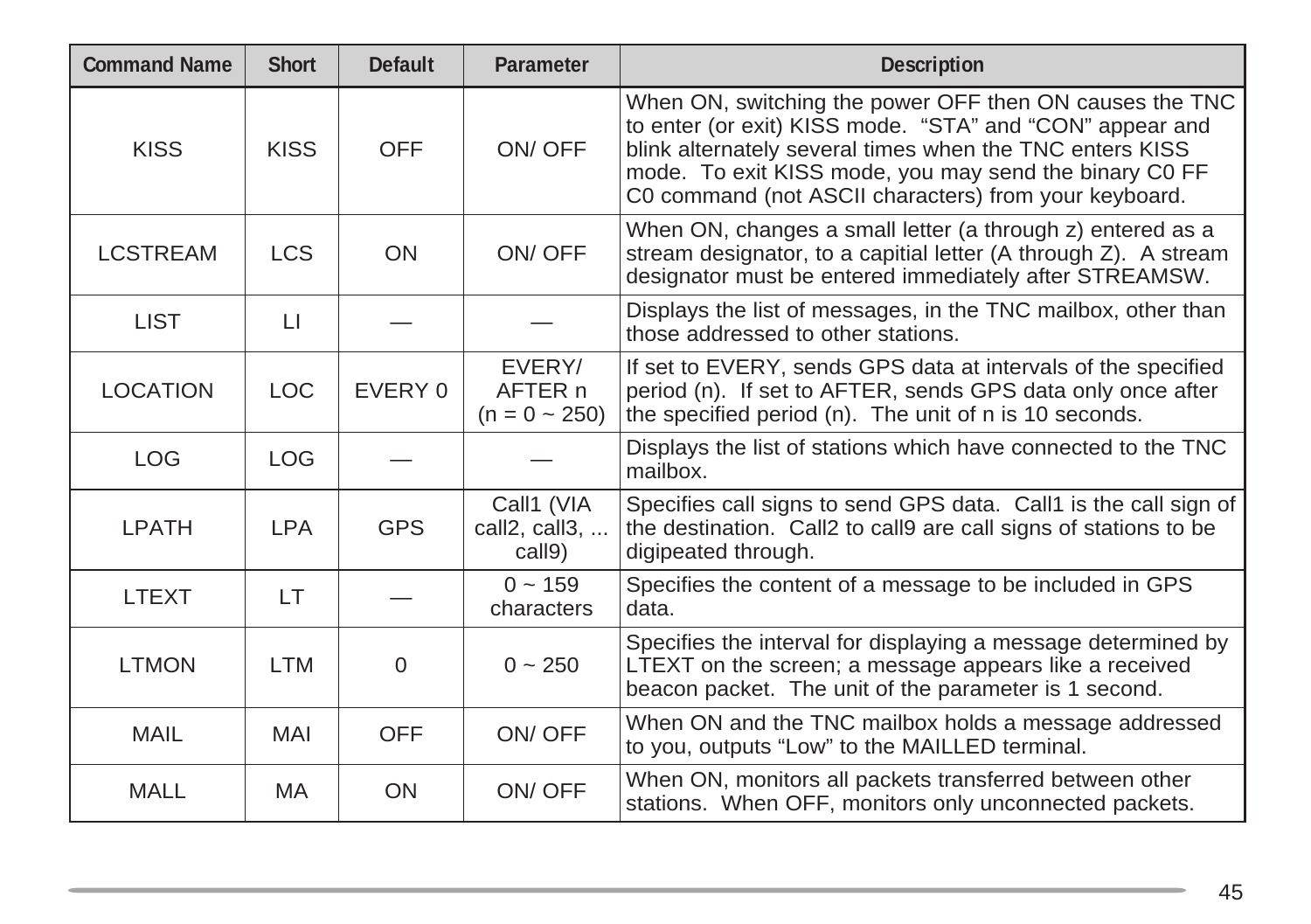| <b>Command Name</b> | <b>Short</b> | <b>Default</b> | Parameter                       | <b>Description</b>                                                                                                                                                                                                                                                                                                                                                        |
|---------------------|--------------|----------------|---------------------------------|---------------------------------------------------------------------------------------------------------------------------------------------------------------------------------------------------------------------------------------------------------------------------------------------------------------------------------------------------------------------------|
| <b>MAXFRAME</b>     | <b>MAX</b>   | $\overline{4}$ | $1 - 7$                         | Specifies the maximum number of packets to be transmitted<br>at one time.                                                                                                                                                                                                                                                                                                 |
| <b>MBOD</b>         | <b>MB</b>    | <b>OFF</b>     | ON/OFF                          | When ON, allows the TNC mailbox to be used.                                                                                                                                                                                                                                                                                                                               |
| <b>MCOM</b>         | <b>MCOM</b>  | <b>OFF</b>     | ON/OFF                          | When ON, causes the TNC to also monitor control packets.<br>When OFF, causes it to monitor only information packets.                                                                                                                                                                                                                                                      |
| <b>MCON</b>         | <b>MC</b>    | <b>OFF</b>     | ON/OFF                          | When ON, causes the TNC to monitor other stations while in<br>connection with the target station.                                                                                                                                                                                                                                                                         |
| <b>MINE</b>         | MI           |                |                                 | Displays the list of messages, in the TNC mailbox, addressed<br>to you and messages that you sent.                                                                                                                                                                                                                                                                        |
| <b>MONITOR</b>      | M            | <b>ON</b>      | ON/OFF                          | When ON, causes the TNC to monitor packets.                                                                                                                                                                                                                                                                                                                               |
| <b>MRPT</b>         | <b>MR</b>    | <b>ON</b>      | ON/OFF                          | When ON, causes the TNC to display the entire digipeat list<br>for monitored packets.                                                                                                                                                                                                                                                                                     |
| <b>MSTAMP</b>       | <b>MS</b>    | <b>OFF</b>     | ON/OFF                          | When ON, causes the TNC to display data and time<br>information for monitored packets.                                                                                                                                                                                                                                                                                    |
| <b>MYALIAS</b>      | <b>MYA</b>   |                | 6 characters $+$<br><b>SSID</b> | Specifies a call sign for using your station as a digipeater.                                                                                                                                                                                                                                                                                                             |
| <b>MYCALL</b>       | <b>MY</b>    |                | 6 characters +<br><b>SSID</b>   | Specifies your call sign.                                                                                                                                                                                                                                                                                                                                                 |
| <b>MYMCALL</b>      | <b>MYM</b>   |                | 6 characters +<br><b>SSID</b>   | Specifies a call sign to be assigned to your TNC mailbox.                                                                                                                                                                                                                                                                                                                 |
| <b>NEWMODE</b>      | <b>NE</b>    | <b>OFF</b>     | ON/OFF                          | When ON, entering a CONNECT command causes the TNC<br>to immediately enter the other mode. When ON and a<br>disconnection takes place, causes it to restore the Command<br>mode. When OFF, causes the TNC to automatically enter the<br>other mode after a connection. When OFF, does not cause it<br>to automatically restore the Command mode after a<br>disconnection. |

<u> 1989 - Jan Samuel Barbara, marka a shekara ta 1989 - An tsara tsa 1989 - An tsara tsa 1989 - An tsa 1989 - A</u>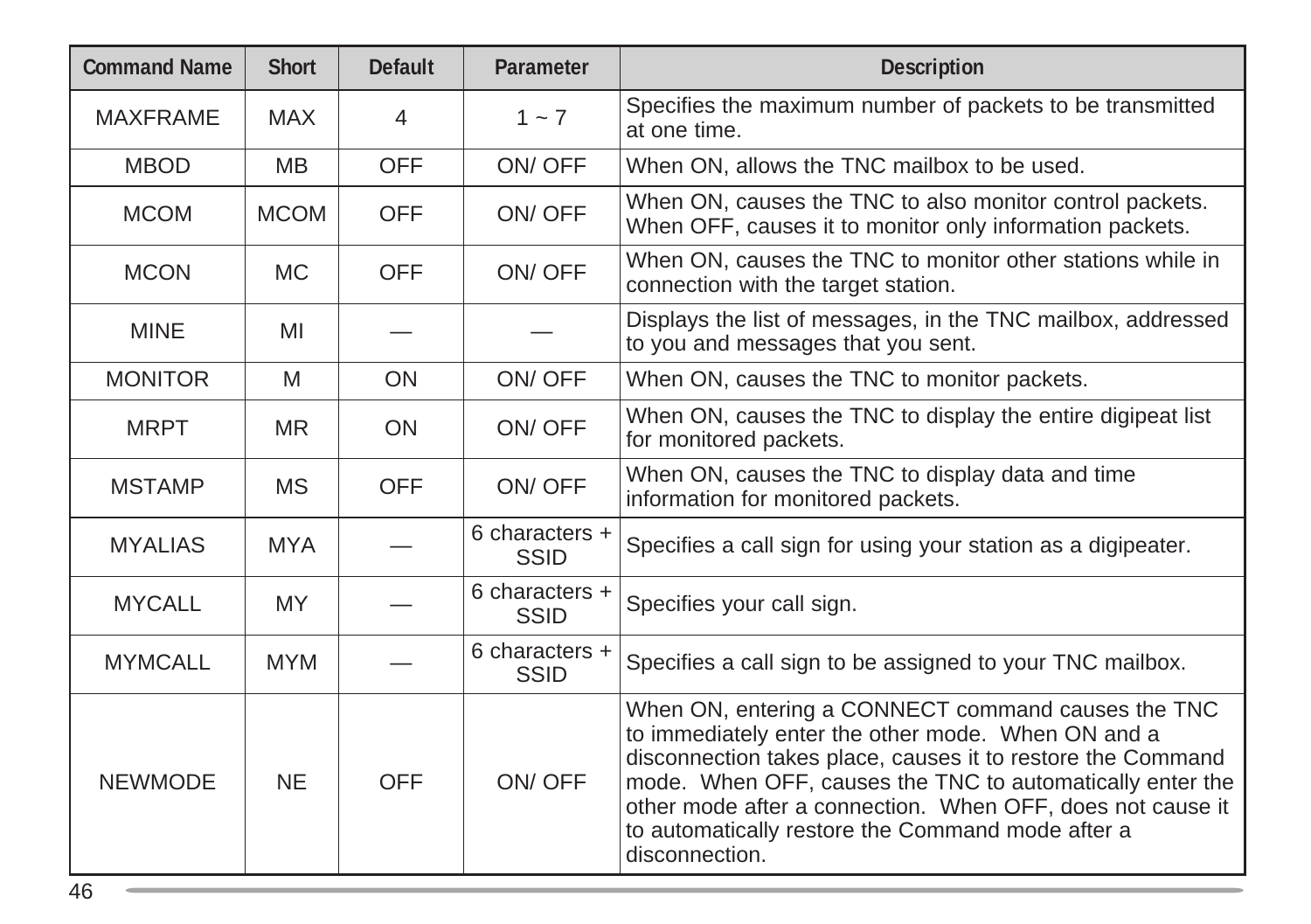| <b>Command Name</b> | <b>Short</b>   | <b>Default</b> | Parameter                               | <b>Description</b>                                                                                                                                                                           |
|---------------------|----------------|----------------|-----------------------------------------|----------------------------------------------------------------------------------------------------------------------------------------------------------------------------------------------|
| <b>NOMODE</b>       | <b>NO</b>      | <b>OFF</b>     | ON/OFF                                  | When ON, does not cause the TNC to automatically enter the<br>other mode. When OFF, causes it to automatically enter the<br>other mode as specified by NEWMODE.                              |
| <b>NPATH</b>        | <b>NPATH</b>   |                | Call1,  call7                           | Specifies digipeater call signs to be added when the UISSID<br>parameter in a received packet is 8 or 12.                                                                                    |
| <b>NTSGRP</b>       | <b>NTSGRP</b>  |                | $0 - 3$<br>characters                   | Specifies a group code to be used for making a \$PNTS<br>sentence.                                                                                                                           |
| <b>NTSMRK</b>       | <b>NTSMRK</b>  | $\mathbf 0$    | $0 \sim 14$                             | Specifies a mark number to be used for making a \$PNTS<br>sentence.                                                                                                                          |
| <b>NTSMSG</b>       | <b>NTSMSG</b>  |                | $0 - 20$<br>characters                  | Specifies a message to be used for making a \$PNTS<br>sentence.                                                                                                                              |
| <b>OVERKILL</b>     | <b>OVE</b>     | $\Omega$       | $0 - 255$                               | Specifies the number of old messages to be deleted when the<br>TNC mailbox does not accept a new message because the<br>memory is full.                                                      |
| <b>PACLEN</b>       | P              | 128            | $0 \sim 255$                            | Specifies the maximum length of the data portion of a packet.                                                                                                                                |
| <b>PACTIME</b>      | <b>PACT</b>    | AFTER 10       | EVERY/<br>AFTER n<br>$(n = 0 \sim 250)$ | If set to EVERY, sends a packet at intervals of the specified<br>period (n). If set to AFTER, sends a packet only once after<br>the specified period (n). The unit of n is 100 milliseconds. |
| <b>PERSIST</b>      | <b>PE</b>      | 128            | $0 \sim 255$                            | Specifies a parameter to calculate probability for the<br>PERSIST/SLOTTIME method.                                                                                                           |
| <b>PPERSIST</b>     | PP             | ON             | ON/OFF                                  | Causes the TNC to use the PERSIST/SLOTTIME method<br>when ON, or the DWAIT method when OFF.                                                                                                  |
| <b>RAMTEST</b>      | <b>RAMTEST</b> |                |                                         | Checks the RAM after clearing it.                                                                                                                                                            |
| <b>READ</b>         | R              |                |                                         | Specifies one or more message numbers to be read from the<br>TNC mailbox. Put a comma between message numbers.                                                                               |

,我们也不会有什么?""我们的人,我们也不会有什么?""我们的人,我们也不会有什么?""我们的人,我们也不会有什么?""我们的人,我们也不会有什么?""我们的人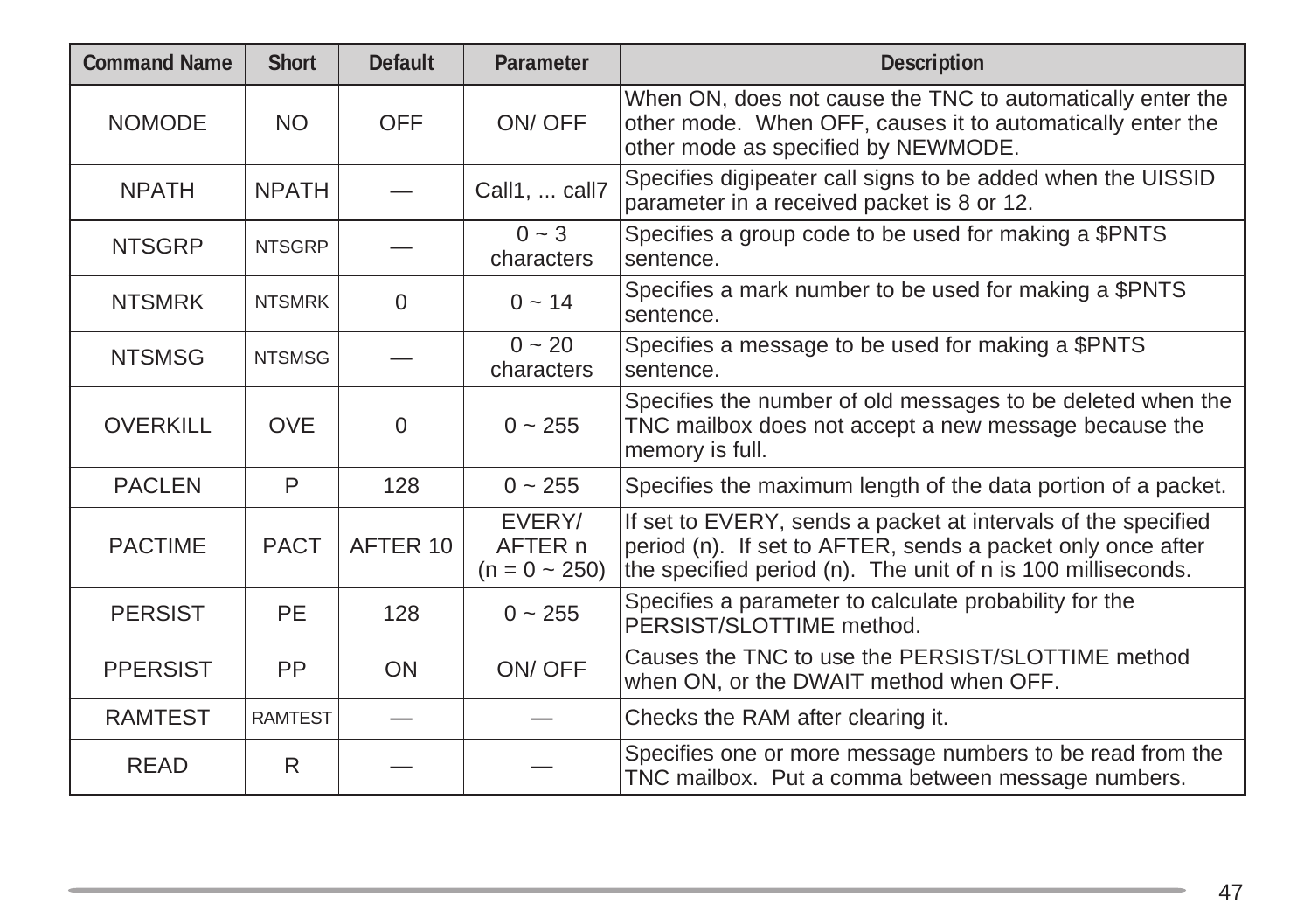| <b>Command Name</b> | <b>Short</b>   | <b>Default</b>                | Parameter     | <b>Description</b>                                                                                                                                                                    |
|---------------------|----------------|-------------------------------|---------------|---------------------------------------------------------------------------------------------------------------------------------------------------------------------------------------|
| <b>RESET</b>        | <b>RESET</b>   |                               |               | Restores the default status for all the commands.                                                                                                                                     |
| <b>RESPTIME</b>     | <b>RES</b>     | 5                             | $0 \sim 250$  | Specifies the acknowledgment packet transmission delay.<br>The unit of the parameter is 100 milliseconds.                                                                             |
| <b>RESTART</b>      | <b>RESTART</b> | $\overbrace{\phantom{13333}}$ |               | Causes the TNC to function as if it is switched OFF then ON.                                                                                                                          |
| <b>RETRY</b>        | <b>RE</b>      | 10                            | $0 - 15$      | Specifies the number of transmission retries. If packets are<br>not correctly accepted while in connection, a connect request<br>is sent again after the specified number of retries. |
| <b>ROUTE</b>        | <b>ROU</b>     | <b>ON</b>                     | ON/OFF        | When ON and receiving a packet forwarded by a PBBS,<br>leaves the included route information. When OFF, deletes the<br>included route information.                                    |
| <b>SENDPAC</b>      | <b>SE</b>      | \$0D                          | $0 - $7F$     | Specifies a character which forces a packet to be sent.                                                                                                                               |
| <b>SLOTTIME</b>     | <b>SL</b>      | 3                             | $0 - 250$     | Specifies the period of random number generation intervals<br>for the PERSIST/SLOTTIME method. The unit of the<br>parameter is 10 milliseconds.                                       |
| <b>SPATH</b>        | <b>SPATH</b>   |                               | Call1,  call7 | Specifies digipeater call signs to be added when the UISSID<br>parameter in a received packet is 9 or 13.                                                                             |
| <b>STREAMCA</b>     | <b>STREAMC</b> | ON                            | ON/OFF        | When ON and multiple connections take place, receiving a<br>packet causes the TNC to display the call sign.                                                                           |
| <b>STREAMDB</b>     | <b>STREAMD</b> | <b>OFF</b>                    | ON/OFF        | When ON, causes the TNC to display a streamswitch<br>character included in a received packet.                                                                                         |
| <b>STREAMSW</b>     | <b>STR</b>     | \$01                          | $0 - $7F$     | Specifies a character to be used for switching streams.                                                                                                                               |
| <b>TOUT</b>         | <b>TOUT</b>    | 30                            | $0 - 250$     | Specifies the time-out time of the TNC mailbox. When no<br>packet is received within the specified time, a disconnect<br>takes place. The unit of the parameter is 10 seconds.        |
| <b>TRACE</b>        | <b>TRAC</b>    | <b>OFF</b>                    | ON/OFF        | When ON, causes the TNC to display all received packets in<br>their entirety.                                                                                                         |

<u> 1989 - Jan Samuel Barbara, marka a shekara ta 1989 - An tsara tsa 1989 - An tsara tsa 1989 - An tsa 1989 - A</u>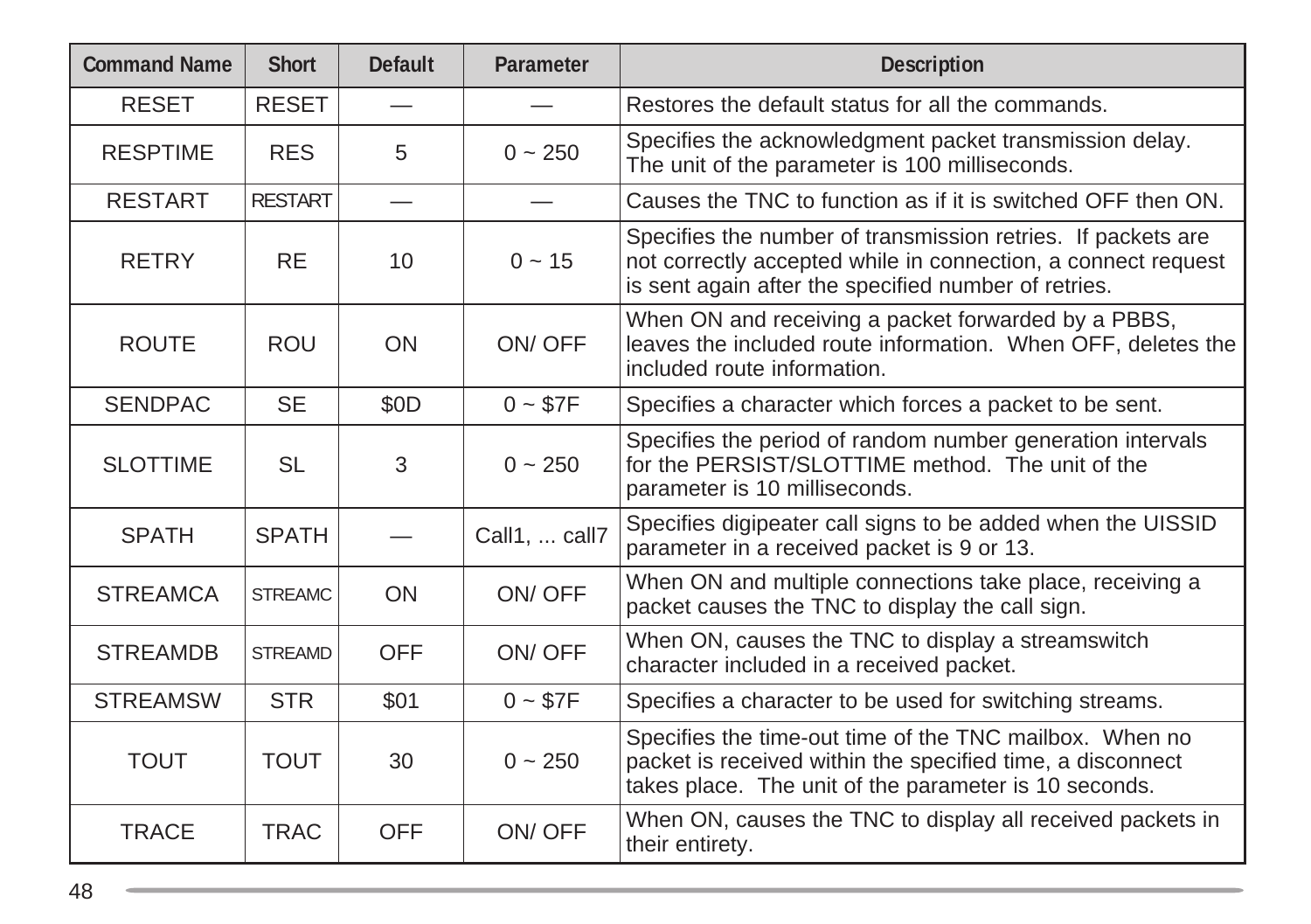| <b>Command Name</b> | <b>Short</b> | <b>Default</b> | Parameter                 | <b>Description</b>                                                                                                                                                                                                                                                                                                                                                                                    |
|---------------------|--------------|----------------|---------------------------|-------------------------------------------------------------------------------------------------------------------------------------------------------------------------------------------------------------------------------------------------------------------------------------------------------------------------------------------------------------------------------------------------------|
| <b>TRANS</b>        | T            |                |                           | Causes the TNC to exit Command mode and enter<br>Transparent mode. To restore Command mode, press and<br>hold [Ctrl], then press [C] three times.                                                                                                                                                                                                                                                     |
| <b>TRFLOW</b>       | <b>TRF</b>   | <b>OFF</b>     | ON/OFF                    | When ON, causes the TNC to respond to software flow<br>control from the computer in Transparent mode.                                                                                                                                                                                                                                                                                                 |
| <b>TRIES</b>        | <b>TRI</b>   | $\Omega$       | $0 \sim 15$               | Specifies the number of transmission retries programmed in<br>the retry counter.                                                                                                                                                                                                                                                                                                                      |
| <b>TXDELAY</b>      | <b>TX</b>    | 50             | $0 - 120$                 | Specifies the time delay between PTT ON and start of<br>transmission. The unit of the parameter is 10 milliseconds.                                                                                                                                                                                                                                                                                   |
| <b>TXFLOW</b>       | <b>TXF</b>   | <b>OFF</b>     | ON/OFF                    | When ON, allows the TNC to send a software flow control<br>(XON and XOFF) to the computer in Transparent mode.                                                                                                                                                                                                                                                                                        |
| <b>UICHECK</b>      | <b>UIC</b>   | 28             | $0 - 250$                 | Does not forward the same UI packet as one received within<br>the time specified by this command. The unit of the<br>parameter is 1 second.                                                                                                                                                                                                                                                           |
| <b>UIDIGI</b>       | UI           | <b>OFF</b>     | OFF/<br>ON Call1,  call14 | When receiving a UI packet which includes the parameter<br>specified by this command, replaces the parameter with the<br>MYCALL parameter and forwards the packet.                                                                                                                                                                                                                                    |
| <b>UIDWAIT</b>      | <b>UIDW</b>  | <b>OFF</b>     | ON/OFF                    | When ON and digipeating, causes the TNC to use the DWAIT<br>and PPERSIST settings.                                                                                                                                                                                                                                                                                                                    |
| <b>UIFLOOD</b>      | UIF          | <b>NOID</b>    | ID/NOID/<br><b>FIRST</b>  | Specifies how received UI packets, which include WIDEN-N<br>or TRACEN-N parameters, are processed. Enter WIDE or<br>TRACE before ID, NOID, or FIRST; ex. WIDE, FIRST. With ID<br>selected, deletes the relayed digipeaters and adds the<br>MYCALL parameter. With NOID, merely decrements N-N; ex.<br>4-3 to 4-2. With FIRST, adds the MYCALL parameter only<br>when serving as the first digipeater. |
| <b>UISSID</b>       | UIS          | <b>OFF</b>     | ON/OFF                    | When ON, causes the TNC to process received UI packets<br>depending on included destination SSIDs.                                                                                                                                                                                                                                                                                                    |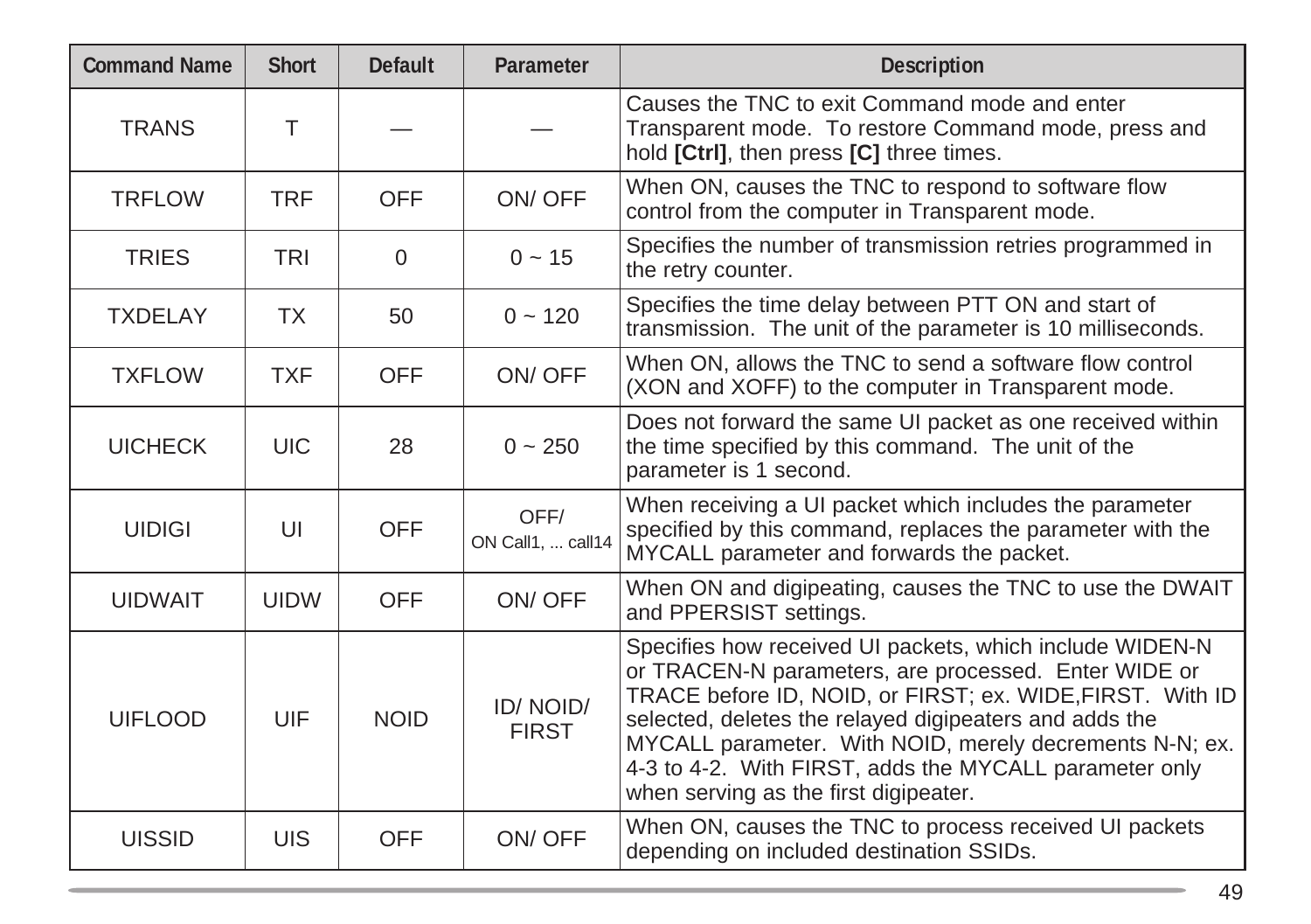| <b>Command Name</b> | <b>Short</b> | <b>Default</b> | <b>Parameter</b>                              | <b>Description</b>                                                                                                                                                                                                                                                                                                                                   |
|---------------------|--------------|----------------|-----------------------------------------------|------------------------------------------------------------------------------------------------------------------------------------------------------------------------------------------------------------------------------------------------------------------------------------------------------------------------------------------------------|
| <b>UITRACE</b>      | UIT          |                |                                               | The command name must be followed by up to 5<br>alphanumeric characters; normally WIDE or TRACE. Causes<br>the TNC to forward received UI packets which include<br>WIDEN-N or TRACEN-N parameters.                                                                                                                                                   |
| <b>UNPROTO</b>      | U            | CQ.            | Call1 (VIA<br>call2, call3, $\dots$<br>call9) | Specifies call signs to send a packet in Unprotocol mode.<br>Call1 is the call sign of the destination. Call2 to call9 are call<br>signs of stations to be digipeated through.                                                                                                                                                                       |
| <b>USERS</b>        | US.          |                | $0 \sim 10$                                   | Specifies the number of channels available to connect<br>requests.                                                                                                                                                                                                                                                                                   |
| <b>WRITE</b>        | W            |                |                                               | Allows the TNC mailbox to store your message. In order to<br>permit only a specific station to read your message, enter a<br>call sign after the command name; ex. W JA1YKX. To<br>complete message entry, press [Enter] (or [Return]),<br>[Ctrl]+[C], then [Enter] (or [Return]). For a subject, you can<br>enter up to 30 alphanumeric characters. |
| <b>XFLOW</b>        | X            | <b>ON</b>      | ON/OFF                                        | Causes the TNC to perform software flow control when ON, or<br>hardware flow control when OFF.                                                                                                                                                                                                                                                       |

and the control of the control of the control of the control of the control of the control of the control of th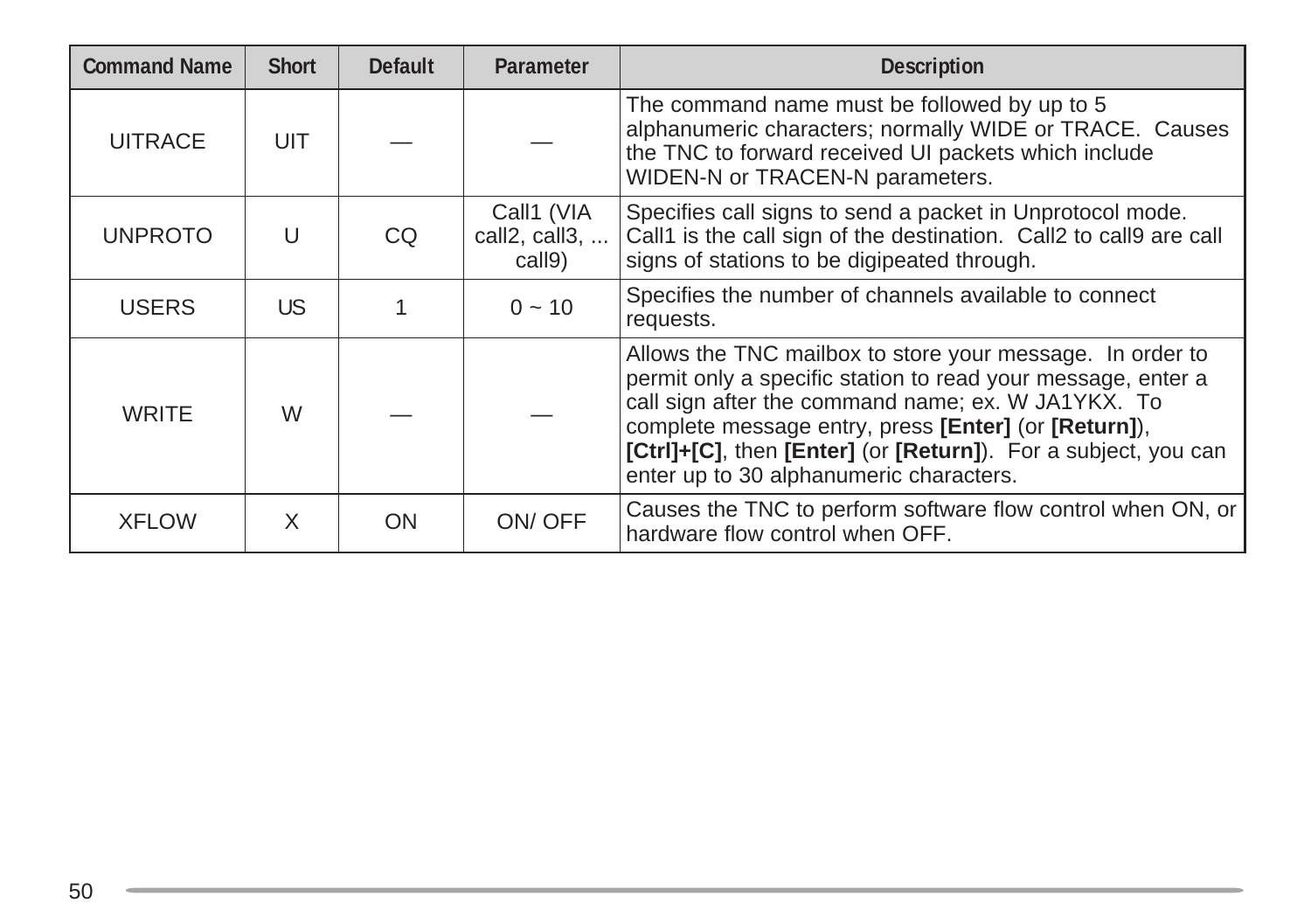## **INDEX**

## APRS

| Call Sign, Programming  17    |
|-------------------------------|
| Data Band  13                 |
| Digipeater  9, 27             |
| GPS Receiver  10              |
| Grid Square Locator  16, 19   |
| Group Code  22                |
| Mic Encoder  16               |
| NMEA  8, 10                   |
| Object  14, 16                |
| Packet Monitor Display  26    |
| Packet Path  9, 23            |
| Packet Transmit Interval  25  |
| Packet Transmit Method  25    |
| Position Ambiguity  26        |
| Position Comment  16, 20      |
| Position Data  16, 19         |
| Receiving  14                 |
| <b>Reception Distance</b>     |
| Restriction  26               |
| Station Icon  18              |
| Status Text  16, 21           |
| Status Text Transmit Rate  25 |

| Slow-Scan Television (SSTV) |  |
|-----------------------------|--|
| Call Sign Entry  36         |  |
| Color Change  37            |  |
| Message Entry  36           |  |
| Mode Change  38             |  |
| RSV Report Entry  36        |  |
| Superimposition 37          |  |
| VC-H1 Control  38           |  |